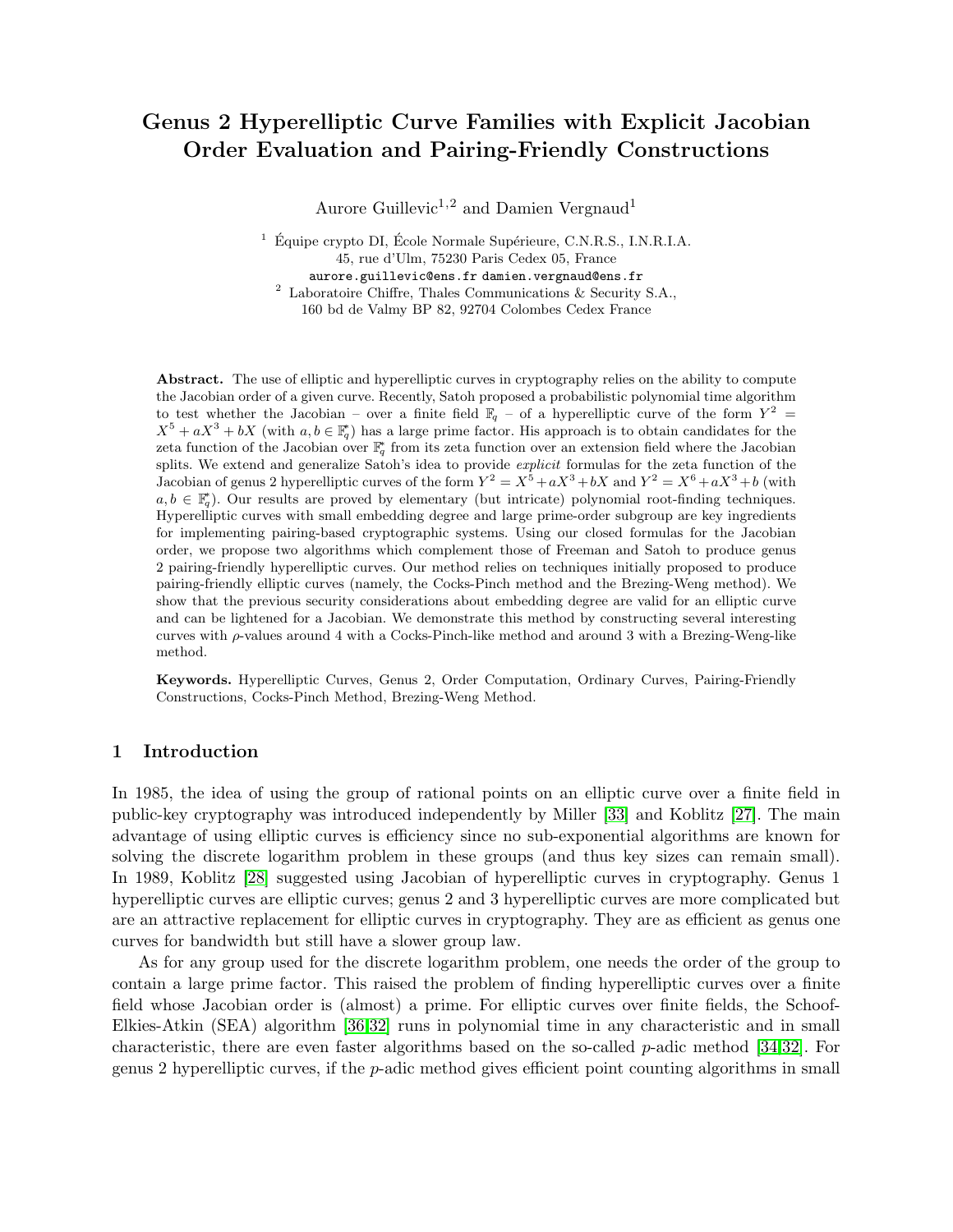characteristic, up to now, no algorithms as efficient as SEA are known when the characteristic of the underlying finite field is large (though substantial progress has recently been made in [\[21\]](#page-16-4) and [\[23\]](#page-16-5)). Using basic properties on character sums, Furukawa, Kawazoe and Takahashi [\[15\]](#page-16-6) gave an explicit closed formula for the order of Jacobians of very special curves of type  $Y^2 = X^5 + bX$ where  $b \in \mathbb{F}_q$ . Satoh [\[35\]](#page-17-2) considered an intermediate approach and showed that point counting on specific Jacobians of certain genus 2 curves can be performed much faster than point counting on Jacobians of generic curves. He gave an algorithm to test whether the order of the Jacobian of a given hyperelliptic curve in the form  $Y^2 = X^5 + aX^3 + bX$  has a large prime factor. His method relies on the fact that the Jacobian of the curve is  $\mathbb{F}_{q^4}$ -isogenous to a square of an elliptic curve defined over  $\mathbb{F}_{q^4}$ , hence their respective zeta functions are the same over  $\mathbb{F}_{q^4}$  and can be computed by the SEA algorithm. Satoh's method obtains candidates for the zeta function of the Jacobian over  $\mathbb{F}_q$  from the zeta function over  $\mathbb{F}_{q^4}$ . The methodology can be formalized as an efficient probabilistic polynomial algorithm but is not explicit and gives 26 possible orders to test for the Jacobian.

In recent years, many useful cryptographic protocols have been proposed that make use of a bilinear map, or pairing, between two groups in which the discrete logarithm problem is hard (e.g. [\[4,](#page-15-0)[5\]](#page-15-1)). Pairing-based cryptosystems can be constructed by using the Weil or Tate pairing on abelian varieties over finite fields. These pairings take as input points on an abelian variety defined over the field  $\mathbb{F}_q$  and produce as output elements of an extension field  $\mathbb{F}_{q^k}$ . The degree of this extension is known as the embedding degree. In cryptography, abelian varieties obtained as Jacobians of hyperelliptic curves are often used. Suitable hyperelliptic curves for pairing-based cryptography are called pairing-friendly. Such pairing-friendly curves are rare and thus require specific constructions.

For a pairing-based cryptosystem to be secure and practical, the group of rational points on the Jacobian should have a subgroup of large prime order  $r$ , and the embedding degree  $k$  should be large enough so that the discrete logarithm problem in  $\mathbb{F}_{q^k}$  is difficult but small enough to make the pairing efficiently computable. The efficiency parameter in pairing-friendly constructions is the so-called  $\rho$ *value*: for a Jacobian of hyperelliptic curve of genus g it is defined as  $\rho = g \log q / \log r$ . It measures the ratio of the bit-sizes of the order of the Jacobian and the subgroup order r. The problem of constructing pairing-friendly elliptic curves with small  $\rho$ -values has been studied extensively [\[12\]](#page-16-7). Unfortunately, there are very few results for constructing pairing-friendly hyperelliptic curves of genus  $g \geq 2$  with small  $\rho$ -values [\[17,](#page-16-8)[2\]](#page-15-2). Galbraith, Pujolas, Ritzenthaler and Smith [\[18\]](#page-16-9) gave (supersingular) genus 2 pairing-friendly hyperelliptic curves with  $\rho$ -values close to 1 but only for embedding degrees  $k \in \{4, 5, 6, 12\}$ . Freeman, Stevenhagen and Streng presented in [\[13\]](#page-16-10) a general method that produced pairing-friendly (ordinary) genus 2 pairing-friendly hyperelliptic curves with  $\rho \simeq 8$  for all embedding degrees k. Kawazoe and Takahashi [\[26\]](#page-16-11) (see also [\[25\]](#page-16-12)) presented an algorithm which constructed hyperelliptic curves of the form  $Y^2 = X^5 + bX$  (thanks to the closed formula for its Jacobian order). Following Satoh's approach, Freeman and Satoh [\[14\]](#page-16-13) constructed pairingfriendly genus 2 hyperelliptic curves of the form  $Y^2 = X^5 + aX^3 + bX$  and  $Y^2 = X^6 + aX^3 + b$ (with  $a, b \in \mathbb{F}_q^*$ ) by means of elliptic curves that become pairing-friendly over a finite extension of the underlying finite field. Constructions from [\[26,](#page-16-11)[25,](#page-16-12)[14\]](#page-16-13) produce pairing-friendly Jacobians with  $2.22 \leq \rho \leq 4$  only for embedding degrees divisible by 3 or 4.

Our contributions. Satoh's approach to compute the Jacobian order of a hyperelliptic curve  $Y^2 = X^5 + aX^3 + bX$  is not explicit. For each candidate, he has to check that the order is not weak for cryptographic use. In [\[22,](#page-16-14) § 4], Gaudry and Schost showed that the Jacobians of hyperelliptic curves of the form  $Y^2 = X^6 + aX^3 + b$  are also isogenous to a product of two elliptic curves over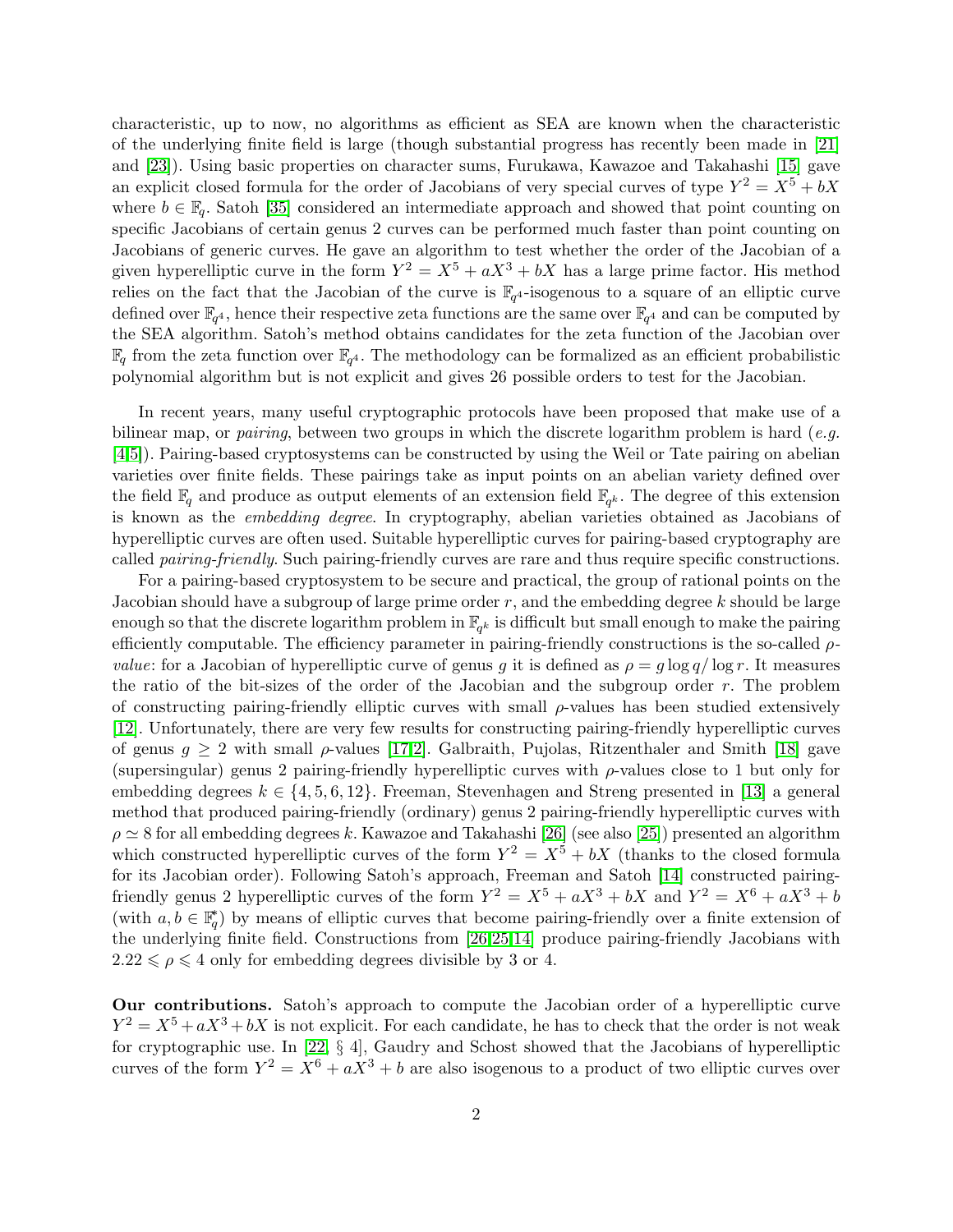an extension field. Satoh claimed that his method applies as well to this family but did not derive an algorithm for it.

Our first contribution is to extend and generalize Satoh's idea to provide explicit formulas for the zeta function of the Jacobian of genus 2 hyperelliptic curves of the form  $Y^2 = X^5 + aX^3 + bX$ and  $Y^2 = X^6 + aX^3 + b$  (with  $a, b \in \mathbb{F}_q^*$ ). Our results are proved by elementary polynomial rootfinding techniques. This permits to generate efficiently a random hyperelliptic curve, in one of these two forms, suitable for cryptographic use. These curves enable various improvements to make scalar multiplication in the Jacobian efficient (*e.g.* the Gallant-Lambert-Vanstone algorithm [\[19\]](#page-16-15), Takashima's algorithm [\[38\]](#page-17-3) or Gaudry's algorithm [\[20\]](#page-16-16)). These large families of curves are still very specific but there is no evidence that they should be more vulnerable to discrete logarithm attacks than the absolutely simple Jacobians.

Two algorithms proposed in [\[14\]](#page-16-13) to produce pairing-friendly genus 2 hyperelliptic curves are very general as they are still valid for arbitrary abelian varieties over any finite field. Assuming that the finite field is a prime field and the abelian variety is of the above form, we can consider any embedding degree. The security restrictions concerning the embedding degree (which must be a multiple of 3 or 4) made in [\[14\]](#page-16-13) are unnecessary in this particular case. Satoh and Freeman exclude constructions which need an elliptic curve defined over a quadratic extension of a prime field (with j-invariant in  $\mathbb{F}_{p^2}$ ), resulting in restricted sets of parameters  $a, b \in \mathbb{F}_p$ . Using our closed formulas for the Jacobian order, we use two approaches that construct pairing-friendly elliptic curves and adapt them to produce pairing-friendly genus 2 curves. The first one is based on the Cocks-Pinch method [\[9\]](#page-16-17) (see also [\[16,](#page-16-18) Algorithm IX.4]) of constructing individual ordinary pairing-friendly elliptic curves. The other is based on cyclotomic polynomials as originally proposed by Brezing and Weng [\[7\]](#page-15-3) which generates families of curves while achieving better  $\rho$ -values. We adapt both constructions using the elliptic curve complex multiplication method (CM) [\[1](#page-15-4)[,16\]](#page-16-18) to compute one of the two elliptic curves to which the Jacobian is isogenous to (even if the curve j-invariant is in  $\mathbb{F}_{p^2}$  rather than in a prime field  $\mathbb{F}_p$ ). In particular, this method can construct pairing-friendly elliptic curves over  $\mathbb{F}_{p^2}$  but unfortunately with  $\rho \simeq 4$ .

Our approach contains the previous constructions by Kawazoe and Takahashi [\[26\]](#page-16-11) and is in a sense a specialization of Freeman and Satoh [\[14\]](#page-16-13). It also produces new families for ordinary genus 2 hyperelliptic curves. Explicit examples of cryptographically interesting curves are given.

# <span id="page-2-0"></span>2 Explicit Computation of  $J_{\mathcal{C}_5}$  Order

Throughout this paper,  $p \geq 5$  denotes a prime number and q a power of p. In this section, we consider the genus 2 hyperelliptic curve defined over a finite field  $\mathbb{F}_q$ :

$$
\mathcal{C}_5(\mathbb{F}_q): Y^2 = X^5 + aX^3 + bX, \text{ with } a, b \neq 0 \in \mathbb{F}_q.
$$

The Jacobian of the curve is denoted  $J_{\mathcal{C}_5}$  and it splits into two isogenous elliptic curves in an extension over  $\mathbb{F}_q$  of degree 1, 2 or 4 [\[35\]](#page-17-2). These two elliptic curves admit a quadratic twist which is half the time defined on a smaller extension. As the trace computation is then more efficient, we will also consider directly these quadratic twists, as in [\[14\]](#page-16-13).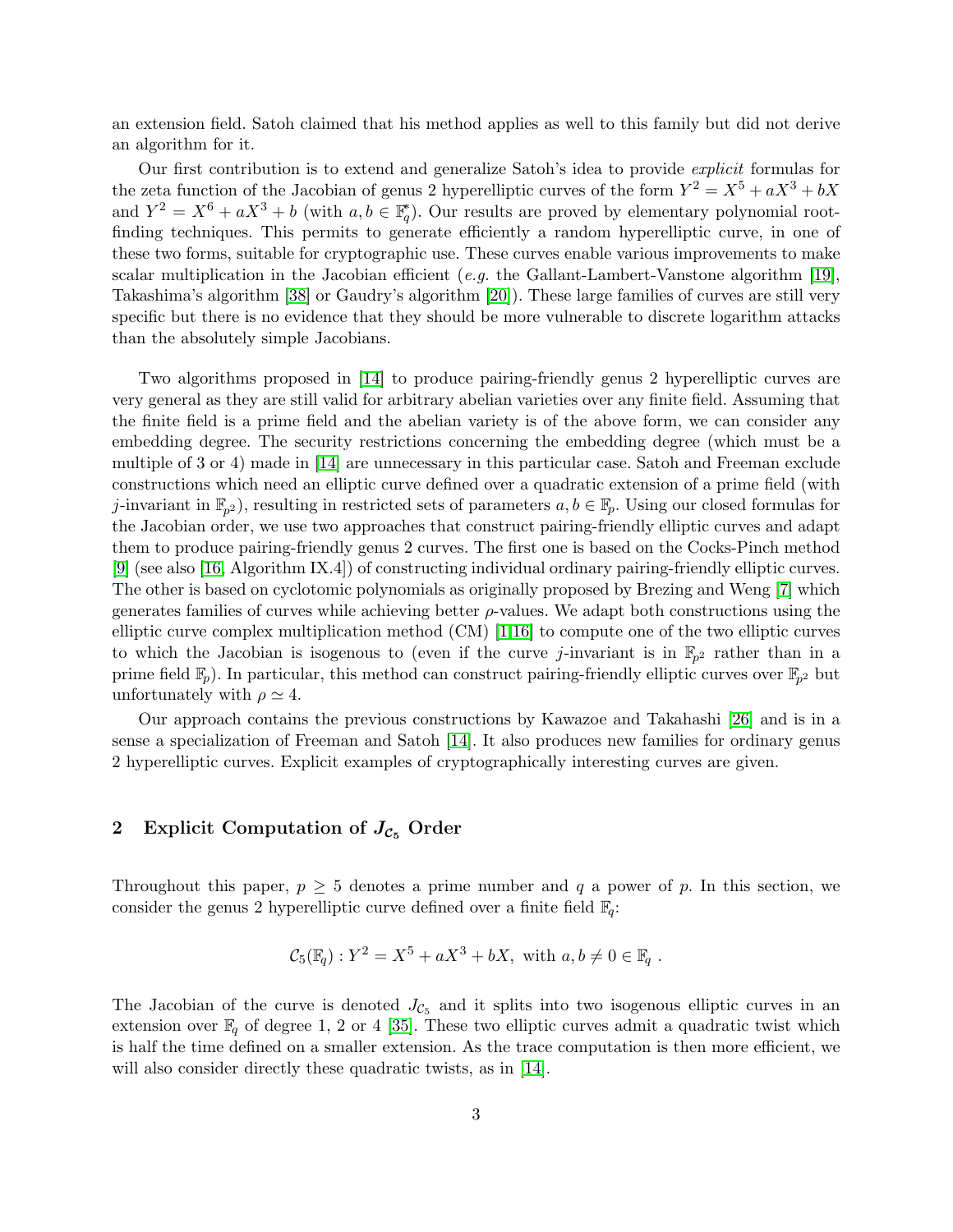# 2.1 Splitting the Jacobian  $J_{\mathcal{C}_5}$  into Two Isogenous Elliptic Curves

Satoh showed in [\[35\]](#page-17-2) that the Jacobian splits into two elliptic curves defined by

$$
E_1(\mathbb{F}_q[\sqrt[4]{b}]): Y^2 = \delta(X - 1)(X^2 - \gamma X + 1) \text{ and}
$$
  

$$
E_2(\mathbb{F}_q[\sqrt[4]{b}]): Y^2 = -\delta(X - 1)(X^2 - \gamma X + 1)
$$

with  $\gamma = (2a - 12\sqrt{b})/(a + 2\sqrt{b})$  and  $\delta = (a + 2\sqrt{b})/(64\sqrt[4]{b}^3)$ . The isogeny between  $J_{\mathcal{C}_5}$  and  $E_1 \times E_2$ with  $\gamma = (z\alpha - 12\sqrt{b})/(a + 2\sqrt{b})$  and  $\delta = (a + 2\sqrt{b})/(b^2\sqrt{b})$ . The isogeny between  $J_{\mathcal{C}_5}$  and is defined over  $\mathbb{F}_q[\sqrt[4]{b}]$ . Using the notation  $c = a/\sqrt{b}$  from [\[14\]](#page-16-13), the curve parameters are

$$
\gamma = \frac{2c - 12}{c + 2}, \ \delta = \frac{c + 2}{2^6 \sqrt[4]{b}} \text{ and } j(E_1) = j(E_2) = 2^6 \frac{(3c - 10)^3}{(c + 2)^2 (c - 2)}.
$$

Since  $E_1$  and  $E_2$  are isogenous over  $\mathbb{F}_q[\sqrt[4]{b}, \sqrt{-1}]$ , they have the same order over this field. They also admit a 2-torsion point  $P = (1,0)$  over  $\mathbb{F}_q[\sqrt[4]{b}]$  (their order is therefore even). Let  $E'_1$  $E_1'$  and  $E_2'$  $\frac{2}{4\sqrt{b}}$  in  $\frac{1}{2}$  They are denote the quadratic twists of  $E_1$  and  $E_2$  obtained by removing the term  $1/(2^6 \sqrt[4]{b})$  in  $\delta$ . They are denote the quadratic twists<br>isogenous over  $\mathbb{F}_q[\sqrt{b},\sqrt{-1}].$ 

$$
(E_1 \times E_2)(\mathbb{F}_q[\sqrt[8]{b}]) \overset{\text{isomorphism}}{\longleftrightarrow} (E_1' \times E_2')(\mathbb{F}_q[\sqrt[8]{b}])
$$
\n
$$
J_{\mathcal{C}_5}(\mathbb{F}_q[\sqrt[4]{b}]) \overset{\text{isogeny}}{\longleftrightarrow} (E_1 \times E_2)(\mathbb{F}_q[\sqrt[4]{b}])
$$
\n
$$
J_{\mathcal{C}_5}(\mathbb{F}_q[\sqrt{b}])
$$
\n
$$
I_{\mathcal{C}_5}(\mathbb{F}_q[\sqrt{b}])
$$
\n
$$
I_{\mathcal{C}_5}(\mathbb{F}_q[\sqrt{b}])
$$
\n
$$
I_{\mathcal{C}_5}(\mathbb{F}_q)
$$

The Jacobian  $J_{\mathcal{C}_5}$  has the same order as the product  $E_1 \times E_2$  over the extension field where the isogeny is defined. Computing the elliptic curve order is easy with the SEA algorithm [\[36,](#page-17-0)[32\]](#page-16-3) which computes the trace. As the computation is faster for the quadratic twist (which is defined over<br> $\mathbb{F}$   $\mathbb{F}^{\{F\}}$  instead of  $\mathbb{F}^{\{A\}}$  in manill also consider the isomew between  $I$  and  $F' \times F'$  $\mathbb{F}_q[\sqrt{b}]$  instead of  $\mathbb{F}_q[\sqrt[4]{b}]$ , we will also consider the isogeny between  $J_{\mathcal{C}_5}$  and  $E'_1 \times E'_2$  $\frac{1}{2}$ .

$$
E'_1(\mathbb{F}_q[\sqrt{b}]): Y^2 = (c+2)(X-1)(X^2 - \gamma X + 1) \text{ and}
$$
  
\n
$$
E'_2(\mathbb{F}_q[\sqrt{b}]): Y^2 = -(c+2)(X-1)(X^2 - \gamma X + 1).
$$

It remains to compute the Jacobian order from  $\#J_{\mathcal{C}_5}(\mathbb{F}_q[\sqrt[4]{\bullet}$  $\overline{b}$ ) to  $\#J_{\mathcal{C}_5}(\mathbb{F}_q)$ . We develop explicit formulas using the zeta function properties. Going down directly from  $\#J_{\mathcal{C}_5}(\mathbb{F}_{q^4})$  to  $\#J_{\mathcal{C}_5}(\mathbb{F}_{q})$  does not provide an explicit order. We compute step by step the explicit order, descending by quadratic extensions.

#### <span id="page-3-0"></span>2.2 Computing explicit order using zeta function

Let  $Z_{J_{\mathcal{C}_5}}$  denote the zeta function of the Jacobian  $J_{\mathcal{C}_5}$  which satisfies the following properties [\[35\]](#page-17-2):

- 1.  $Z_{J_{\mathcal{C}_5}}(T,\mathbb{F}_q) \in \mathbb{Z}[T]$  i.e. the zeta function is a polynomial with integer coefficients;
- 2. the degree of the zeta function polynomial is deg  $Z_{J_{\mathcal{C}_5}}(T,\mathbb{F}_q) = 2g = 4;$
- 3. the Jacobian order is related to the zeta function by  $#J_{\mathcal{C}_5}(\mathbb{F}_q) = Z_{J_{\mathcal{C}_5}}(1,\mathbb{F}_q);$
- 4. let  $z_{1,q}, z_{2,q}, z_{3,q}, z_{4,q}$  be the four roots of  $Z_{J_{\mathcal{C}_5}}(T,\mathbb{F}_q)$  in  $\mathbb{C}$ . Up to index permutation, we have  $z_{1,q}z_{2,q} = q$  and  $z_{3,q}z_{4,q} = q$ ;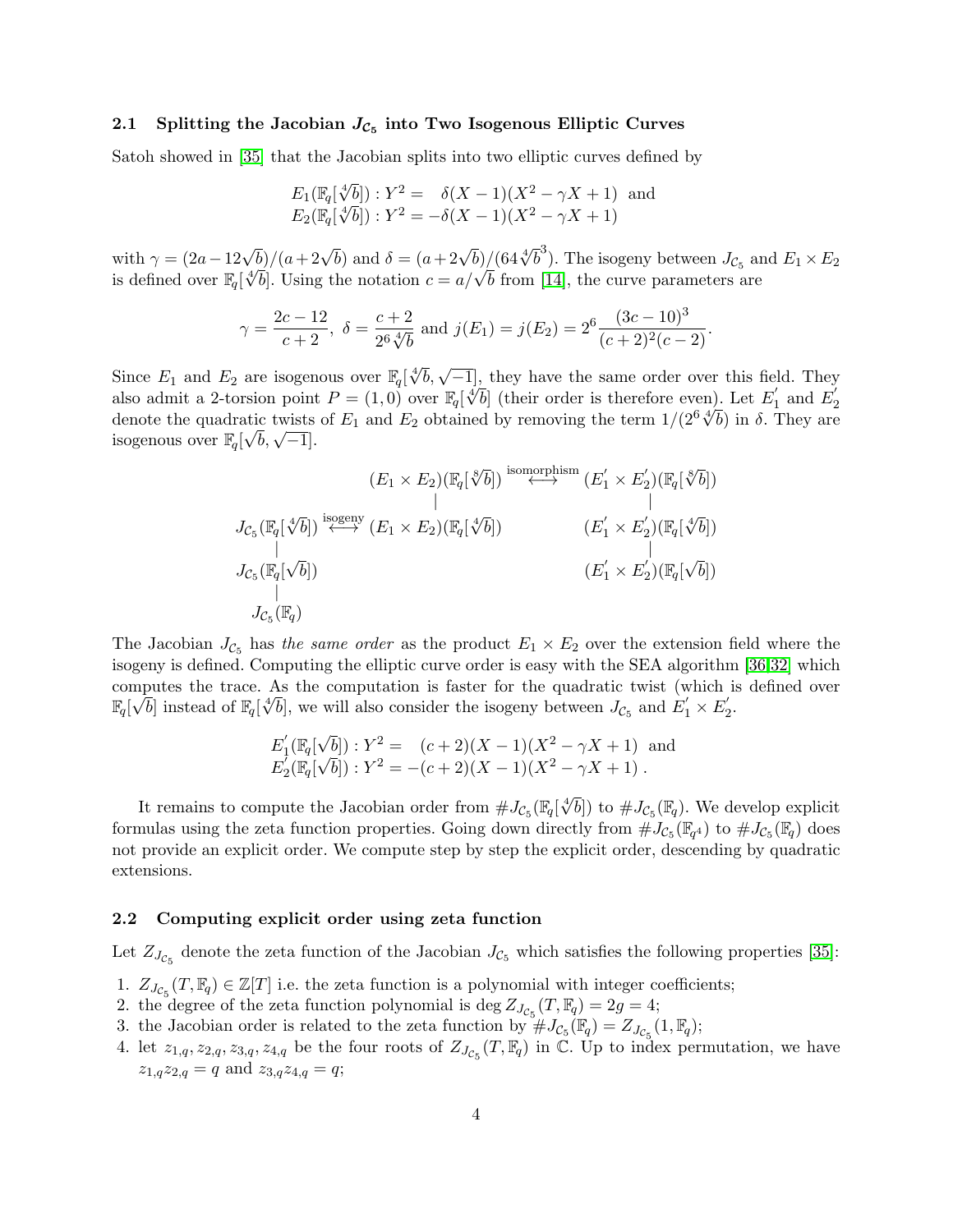5. the roots of  $Z_{J_{\mathcal{C}_5}}(T,\mathbb{F}_{q^n})$  the zeta function of the Jacobian considered over a degree n extension  $\mathbb{F}_{q^n}$  are those over  $\mathbb{F}_{q}$  to the power n:  $Z_{J_{\mathcal{C}_{5}}}(T, \mathbb{F}_{q^n}) = (T - z_{1,q}^n)(T - z_{2,q}^n)(T - z_{3,q}^n)(T - z_{4,q}^n)$ .

Satoh's method to compute the Jacobian order is derived from the fact that if  $J_{\mathcal{C}_5}$  is isogenous over  $\mathbb{F}_q$  to  $E_1 \times E_2$ , then  $Z_{J_{\mathcal{C}_5}}(T, \mathbb{F}_q) = Z_{E_1}(T, \mathbb{F}_q) \times Z_{E_2}(T, \mathbb{F}_q)$ . We have  $Z_{E_1}(T, \mathbb{F}_q) = T^2 - t_q T + q$  with  $t_q$  the trace of the Frobenius endomorphism and  $#E_1(\mathbb{F}_q) = q + 1 - t_q = Z_{E_1}(1, \mathbb{F}_q)$ .

Let us denote  $Z_{J_{\mathcal{C}_5}}(T,\mathbb{F}_q) = T^4 - a_q T^3 + b_q T^2 - q a_q T + q^2$  with

$$
a_q = z_{1,q} + z_{2,q} + z_{3,q} + z_{4,q}
$$
  
\n
$$
b_q = z_{1,q}z_{2,q} + z_{1,q}z_{3,q} + z_{1,q}z_{4,q} + z_{2,q}z_{3,q} + z_{2,q}z_{4,q} + z_{3,q}z_{4,q}
$$
  
\n
$$
= 2q + (z_{1,q} + z_{2,q})(z_{3,q} + z_{4,q}).
$$

Our goal is to find two simple formulas for computing  $(a_q, b_q)$  in terms of  $(a_{q^2}, b_{q^2})$  and apply the two formulas recursively. A careful computation gives

$$
a_{q^2} = (a_q)^2 - 2b_q \tag{1}
$$

<span id="page-4-3"></span><span id="page-4-1"></span>
$$
b_{q^2} = (b_q)^2 - 4qb_q + 2q^2 - 2qa_{q^2}
$$
\n<sup>(2)</sup>

Knowing  $a_{q^2}$  and  $b_{q^2}$ , we can solve<sup>[3](#page-4-0)</sup> equation [\(2\)](#page-4-1) for  $b_q$  then recover  $a_q$  using [\(1\)](#page-4-1).

We have to determine where the isogeny is defined in order to solve the corresponding system. In each case, two solutions are possible for  $b<sub>q</sub>$ . One of them induces a square root in  $a<sub>q</sub>$  that must be an integer because the two coefficients  $a_q$  and  $b_q$  are integers. This solution can be chosen if the isogeny is actually defined over  $\mathbb{F}_{q^2}$  and  $\mathbb{F}_q$  or if the elliptic curve has an additional property. In these two cases the Jacobian splits over  $\mathbb{F}_{q^2}$  and over  $\mathbb{F}_q$ .

When the isogeny between  $J_{\mathcal{C}_5}$  and  $E_1 \times E_2$  is defined over  $\mathbb{F}_{q^4}$  but not over a subfield of  $\mathbb{F}_{q^4}$ and the trace  $t_{q^4}$  of the two elliptic curves is such that  $2q^2 + t_{q^4}$  is not a square, we see an other simplification for the zeta function coefficients: they are not squares but of the form two times a square. After easy (but cumbersome) calculation and a difficult identification of the rare cases that do not correspond to the general solution, we obtain the following theorem:

**Theorem 1.** Let  $\mathcal{C}_5$  be a hyperelliptic curve defined over a finite field  $\mathbb{F}_q$  by the equation  $\mathcal{C}_5(\mathbb{F}_q)$ :<br> $V^2 = V^5 + \sigma V^3 + \sigma V$  with  $\sigma h / Q \subset \mathbb{F}_q$ . Let  $F$  and  $F$  be the elliptic curve defined even  $\$  $Y^2 = X^5 + aX^3 + bX$  with  $a, b \neq 0 \in \mathbb{F}_q$ . Let  $E_1$  and  $E_2$  be the elliptic curves defined over  $\mathbb{F}_q[\sqrt[3]{b}]$ and  $E_1'$  $\mathcal{L}_1 + u\mathcal{L}_2 + v\mathcal{L}_3$  with  $a, b \neq 0 \in \mathbb{F}_q$ . Let  $E_1$  and  $E_2$  be the empire carves defined over  $\mathbb{F}_q[\sqrt{b}, \sqrt{-1}]$ . Let  $t_q$  be the  $f_1$ ,  $E_2'$  their quadratic twists defined over  $\mathbb{F}_q[\sqrt{b}]$ , isogenous trace of  $E_1(\mathbb{F}_q)$  if b is a fourth power, let  $t'_q$  be the trace of  $E'_1$  $\mathcal{H}_1^{'}(\mathbb{F}_q)$  if b is a square, let  $t_{q^2}$  be the trace of  $E_1(\mathbb{F}_{q^2})$  if b is not a square in  $\mathbb{F}_q$  and let  $t'_q$  $\frac{1}{q^2}$  be the trace of  $E_1^{'}$  $f_1^{\prime}(\mathbb{F}_{q^2})$  and  $t_{q^4}$  of  $E_1(\mathbb{F}_{q^4})$  if b is neither a square nor a fourth power.

- <span id="page-4-2"></span>1. If b is a fourth power then  $\#J_{\mathcal{C}_5}(\mathbb{F}_q) = (q+1-t_q)^2$  if  $\sqrt{-1} \in \mathbb{F}_q$  and  $\#J_{\mathcal{C}_5}(\mathbb{F}_q) = (q+1-t_q)(q+1-t_q)$  $1 + t_q$ ) if  $\sqrt{-1} \notin \mathbb{F}_q$ .
- <span id="page-4-4"></span>2. If b is a square but not a fourth power  $(q \equiv 1 \mod 4)$  and  $t_{q^2} + 2q$  is not a square, then  $\#J_{\mathcal{C}_5}(\mathbb{F}_q) = (q-1)^2 + (t'_q)^2.$
- <span id="page-4-5"></span> $\mathcal{L}$ <br>3. If b is not a square and  $\sqrt[4]{b} \in \mathbb{F}_{q^2}$  ( $q \equiv 3 \mod 4$ ) and  $t_{q^2} + 2q$  is not a square, then  $\#J_{\mathcal{C}_5}(\mathbb{F}_q) =$  $q^2+1-t_{q^2}$ .
- <span id="page-4-6"></span> $q + 1 - \iota_{q^2}$ .<br>
4. If b is not a square and  $\sqrt[4]{b} \notin \mathbb{F}_{q^2}$   $(q \equiv 1 \mod 4)$  and  $t_{q^4} + 2q^2$  is not a square, then  $\#J_{\mathcal{C}_5}(\mathbb{F}_q)$ is equal to  $q^2 + 1 - 2n(q+1) + 2n^2$  or  $q^2 + 1 + 2n(q+1) + 2n^2$  where  $n \in \mathbb{N}$  is such that  $2q+t$  $q'_q{}^2 = 2n^2$  if  $q \equiv 5 \mod 8$  or  $2q - t'_q$  $q^2 = 2n^2$  if  $q \equiv 1 \mod 8$ .

<span id="page-4-0"></span><sup>3</sup> Satoh [\[35\]](#page-17-2) used only Equation [\(1\)](#page-4-1) which resulted in a more intricate polynomial system with degree 16 polynomial equations to solve.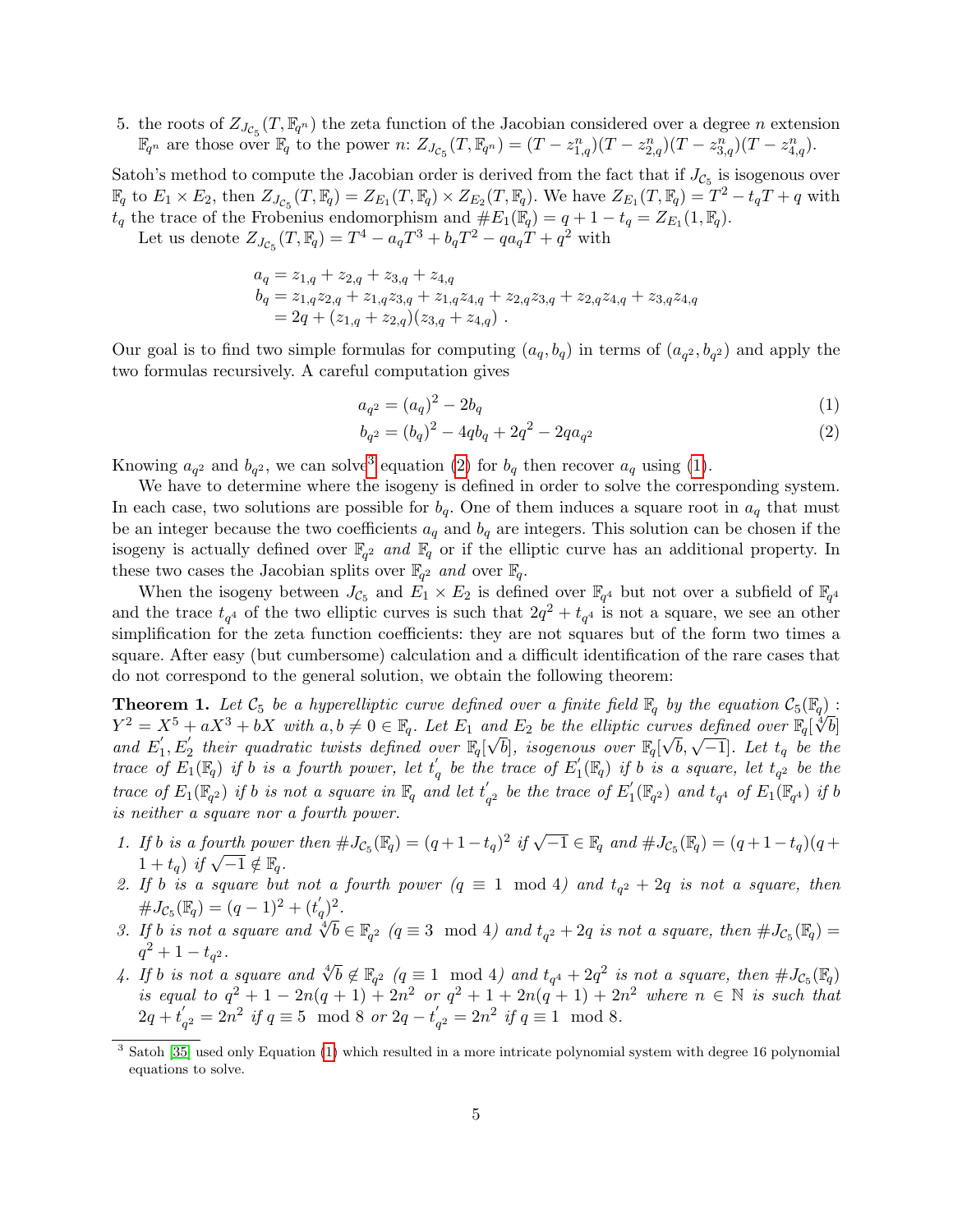The case [1](#page-4-2) of Th[.1](#page-4-3) is of no interest in cryptography as the Jacobian order factors trivially. In the cases [2](#page-4-4) and [3,](#page-4-5) we may as well work directly with the elliptic curve  $E_1(\mathbb{F}_{q^2})$  (of even order) since the arithmetic is not (yet) as efficient in genus two as in genus one. The case [4](#page-4-6) provides ordinary Jacobians of hyperelliptic curves with explicit order and of cryptographic interest. The very special cases excluded in the theorem with  $2q^2 + t_{q^4}$  or  $2q + t_{q^2}$  squares give a Jacobian either which splits over  $\mathbb{F}_q$  or whose order is an elliptic curve order, as in case [3.](#page-4-5) They are detailed in the following remark.

<span id="page-5-3"></span>Remark 1. With the same notations as in the previous theorem,

- <span id="page-5-0"></span>1. If b is a square but not a fourth power  $(q \equiv 1 \mod 4)$  and if  $t_{q^2} + 2q = y^2$  (with  $y \in \mathbb{N}^*$ ), the Jacobian splits and its order is one of  $(q+1-y)^2$ ,  $(q+1+y)^2$  or  $(q+1-y)(q+1+y)$  $(q-1)^2 + (t'_q)^2$ .
- <span id="page-5-1"></span>2. If b is not a square and  $\sqrt[4]{b} \in \mathbb{F}_{q^2}$   $(q \equiv 3 \mod 4)$  and if  $t_{q^2} + 2q = y^2$  (with  $y \in \mathbb{N}^*$ ), the Jacobian splits and its order is one of  $(q+1-y)^2$ ,  $(q+1+y)^2$  or  $(q+1-y)(q+1+y) = q^2 + 1 - t_{q^2}$ .
- <span id="page-5-5"></span><span id="page-5-2"></span>Spits and its offer is one of  $(q+1-y)$ ,  $(q+1+y)$  or  $(q+1-y)(q+1+y) - q + 1 - i_q^2$ .<br>3. If b is not a square and  $\sqrt[4]{b} \notin \mathbb{F}_{q^2}$   $(q \equiv 1 \mod 4)$  and if  $t_{q^4} + 2q^2 = y^2$  (with  $y \in \mathbb{N}^*$ ) then we decompose  $-\Delta(E_1)$  $\chi_{1}^{'}(\mathbb{F}_{q^2})) = -(t_{q^{'}}^{'})$  $\int_{q^2}^{1} (q^2)^2 + 4q^2 = t_{q^4} + 2q^2 = y^2$  in the two factors  $(2q + t'_{q^4})$  $t'_{q^2}$ )(2 $q-t'_{q}$  $\mathbf{q}_{2}$ ). Let  $2q+t'$  $q'_q = D_1 y_1^2$  and  $2q - t_q^2$  $Q_{q^2} = D_2 y_2^2$  with  $D_1, D_2$  square-free integers.
	- (a) if  $D_1 \neq 2$  and  $D_2 \neq 2$  then  $\pm y + 2q^2$  is not a square and  $\#J_{\mathcal{C}_5}(\mathbb{F}_q)$  is equal to  $q^2 + 1 y$  or  $q^2 + 1 + y.$
	- (b) if  $D_1 = D_2 = 2$  then  $\#J_{\mathcal{C}_5}(\mathbb{F}_q) = q^2 + 1 2n(q+1) + 2n^2$  (case [4](#page-4-6) of Th. [1\)](#page-4-3) can happen with  $n \in \{y_1, -y_1, y_2, -y_2\}$ . In the same time,  $y + 2q^2 = (y_1 + y_2)^2$  and  $-y + 2q^2 = (y_1 - y_2)^2$  are squares hence  $\#J_{\mathcal{C}_5}(\mathbb{F}_q)$  can be  $(q+1-s)^2$  with  $s \in \{y_1+y_2, -y_1-y_2, y_1-y_2, -y_1+y_2\}.$ The two last possibilities are  $q^2 + 1 - y$  and  $q^2 + 1 + y$ .

<span id="page-5-4"></span>The cases [1,](#page-5-0) [2](#page-5-1) and [3](#page-5-2) in the remark [1](#page-5-0) occur very rarely (e.g. the cases 1 and 3 appear only when the elliptic curves  $E_1$  and  $E_2$  have complex multiplication by  $i = \sqrt{-1}$ ). Moreover, in [1,](#page-5-0) [2](#page-5-1) and [3b](#page-5-4) of Rem. [1](#page-5-3) the Jacobian order splits. In [3a,](#page-5-5) the Jacobian order is equal to the order of a quartic twist of  $E_1(\mathbb{F}_{q^2})$ .

In practice, when the Th. [1](#page-4-3) or Rem. [1](#page-5-3) present several order possibilities one can easily discriminate between them by checking whether the scalar multiplication of a random point by the possible orders gives the infinity point.

In the two following examples, we took at random a prime  $p \equiv 1 \mod 4$  of 128 bits and in the two following examples, we took at random a prime  $p = 1 \mod 4$  or 128 bits started with  $a = -3$  and  $b = -2$  until b was not a square mod p. Then let  $c = a/\sqrt{b}$ ,  $E'_1$  $\mathcal{L}_1'(\mathbb{F}_{p^2})$  :  $y^2 = (x-1)((c+2)x^2 - (2c-12)x + (c+2))$  and  $t'_3$  $p^2$  its trace. We deduced the Jacobian order and factorized it. We repeated this process with subsequent b-values until the Jacobian order was almost prime.

Example 1.  $p = 0x84c4f7a6b9aee8c6b46b34fa2a2bae69 = 1 \mod 8$ . The 17th test provided  $b =$  $-38, t'_{1}$  $\tilde{p}_{p^2} = \tilde{0}$ x702461acf6a929e295786868f846ab40 =  $0 \mod 2, \, b_p = 2p - t_p^2$  $p'_p = 2n^2$  as expected with  $n = -$  0x8c1fc81b9542ce23. We found  $\#J_{\mathcal{C}_5}(\mathbb{F}_p) = 2^5r$  with  $r$  a 250-bit prime of cryptographic size close to the 128-bit security level:

 $r = 0$ x226ddb780b2ded62d1d70138d9c7361794679a609fbe5ae85918c88f5b6ea7d.

Example 2.  $p = 0xb081d45d7d08109c2905dd6187f7cbbd = 5 \text{ mod } 8$ . The 17th test provided  $b = -41, t'$  $\frac{p^{'}}{p^2} =$  -0x11753eaa61f725ff118f63bb131c8b8f2  $=0 \mod 2, \ b_p = 2p + t^{''}_p$  $_{p^2}^{'}=2n^2$  as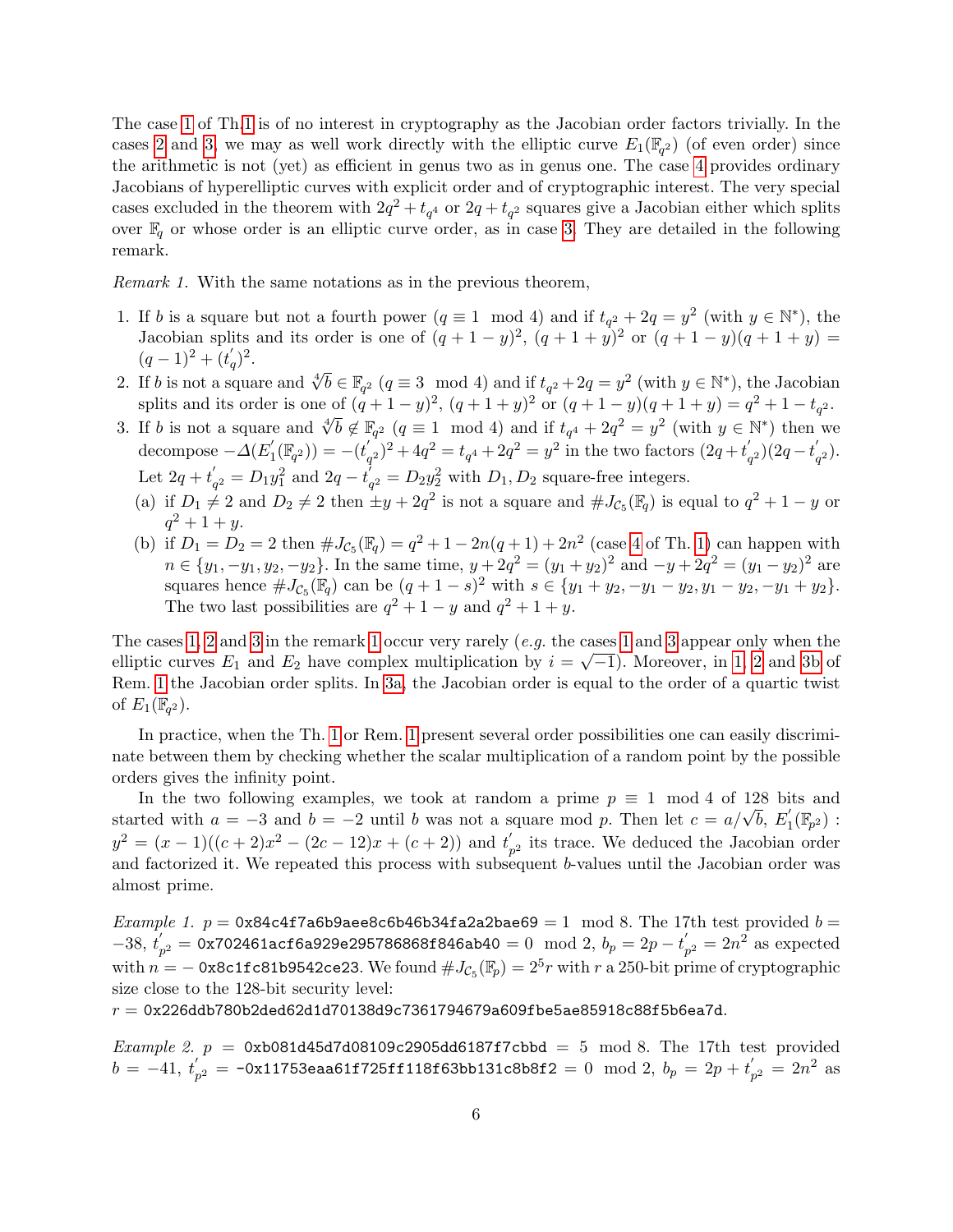expected with  $n = -0x611e298cc019b06e$ . We found  $\#J_{\mathcal{C}_5}(\mathbb{F}_p) = 2 \cdot 5 \cdot r$  with r a 252-bit prime of cryptographic size close to the 128-bit security level:  $r = 0$ xc2b7a2f39d49b6b579d4c15a8440315cd1ccc424df912e6748c949008ebd989.

# 3 Explicit Computation of  $J_{\mathcal{C}_6}$  Order

In this section, we consider the genus 2 hyperelliptic curves defined over a finite field  $\mathbb{F}_q$ :

$$
\mathcal{C}_6(\mathbb{F}_q): Y^2 = X^6 + aX^3 + b \text{ with } a, b \neq 0 \in \mathbb{F}_q .
$$

The Jacobian of the curve is denoted  $J_{\mathcal{C}_6}$  and it splits into two isogenous elliptic curves in an extension over  $\mathbb{F}_q$  of degree 1, 2, 3 or 6 [\[22,](#page-16-14)[14\]](#page-16-13). The computation of the zeta function of  $J_{\mathcal{C}_6}$  over  $\mathbb{F}_q$  is similar to those of  $J_{\mathcal{C}_5}$  from the previous section but with more technical details.

#### <span id="page-6-1"></span>3.1 Decomposition into two isogenous elliptic curves.

Freeman and Satoh showed in [\[14\]](#page-16-13) that  $J_{\mathcal{C}_6}$  is isogenous over  $\mathbb{F}_q[\sqrt[6]{b}]$  to the Jacobian of another genus 2 hyperelliptic curve  $\mathcal{C}'_6$  defined over  $\mathbb{F}_q[\sqrt{b}]$ . This Jacobian  $J_{\mathcal{C}'_6}$  splits into two elliptic curves  $E_c$  and  $E_{-c}$  defined over  $\mathbb{F}_q[\sqrt{b}]$  which are isogenous over  $\mathbb{F}_q[\sqrt{b}, \sqrt{-3}]$ . Let  $c = a/\sqrt{b}$  and assume  $\sqrt{2}$  (a)  $\sqrt{2}$  (b)  $\sqrt{2}$  (c)  $\sqrt{2}$  (c)  $\sqrt{2}$  $c \neq \pm 2$ . The two elliptic curves are defined (in a reduced form) by

$$
E_{c}^{\text{red}}(\mathbb{F}_{q}[\sqrt{b}]): Y^{2} = X^{3} + 3(2c - 5)X + c^{2} - 14c + 22
$$
 and  

$$
E_{-c}^{\text{red}}(\mathbb{F}_{q}[\sqrt{b}]): Y^{2} = X^{3} - 3(2c + 5)X + c^{2} + 14c + 22
$$
.

Freeman and Satoh remarked that both elliptic curves admit the same 3-torsion subgroup ([\[14,](#page-16-13) Proof of Prop. 4.2.). With Vélu's formulas adapted to finite fields (e.g.  $[31, p. 54]$  $[31, p. 54]$ ), we compute an isogeny from  $E_c$  into  $E_{-c}$  with kernel equal to this 3-torsion subgroup. Because of this isogeny,  $E_c$ and  $E_{-c}$  have the same order over  $\mathbb{F}_q[\sqrt{b}, \sqrt{-3}]$  and moreover, this order is a multiple of 3.

<span id="page-6-0"></span>
$$
J_{\mathcal{C}_6}(\mathbb{F}_q[\sqrt[6]{b}]) \stackrel{\text{isogeny}}{\longleftrightarrow} J_{\mathcal{C}_6'}(\mathbb{F}_q[\sqrt[6]{b}])
$$
  
 
$$
J_{\mathcal{C}_6}(\mathbb{F}_q[\sqrt{b}]) \qquad J_{\mathcal{C}_6'}(\mathbb{F}_q[\sqrt{b}]) \stackrel{\text{isogeny}}{\longleftrightarrow} (E_c \times E_{-c})(\mathbb{F}_q[\sqrt{b}])
$$
  
 
$$
J_{\mathcal{C}_6}(\mathbb{F}_q)
$$

In the two cases where b is not a cube, we have to deduce  $Z_{J_{\mathcal{C}_6}}(T,\mathbb{F}_q)$  from  $Z_{J_{\mathcal{C}_6}}(T,\mathbb{F}_{q^3})$  or  $Z_{J_{\mathcal{C}_6}}(T,\mathbb{F}_{q^2})$ from  $Z_{J_{\mathcal{C}_6}}(T,\mathbb{F}_{q^6})$  which is equivalent. Note that we do not see explicitly the simplification in the formula if we descent from  $\mathbb{F}_{q^6}$  to  $\mathbb{F}_{q^3}$  then to  $\mathbb{F}_q$ .

Eventually, we obtain the following theorem:

**Theorem 2.** Let  $\mathcal{C}_6$  be a hyperelliptic curve defined over a finite field  $\mathbb{F}_q$  by the equation  $\mathcal{C}_6(\mathbb{F}_q)$ :  $Y^2 = X^6 + aX^3 + b$  with  $a, b \neq 0 \in \mathbb{F}_q$ . Let  $E_c$  and  $E_{-c}$  be the elliptic curves defined over  $\mathbb{F}_q[\sqrt{b}]$  $I = \Lambda + u\Lambda + v$  with  $u, v \neq 0 \in \mathbb{F}_q$ . Let  $L_c$  and  $L_c$  be the empire curves defined over  $\mathbb{F}_q[\nabla v]$  isogenous over  $\mathbb{F}_q[\sqrt{b}, \sqrt{-3}]$ . Let  $t_{q^2}$  be the trace of  $E_c(\mathbb{F}_q)$  and let  $t_q$  be the trace of  $E_c(\mathbb{$ exists.

1. If b is a sixth power then  $\#J_{\mathcal{C}_6}(\mathbb{F}_q) = (q+1-t_q)^2$  if  $\sqrt{-3} \in \mathbb{F}_q$  and  $\#J_{\mathcal{C}_6}(\mathbb{F}_q) = (q+1-t_q)(q+1+t_q)$  $if \sqrt{-3} \notin \mathbb{F}_q.$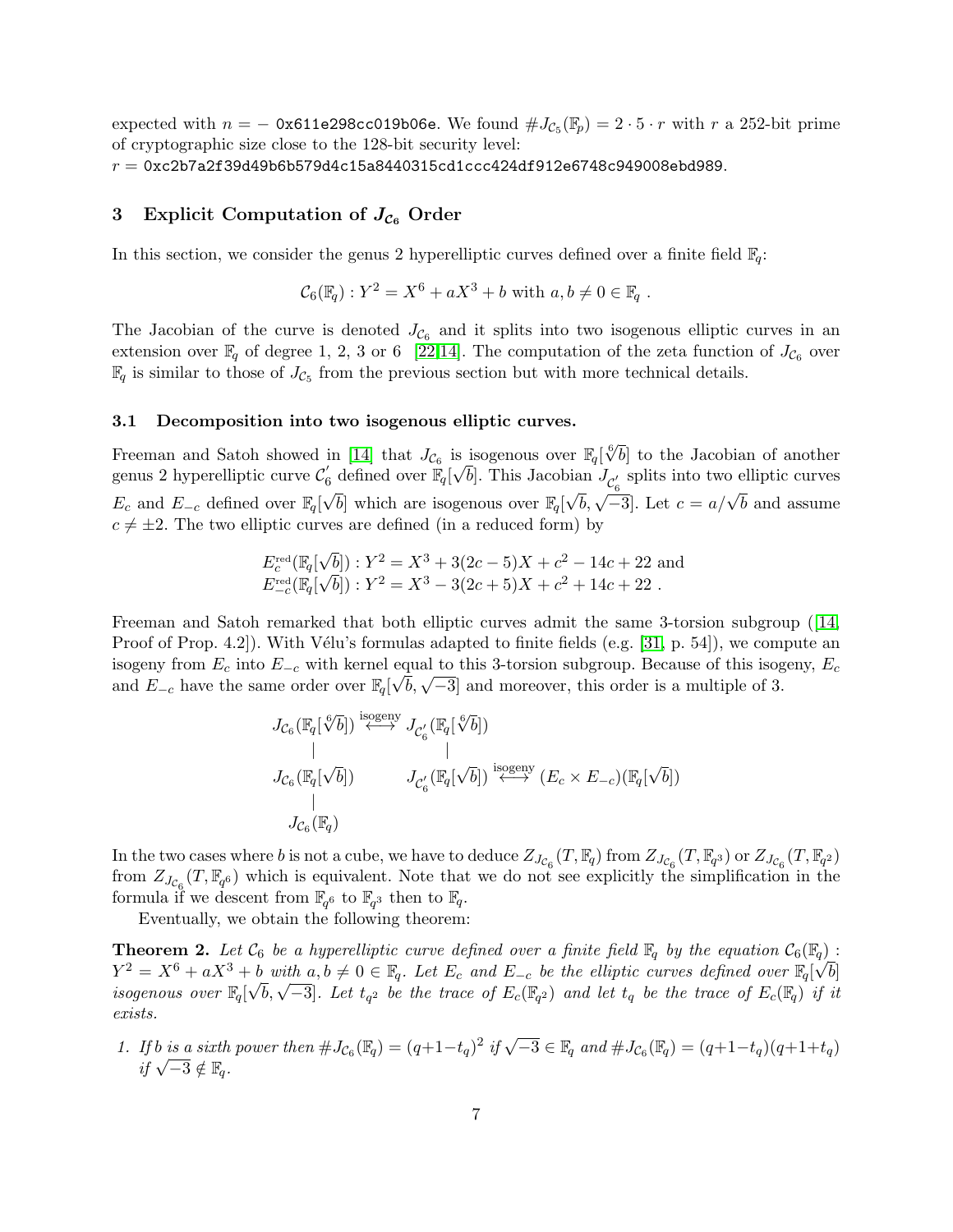- <span id="page-7-0"></span>2. If b is a square but not a third power and if  $3(4q-(t_q)^2)$  is not a square then  $\#J_{\mathcal{C}_6}(\mathbb{F}_q)$  =  $q^2 - q + 1 + (1 + q + t_q)t_q.$
- <span id="page-7-2"></span>3. If b is a third power but not a square and if  $2q+t_{q^2}$  is not a square then  $\#J_{C_6}(\mathbb{F}_q) = q^2+1-t_{q^2}$ .
- <span id="page-7-1"></span>4. If b is neither a cube nor a square and if  $2q+t_{q^2}$  is not a square, then there exists  $n \in \mathbb{N}$  such that  $2q-t_{q^2}=3n^2$  and  $\#J_{\mathcal{C}_6}(\mathbb{F}_q)=q^2+q+1+(q+1+n)3n$  or  $\#J_{\mathcal{C}_6}(\mathbb{F}_q)=q^2+q+1-(q+1-n)3n$ .

Once more, the first case is not interesting in cryptography as the Jacobian order splits. The third case provides nothing more than an elliptic curve defined over  $\mathbb{F}_{q^2}$ . Whenever the group law computation on  $J_{\mathcal{C}_6}(\mathbb{F}_q)$  is not as efficient as a point addition on  $E_c(\mathbb{F}_{q^2})$ , it will be more appropriate to work with the elliptic curve. The case [2](#page-7-0) might be interesting. The case [4](#page-7-1) provides interesting genus 2 hyperelliptic curves.

<span id="page-7-3"></span>Remark 2. With the same notations as in the previous theorem,

- <span id="page-7-4"></span>1. If b is a square but not a third power and if  $4q - (t_q)^2 = 3y^2$  then  $\#J_{C_6}(\mathbb{F}_q)$  equals one of  $(q+1+(t_q+3y)/2)(q+1+(t_q-3y)/2) = q^2-q+1+(1+q+t_q)t_q, (q+1+(t_q+3y)/2)^2,$  $(q+1+(t_q-3y)/2)^2$ .
- 2. If b is a third power but not a square and if  $2q + t_{q^2} = y^2$  is a square then  $\#J_{\mathcal{C}_6}(\mathbb{F}_q)$  equals one of  $(q+1-y)^2$ ,  $(q+1+y)^2$ ,  $(q+1-y)(q+1+y) = q^2 + 1 - t_{q^2}$ .
- <span id="page-7-5"></span>3. If b is neither a cube nor a square,
	- (a) if  $2q+t_{q^2}=s^2$ ,  $s \in \mathbb{N}$ , and  $3(2q-t_{q^2})$  is not a square then  $\#J_{\mathcal{C}_6}(\mathbb{F}_q)=q^2-q+1-(1+q)s+s^2$ or  $q^2 - q + 1 + (1+q)s + s^2$ .
	- (b) if  $2q + t_{q^2} = s^2$  and  $2q t_{q^2} = 3n^2$ ,  $\#J_{\mathcal{C}_6}(\mathbb{F}_q)$  splits and equals one of  $q^2 + q + 1 + (q + 1 + n)3n$ ,  $q^2+q+1-(q+1-n)3n, q^2-q+1-(q+1-s)s, q^2-q+1+(q+1+s)s, q^2+1-(-t_{q^2}+3y)/2),$  $q^2+1-(-t_{q^2}-3y)/2), (q+1+\frac{s-3n}{2})^2, (q+1-\frac{s-3n}{2})$  $\left[\frac{(-3n)}{2}\right]^2$ ,  $\left(q+1+\frac{s+3n}{2}\right)^2$ ,  $\left(q+1-\frac{s+3n}{2}\right)$  $(\frac{-3n}{2})^2$ .

Example 3. We consider the 127-bit Mersenne prime  $p = 2^{127} - 1$  which allows efficient implementation of the modular arithmetic operations required in cryptography. Looking for a curve  $\mathcal{C}_6$  over  $\mathbb{F}_p$  with small parameters a and b and suitable for a cryptographic use, we found easily  $C_6(\mathbb{F}_p)$ :  $Y^2 = X^6 - 3X^3 - 92$  with  $b = -92$  which is neither a square nor a cube. Let if  $C_6(\mathbb{F}_p)$  :  $Y^* = X^* - 3X^* - 92$  with  $v = -92$  which is helther a square nor a cube. Let  $\mathbb{F}_{p^2} = \mathbb{F}_p[X]/(X^2+1) = \mathbb{F}_p[i], c = a/\sqrt{b} \in \mathbb{F}_{p^2} \setminus \mathbb{F}_p$  and  $E_c(\mathbb{F}_{p^2})$  :  $Y^2 + X^3 + 3(2c-5)X + c^2 - 14c + 22$ . A few second computation gives us  $t_{p^2} = 0$ x6089c0341e5414a24bef1a1a93c54fd2 and  $2p - t_{p^2} = 3n^2$ as expected with  $n = \pm 0$ x74a69cde5282dbb6. Hence  $\#J_{\mathcal{C}_6}(\mathbb{F}_p) = p^2 + p + 1 + 3n(p+1) + 3n^2$ . Using few random points on the Jacobian, we find  $n < 0$  and that  $\#J_{\mathcal{C}_6}(\mathbb{F}_p)$  has a 250-bit prime factor:

 $r = 0x25$ ed097b425ed0974c75619931ea7f1271757b237c3ff3c5c00a037e7906557 and provides a security level close to 128-bits.

**Efficiency.** For a cryptographic application, we need  $\#J_{\mathcal{C}}(\mathbb{F}_q)$  be a large prime r times a small (*i.e.* few bits) cofactor h. The prime r must be of size twice the security level in bits. The common method consists in randomly generating the coefficients  $a$  and  $b$  of the hyperelliptic curve and computing the order until it is a large prime r times a small cofactor.

Here  $r \sim q^2$  hence the size of q is a few bits more than the security level in bits instead of twice with an elliptic curve. To compute the Jacobian order, we have to run SEA algorithm once for an elliptic curve defined over  $\mathbb{F}_q$  if b is a square or over  $\mathbb{F}_{q^2}$  otherwise. If b is a square our method is much faster than generating a cryptographic elliptic curve and if b is not a square, our method is roughly as efficient as finding an elliptic curve suitable for cryptography.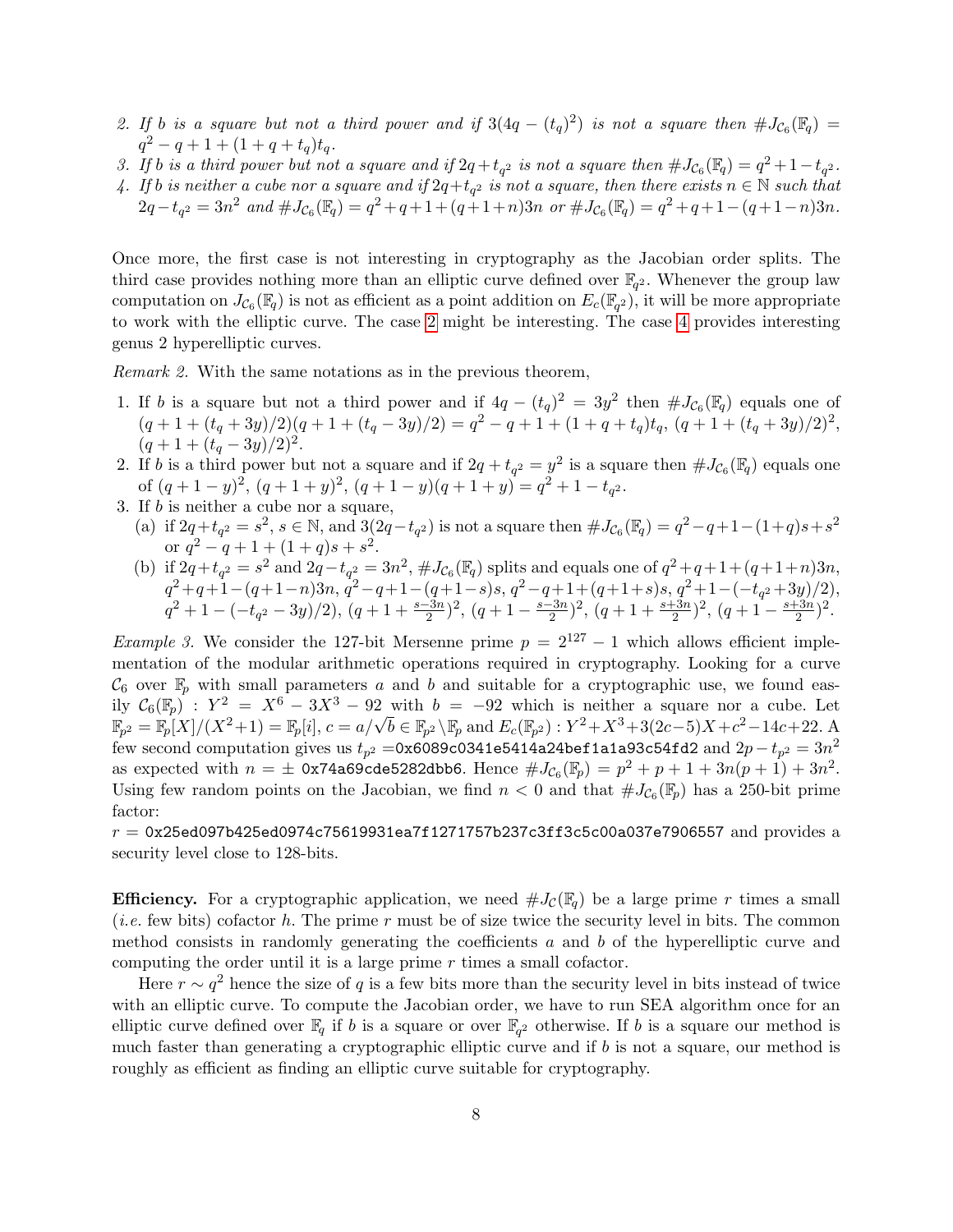# 4 Pairing-Friendly Constructions

We have several constraints for suitable pairing-friendly constructions inherent to elliptic curves:

- 1. The embedding degree k must be small, in order to achieve the same security level in bits in the elliptic curve r-torsion subgroup  $E(\mathbb{F}_p)[r]$  and in the finite field extension  $\mathbb{F}_{p^k}$ . In practice, this means  $6 \le k \le 60$ . More precise recommendations are given in [\[12,](#page-16-7) Tab. 1]. For a random elliptic curve, we have usually  $k \simeq r$  so this is a huge constraint.
- 2. The trace t of the curve must satisfy  $|t| \leq 2\sqrt{p}$ .
- 3. The determinant of the curve  $\Delta = t^2 4p = -Dy^2$  must have a very small square-free part  $D < 10<sup>9</sup>$  in order to run the CM-method in reasonable time.
- 4. The size log r of the subgroup must be close to the optimal case, that is  $\rho = g \log p / \log r \sim 1$ with g the genus of the curve. Quite generic methods for elliptic curves achieve  $1 \le \rho \le 2$ . We will try to find constructions for genus 2 curves with  $2 \leq \rho \leq 4$ .

The two methods use the same shortcuts in formulas. Let E an elliptic curve and let  $\#E(\mathbb{F}_p)$  =  $p+1-t = hr$  with r a large prime and h the cofactor. Hence  $p \equiv t-1 \mod r$ . Let  $\Delta = t^2 - 4p =$  $-Dy^2$ . The second useful formula is  $Dy^2 = 4p - t^2 = 4hr - (t-2)^2$ , hence  $-Dy^2 \equiv (t-2)^2 \mod r$ .

# 4.1 Cocks-Pinch Method

We first recall the method proposed by Cocks and Pinch in 2001 to construct pairing-friendly elliptic curves [\[9\]](#page-16-17) (see also [\[16,](#page-16-18) Algorithm IX.4]):

| <b>Algorithm 1:</b> Cocks-Pinch method to find a pairing-friendly elliptic curve. |  |  |  |  |  |
|-----------------------------------------------------------------------------------|--|--|--|--|--|
|                                                                                   |  |  |  |  |  |

Input: Square-free integer  $D$ , size of  $r$  and embedding degree  $k$  to match the security level in bits, knowing that  $\rho \approx 2$ .

**Output:** Prime order r, prime number p, elliptic curve parameters  $a, b \in \mathbb{F}_p$  such that

- $E(\mathbb{F}_p): Y^2 = X^3 + aX + b$  has a subgroup of order r and embedding degree k with respect to r. <sup>1</sup> repeat
- 2 Pick at random a prime r of prescribed size until  $-D$  is a square in the finite field  $\mathbb{F}_r$  and  $\mathbb{F}_r$  contains a primitive k-th root of unity  $\zeta_k$ , that is  $r \equiv 1 \mod k$ .

3 As r divides  $\Phi_k(p)$ , we can rewrite it as  $\Phi_k(p) \equiv 0 \mod r$ . With properties of cyclotomic polynomials, we obtain  $p \equiv \zeta_k \mod r$  with  $\zeta_k$  a primitive k-th root of unity. Furthermore,  $t \equiv 1 + p \mod r$  so this method chooses  $t = 1 + \zeta_k$  in  $\mathbb{F}_r$ . Then  $y = (t - 2)/\sqrt{-D}$  in  $\mathbb{F}_r$ .

4 | Lift t and y from  $\mathbb{F}_r$  to Z and set  $p = \frac{1}{4}(t^2 + Dy^2)$ .

<sup>5</sup> until p is prime.

6 return r, p,  $a, b \in \mathbb{F}_p$ 

We propose to adapt this method to the Jacobian families of cryptographic interest presented above. See the size recommendations in [\[2,](#page-15-2) Tab. 3.1] depending on the security level in bits to choose accordingly the embedding degree. First, we know explicitly the Jacobian order. Just as in the case of elliptic curves, the definition of the embedding degree is equivalent to ask for  $r \mid #J_{\mathcal{C}}(\mathbb{F}_p)$ and  $r | \Phi_k(p)$ . We will use the property  $p \equiv \zeta_k \mod r$  as well. The aim is to express the other parameters, namely the square part  $y$  and the trace of the elliptic curve isogenous to the Jacobian over some extension field, in terms of  $\zeta_k$  mod r. We will use the same notations as previously, see Th[.1](#page-4-3) and Th[.2.](#page-6-0) Let i be a primitive fourth root of unity an  $\omega$  be a primitive third root of unity in  $\mathbb{F}_r$ .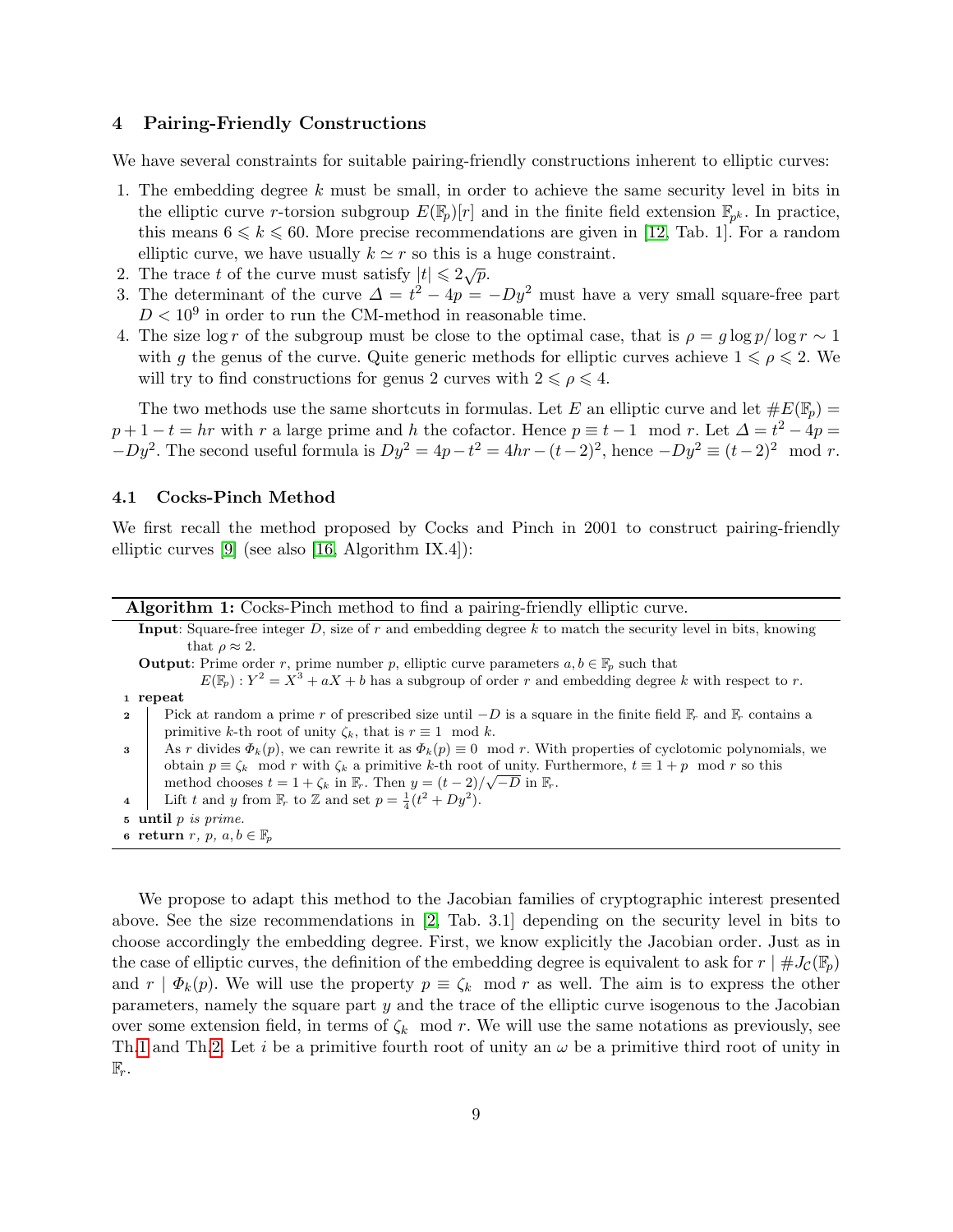#### Pairing-friendly Hyperelliptic curve  $C_5$

If b is not a square in  $\mathbb{F}_p$  but  $\sqrt{b}$ ,  $\sqrt[4]{b} \in \mathbb{F}_{p^2}$   $(p \equiv 3 \mod 4)$ , then  $\#J_{\mathcal{C}_5}(\mathbb{F}_p) = \#E_1(\mathbb{F}_{p^2}) = p^2 + 1 - t_{p^2}$ (Th[.1\(](#page-4-3)[3.](#page-4-5))). A pairing-friendly Jacobian of this type has exactly the same order as the corresponding elliptic curve  $E_1(\mathbb{F}_{p^2})$ . Hence any pairing-friendly elliptic curve defined over a quadratic extension  $\mathbb{F}_{p^2}$  (and of even order) will provide a pairing-friendly Jacobian of this type over the prime field  $\mathbb{F}_p$ , with the same order and the same  $\rho$ -value. Choosing the Jacobian instead of the elliptic curve will be appropriate only if the group law on the Jacobian over  $\mathbb{F}_p$  is faster than the group law on the elliptic curve over  $\mathbb{F}_{p^2}$ . Note that the methods described in [\[12\]](#page-16-7) are suitable for generating pairing-friendly elliptic curves over prime fields (in large characteristic), not over field extensions.

 $\mathcal{C}_5$  with b a square but not a fourth power. This case is already almost solved in [\[14\]](#page-16-13). The Cocks-Pinch method adapted with  $r \mid \#J_{\mathcal{C}_5}(\mathbb{F}_p) = (p-1)^2 + (t'_p)^2$  instead of  $r \mid p+1-t'_p$  produces indeed the same algorithm as [\[14,](#page-16-13) Alg. 5.5] followed by [14, Alg. 5.11] with  $\pi = (t_p' - y\sqrt{-D})/2, d = 4$ . We show that d | k is unnecessary. It is completely hopeless to expect a prime power  $q = \pi \overline{\pi} = p^n$ hence we assume that  $q = p$  is prime.

**Definition 1.** Embedding degree and embedding field  $\beta$ , Def. 2.1 and 2.2 Let A be an abelian variety defined over  $\mathbb{F}_q$ , where  $q = p^m$  for some prime p and integer m. Let  $r \neq p$  be a prime dividing  $#A(\mathbb{F}_q)$ . The embedding degree of A with respect to r is the smallest integer k such that  $r \,$  divides  $q^k-1$ .

The minimal embedding field of A with respect to r is the smallest extension of  $\mathbb{F}_p$  containing the rth roots of unity  $\mu_r \subset \mathbb{F}_p$ .

Let k be the embedding degree of the Jacobian  $J_{\mathcal{C}_5}(\mathbb{F}_p)$ :  $r \mid \# J_{\mathcal{C}_5}(\mathbb{F}_p)$ ,  $r \mid \Phi_k(p)$ . From the Jacobian point of view, there is no security problem induced by a difference between embedding degree and embedding field because  $\mathbb{F}_p$  is a prime field. From elliptic curve side, the one-dimensional part of the *r*-torsion arises in  $E_1'$  $\mathcal{L}_1(\mathbb{F}_{p^4})$ , not below. An elementary observation about elliptic curve orders shows that

$$
\begin{array}{l} \#E_1'(\mathbb{F}_p) = p + 1 - t'_p\\ \#E_1'(\mathbb{F}_{p^2}) = (p + 1 - t'_p)(p + 1 + t'_p)\\ \#E_1'(\mathbb{F}_{p^4}) = (p + 1 - t'_p)(p + 1 + t'_p)((p + 1)^2 + (t'_p)^2)\end{array}
$$

and the last factor of  $#E'_1$  $j_{1}(\mathbb{F}_{p^{4}})$  is the Jacobian order. Hence  $r \mid \#E_{1}^{'}$  $j'_1(\mathbb{F}_{p^4})$  but not underneath. The full *r*-torsion arises in  $E_1'$  $\int_{1}^{'}(\mathbb{F}_{p^{4k/\gcd(4,k)}})$  but the embedding field is  $\mathbb{F}_{p^k}$ . So the elliptic curve  $E'_1$  $_1^{\prime}(\mathbb{F}_{p^4})$ will not be suitable for a pairing implementation when  $gcd(k, 4) \in \{1, 2\}$  which does not matter because we are interested in Jacobians suitable for pairing, not elliptic curves. See Fig. [1.](#page-10-0)

Moreover we note that taking an even trace  $t'_p$  and a prime  $p \equiv 1 \mod 4$  permits always to find valid parameters, namely a  $c \in \mathbb{F}_p$  satisfying the j-invariant equation, hence coefficients  $a, b \in \mathbb{F}_p$  of  $\mathcal{C}_5$ .

 $\mathcal{C}_5$  with b not a square and  $p \equiv 1 \mod 4$ . In this case we have  $\sqrt[4]{b} \notin \mathbb{F}_{p^2}$ ,  $\sqrt[4]{b} \in \mathbb{F}_{p^4}$  and  $\#J_{\mathcal{C}_5}(\mathbb{F}_p)$  =  $p^2 + 1 + 2n^2 - 2n(1 + p) = (p - n)^2 + (n - 1)^2$  with  $2p \pm t'_n$  $p_2 = 2n^2$ . The isogenous elliptic curve is defined over  $\mathbb{F}_{p^2}$ . We have  $\Delta = (t'_p)$  $(p^2)^2 - 4p^2 = (t'_p)$  $p_{p^2}^{'} + 2p)(t_{p}^{'}$  $p'_{p^2} - 2p$ ). With  $2p - t'_p$  $p_{p^2}^{\prime} = 2n^2$ we obtain  $2p + t'$  $p'_p = 4p - 2n^2$  and find  $\Delta = -4n^2(2p - n^2)$ . With  $2p + t'_p$  $p_2 = 2n^2$  we obtain  $2p-t^{\prime}_{\ast}$  $p'_p = 4p - 2n^2$  and find also  $\Delta = -4n^2(2p - n^2)$ . In both cases let  $Dy^2 = 2p - n^2$  thus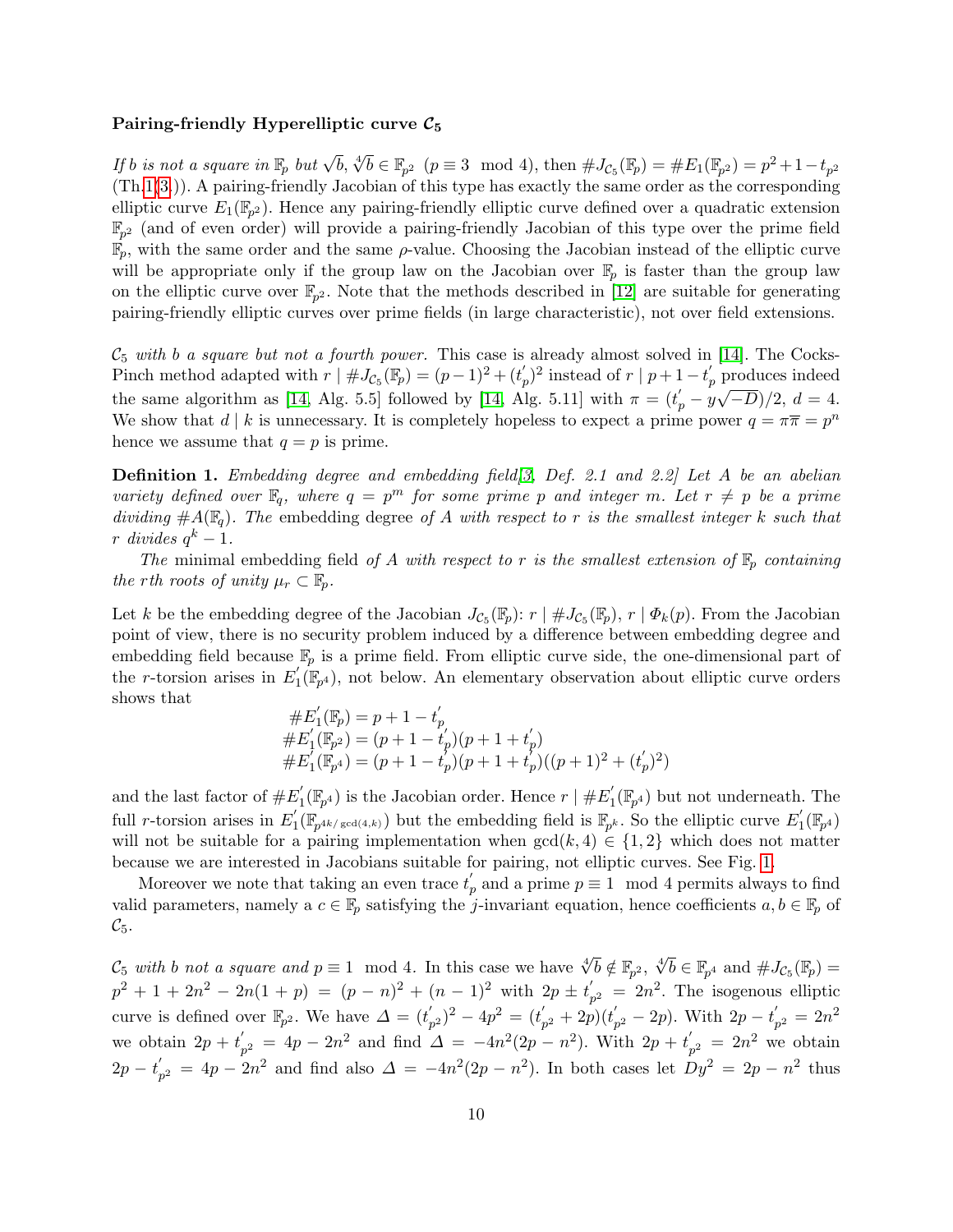<span id="page-10-0"></span>Fig. 1. Difference between Jacobian and elliptic curve embedding degree



 $\Delta = -D(2ny)^2$  and  $p = (Dy^2 + n^2)/2$ . The Jacobian order is a sum of two squares in p and n hence  $n = (p+i)/(1+i) = (p+i)(1-i)/2 \mod r$ . Furthermore  $y^2 \equiv (2p - n^2)/D \mod r$  with  $p \equiv \zeta_k \mod r$  and we find that

 $n \equiv (\zeta_k + i)(1 - i)/2 \mod r$  and  $y \equiv \pm (\zeta_k - i)(1 + i)/(2\sqrt{D}) \mod r$ .

The trace will be even by construction as  $t'$ ,  $p'_{p^2} = \pm (2p - 2n^2)$  and to find valid parameters,  $p \equiv 1$ mod 4 is required. To find the coefficients of the curve  $C_5(\mathbb{F}_p)$ , do the following (Alg. [2\)](#page-10-1).

**Algorithm 2:** Pairing-friendly Jacobian of type  $J_{\mathcal{C}_5}$ , Th[.1](#page-4-3)[\(4.](#page-4-6))

Input: Square-free integer  $D$ , size of  $r$  and embedding degree  $k$  to match the security level in bits, knowing that  $\rho \approx 4$ .

**Output:** Prime order r, prime number p, Jacobian parameters  $a, b \in \mathbb{F}_p$  such that the Jacobian of the curve  $\mathcal{C}_5(\mathbb{F}_p): Y^2 = X^5 + aX^3 + bX$  has a subgroup of order r and embedding degree k with respect to r.

<sup>1</sup> repeat

**2** Choose a prime r of prescribed size with  $i, \sqrt{D}, \zeta_k \in \mathbb{F}_r$ .

3 Let  $n = (\zeta_k + i)(1 - i)/2$  and  $y = \pm(\zeta_k - i)(1 + i)/(2\sqrt{D}) \in \mathbb{F}_r$ .

- 4 Lift n and y from  $\mathbb{F}_r$  to Z and set  $p = (n^2 + Dy^2)/2$ .
- 5 until  $p \equiv 1 \mod 4$  and p is prime.

6 Run the CM method to find the *j*-invariant of an elliptic curve  $E_1'(\mathbb{F}_{p^2})$  of trace  $\pm t_{p^2}'$  and  $\Delta = -4D(ny)^2$ .

- 7 Solve  $j(E_1) = 2^6 \frac{(3c-10)^3}{(c-2)(c+2)^2}$  in  $\mathbb{F}_{p^2}$  and choose the solution satisfying  $c^2 \in \mathbb{F}_p$ .
- 8 Choose  $a, b \in \mathbb{F}_p$  such that  $a \neq 0$  and  $b = (a/c)^2$  (b is a square in  $\mathbb{F}_{p^2}$  but not in  $\mathbb{F}_p$ ).
- <span id="page-10-1"></span>9 return  $r, p, a, b \in \mathbb{F}_p$

We adapt the program  $cm.cpp$  of Miracl<sup>[4](#page-10-2)</sup> [\[37\]](#page-17-4) to compute the *j*-invariant of an elliptic curve defined over  $\mathbb{F}_{p^2}$  (instead of  $\mathbb{F}_p$ ). Indeed, it is not convenient for step 5 as it searches for an elliptic curve defined over a prime field. We isolate parts of the program which compute the Weber polynomial of a number field of discriminant D. Then we call the factor function but to find a factor mod p of degree 2 (instead of degree 1) of the Weber polynomial when  $D \neq 3 \mod 8$  and a factor of degree 6 (instead of degree 3) when  $D \equiv 3 \mod 8$ . The papers [\[30](#page-16-20)[,29\]](#page-16-21) contain efficient formulas to recover Hilbert polynomial roots in  $\mathbb{F}_p$  from Weber polynomial roots in  $\mathbb{F}_p$  or  $\mathbb{F}_{p^3}$ . We find in

<span id="page-10-2"></span><sup>4</sup> We learned very recently that the MIRACL library status has changed. This library is now a commercial product of Certivox [\[8\]](#page-16-22). The CM software [\[11\]](#page-16-23) can be an even more efficient alternative to compute class polynomials.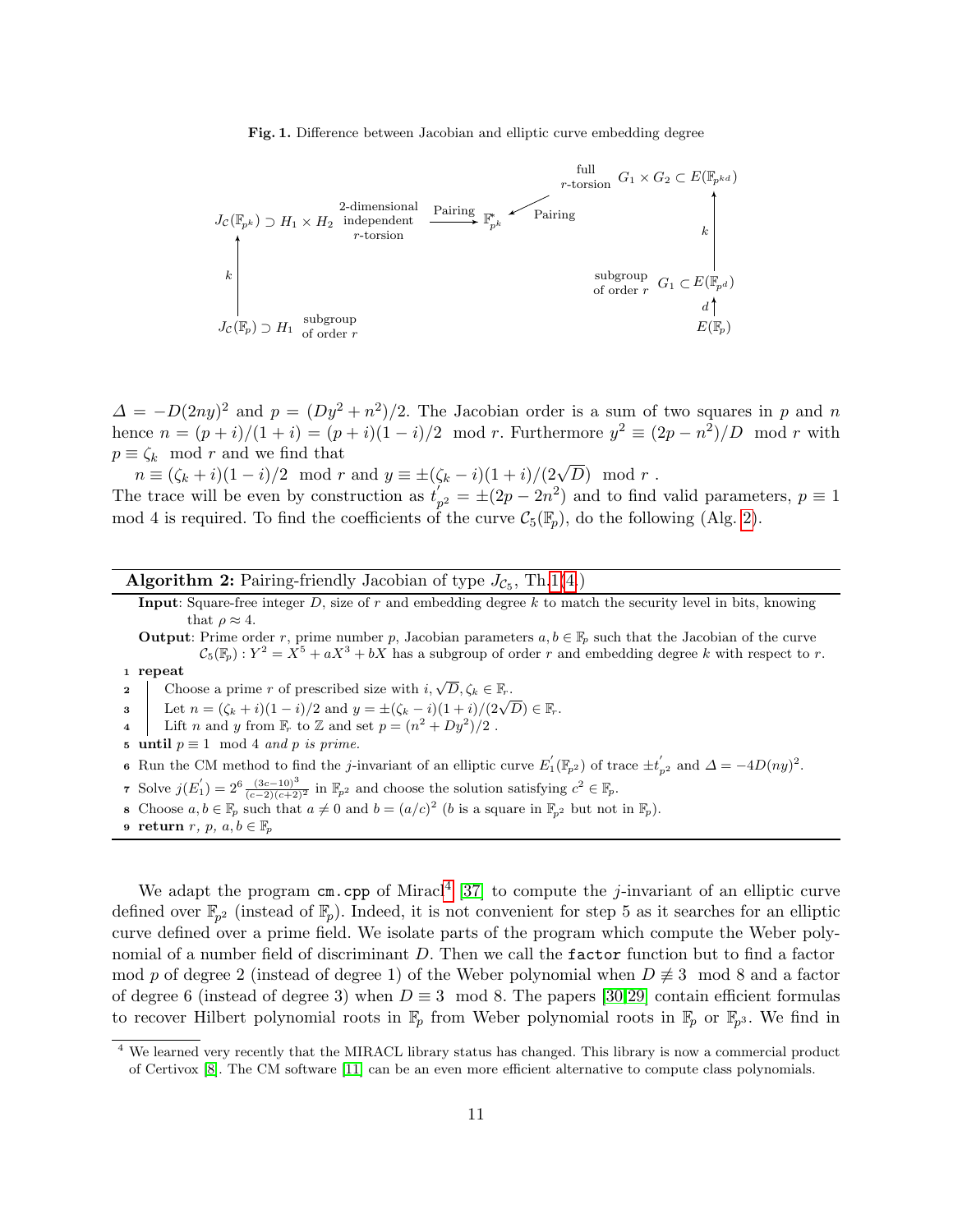$\mathbb{F}_{p^2}$  or  $\mathbb{F}_{p^6}$  a root of the factor of degree 2 or 6 of Weber polynomial and apply the corresponding transformation to get an element in  $\mathbb{F}_{p^2}$ . We obtain the *j*-invariant of (an isogenous curve to) the curve  $E_1^{'}$  $j(\mathbb{F}_{p^2})$ . We solve  $j(E'_1)$  $\zeta_1'$ ) =  $2^6 \frac{(3c-10)^3}{(c-2)(c+2)^2}$  and find for various examples a solution  $c \in \mathbb{F}_{p^2}$ satisfying  $c^2 \in \mathbb{F}_p$ . It comes from the appropriate restrictions  $2p \pm t'_p$  $p'_{p^2} = 2n^2, p \equiv 1 \mod 4, n \text{ odd}.$ Sometimes we have to choose a quadratic twist of  $\mathcal{C}_5$ , of the form  $Y^2 = \nu(X^5 + aX^3 + bX)$  with  $\nu \in \mathbb{F}_p$  non-square.

Example 4.  $k = 6, D = 516505, \rho = 4.1$ 

 $p = 0x9d3e97371e27d006f11762f0d56b4fbf2caca7d606e92e8b6f35189723f46f57ed46$ e9650ce1cca1bd90dc393db35cc38970cb0abbe236bf2c4ac2f65f1b50afb135 (528 bits),  $r$ =0x679d8c817e0401203364615b9d34bdb3a0b89e70fa8d6807fa646e25140f25ad (255 bits),  $n = 0$ x28f34a88ab9271c2ea6d70f4a3dc758a025ad6e4ee51c16867763e8d940022de5,  $y = -0x65110$ defe $8f4669a158149675afaa23dba326d49ce841d7ef9855c7d8a65df95,$  $a = 1, b = 0$ x85eb6f5b5594c1bca596a53066216ad79588cf39984314609bbd7a3a3022 41fc786703a19bc1ccb44fc9e09b9c17ac62fc38d6bf82851d3d8b753c79da7338ca56b0,  $C_5(\mathbb{F}_p) : Y^2 = 2(X^5 + aX^3 + bX).$ 

# Pairing-friendly Hyperelliptic curve  $\mathcal{C}_6$

If b is a cube but not a square then  $\#J_{\mathcal{C}_6}(\mathbb{F}_p) = p^2 + 1 - t_{p^2}$  (Th[.2\(](#page-6-0)[3.](#page-7-2))). This case is close to the elliptic curve case. Actually, this is the same construction as finding a pairing-friendly elliptic curve over a field  $\mathbb{F}_{p^2}$ . But in practice the methods to find such pairing-friendly elliptic curves over  $\mathbb{F}_p$  fail over  $\mathbb{F}_{p^2}$ . Indeed, the expression for p is  $p^2 = \frac{1}{4}$  $\frac{1}{4}((t_{p}^{'}% -t_{p}^{'}))$  $(p_{p^2})^2 + Dy^2$  but this is hopeless to find a prime square. We did not find in the literature any such construction.

 $\mathcal{C}_6$  with b a square but not a cube. This case is treated in [\[14,](#page-16-13) Alg. 5.5, Alg. 5.11] and corresponds to  $d=3$  and  $\pi = (t_p - y\sqrt{-D})/2$ . This is also a Cocks-Pinch-like method with  $r | p^2 - p + 1 + (1 +$  $p)t_p + (t_p)^2$  and  $r \mid \Phi_k(p)$ . As above for  $\mathcal{C}_5$ , the condition "3 | k" is not necessary since we consider the embedding degree of the Jacobian, not the elliptic curve.

We found that  $p \equiv 1 \mod 3$  and  $p + 1 \pm t_p \equiv 0 \mod 3$  are enough to find always valid parameters. Freeman and Satoh pointed out that the equation  $j(E_c) = 2^8 3^3 (2c-5)^3/((c-2)(c+2)^3)$ has a solution in  $\mathbb{F}_p$  in only one third of the cases [\[14,](#page-16-13) § 6]. One can explain this phenomenon by simple arithmetic considerations.

The elliptic curve  $E_c$  has a 3-torsion point which means  $p + 1 - t_p \equiv 0 \mod 3$ , which happens one third of the cases when  $p \equiv 1 \mod 3$ . Assuming that  $p \equiv 1 \mod 3$ , if  $p+1+t_p \equiv 0 \mod 3$  then  $E_c(\mathbb{F}_p)$  has not 3-torsion point but its quadratic twist has. These two elliptic curves have the same j-invariant and admit a 3-torsion subgroup over  $\mathbb{F}_{p^2}$ . In practice we verify that the equation has a solution when  $p+1\pm t_p \equiv 0 \mod 3$ . Combining the two conditions  $p \equiv 1 \mod 3$  and  $p+1\pm t_p \equiv 0$ mod 3, the equation from  $j(E_c)$  has indeed a solution one third of the time  $(\frac{1}{2} \cdot \frac{2}{3})$  $\frac{2}{3}$ ). When  $p \equiv 1$ mod 3 and  $t_p \equiv 2 \mod 3$ , we can always find a solution in step 2 of [\[14,](#page-16-13) Alg. 5.11] and finish to run this algorithm. When  $p \equiv 1 \mod 3$  and  $t_p \equiv 1 \mod 3$ , we can still find a solution in step 2 and construct the coefficients of  $\mathcal{C}_6(\mathbb{F}_p)$  in step 3 of [\[14,](#page-16-13) Alg. 5.11]. But in step 6, we have to choose not  $\mathcal{C}_6$  itself but its quadratic twist.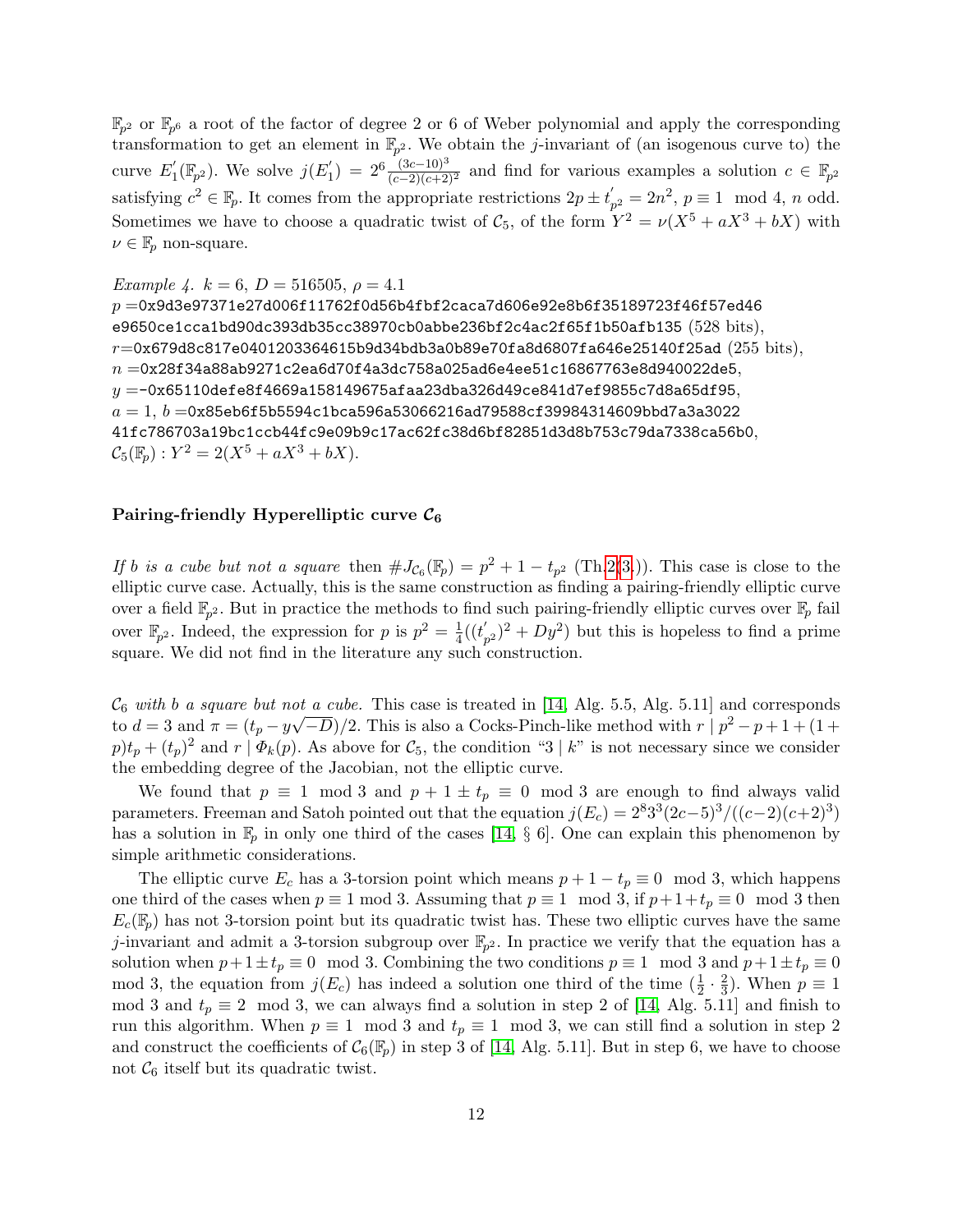$\mathcal{C}_6$  with b neither a square nor a cube.  $\#J_{\mathcal{C}_6}(\mathbb{F}_p) = p^2 + p + 1 - (p+1)3n + 3n^2$ . Here the parameters satisfy  $2p - t_{p^2} = 3n^2$ . Let  $2p + t_{p^2} (= 4p - 3n^2) = Dy^2$ . Hence

$$
p = \frac{1}{4} (3n^2 + Dy^2) .
$$

Note that  $3 \nmid D$  otherwise p would not be prime. Solving  $p^2+p+1-(p+1)3n+3n^2 \equiv 0 \mod r$  gives  $p = (1 - \omega^2)n + \omega^2$  or  $p = (1 - \omega)n + \omega$  with  $\omega$  a primitive third root of unity. As  $y^2 = (4p - 3n^2)/D$ mod r and with  $p \equiv \zeta_k \mod r$  we find

$$
n \equiv (\zeta_k - \omega)/(1 - \omega) \mod r
$$
 and  $y \equiv \pm (\omega \zeta_k + \omega^2)/\sqrt{D} \mod r$ .

The last version of the Cocks-Pinch method is presented in Alg. [3.](#page-12-0)

# **Algorithm 3:** Pairing-friendly Jacobian of type  $J_{\mathcal{C}_6}$ , Th[.2](#page-6-0)[\(4.](#page-7-1))

- Input: Square-free integer  $D$ ,  $3 \nmid D$ , size of r and embedding degree k to match the security level in bits, knowing that  $\rho \approx 4$ .
- **Output:** Prime order r, prime number p, Jacobian parameters  $a, b \in \mathbb{F}_p$  such that the Jacobian of the curve  $\mathcal{C}_6(\mathbb{F}_p): Y^2 = X^6 + aX^3 + b$  has a subgroup of order r and embedding degree k with respect to r.

#### <sup>1</sup> repeat

- 2 Choose a prime r of prescribed size such that a third root of unity  $\omega$ ,  $\sqrt{D}$  and  $\zeta_k \in \mathbb{F}_r$ .
- **3** Let  $n = (\zeta_k \omega)/(1 \omega)$  and  $y = \pm (\omega \zeta_k + \omega^2)/\sqrt{D} \in \mathbb{F}_r$ .
- 4 Lift n and y from  $\mathbb{F}_r$  to Z and set  $p = (3n^2 + Dy^2)/4$ .
- 5 until  $p \equiv 1 \mod 3$  and p is prime.
- 6 Run the CM method to find the j-invariant of an elliptic curve  $E_c(\mathbb{F}_{p^2})$  of trace  $t_{p^2}$  and  $\Delta = -3D(ny)^2$ . More precisely, run the CM method with  $3D$ . Find a degree 2 or 6 factor of the Weber polynomial mod  $p$ , then apply the right transformation from [\[30,](#page-16-20)[29\]](#page-16-21) to obtain a root in  $\mathbb{F}_{p^2}$  of the corresponding Hilbert polynomial.
- <span id="page-12-0"></span>7 Solve  $j(E_c) = 2^8 3^3 \frac{(2c-5)^3}{(c-2)(c+2)^3}$  in  $\mathbb{F}_{p^2}$  and choose a solution  $c \in \mathbb{F}_{p^2}$  such that  $c^2 \in \mathbb{F}_p$ . Choose  $a, b \in \mathbb{F}_p$  such that  $(a/c)^2$  is not a cube and  $b = (a/c)^2$ . Hence b is neither a square nor a cube.
- 8 return  $r, p, a, b \in \mathbb{F}_p$

#### 4.2 Brezing-Weng Method

The method proposed by Brezing-Weng is to use a polynomial ring built with a cyclotomic polynomial instead of a finite prime field  $\mathbb{F}_r$ . The parameters will be polynomials modulo a cyclotomic polynomial instead of integers modulo a prime. But the choice of  $D$  is limited to few values. We tried with D square-free in the range 1 - 35 according to the embedding degree  $5 \le k \le 36$ . We ran a search (with Magma [\[6\]](#page-15-6)) over different cyclotomic fields and with a change of basis as in [\[24\]](#page-16-24) and [\[25\]](#page-16-12). We obtained complete families with  $\rho \simeq 3$  and recover constructions already mentioned in previous papers [\[26,](#page-16-11)[14\]](#page-16-13) and new complete families for other embedding degrees:

Example 5 (k = 22, D = 2, 
$$
\rho
$$
 = 2.8).  
\n
$$
r = \Phi_{88}(x) = x^{40} - x^{36} + x^{32} - x^{28} + x^{24} - x^{20} + x^{16} - x^{12} + x^8 - x^4 + 1
$$
\n
$$
n = \frac{1}{2} (x^{28} - x^{22} - x^6 + 1)
$$
\n
$$
y = \frac{1}{2} (x^{17} + x^{11})
$$
\n
$$
t'_{p^2} = \frac{1}{4} (-x^{56} + 2x^{50} - x^{44} + 4x^{34} + 4x^{22} - x^{12} + 2x^6 - 1)
$$
\n
$$
p = \frac{1}{8} (x^{56} - 2x^{50} + x^{44} + 8x^{28} + x^{12} - 2x^6 + 1)
$$
\n
$$
x \equiv 1 \mod 2
$$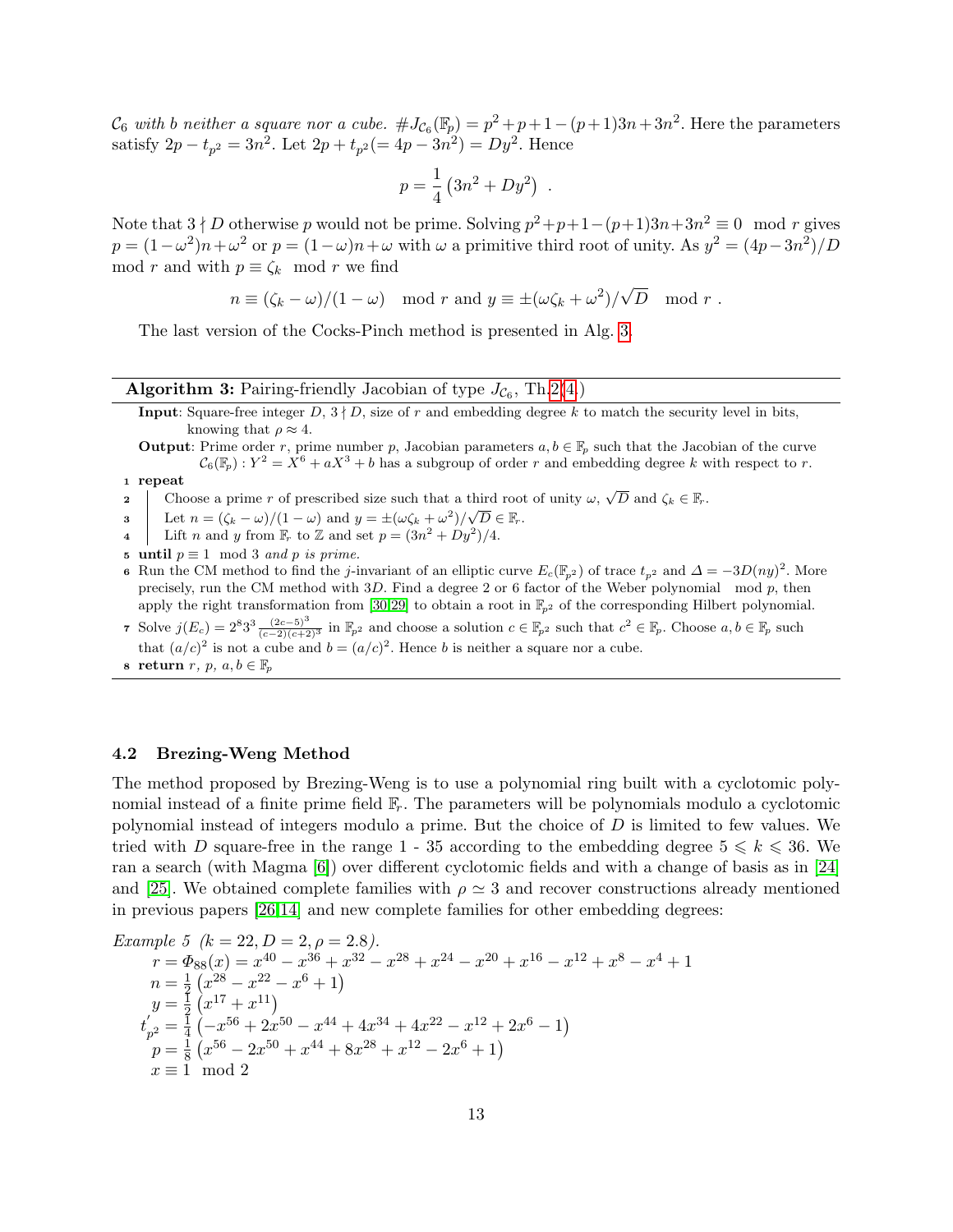Example 6 (k = 26, D = 2, 
$$
\rho
$$
 = 2.33).  
\n
$$
r = \Phi_{104}(x) = x^{48} - x^{44} + x^{40} - x^{36} + x^{32} - x^{28} + x^{24} - x^{20} + x^{16} - x^{12} + x^8 - x^4 + 1
$$
\n
$$
n = \frac{1}{2} (x^{28} - x^{26} - x^2 + 1)
$$
\n
$$
y = \frac{1}{2} (x^{15} + x^{13})
$$
\n
$$
t'_{p^2} = \frac{1}{4} (-x^{56} + 2x^{54} - x^{52} + 4x^{30} + 4x^{26} - x^4 + 2x^2 - 1)
$$
\n
$$
p = \frac{1}{8} (x^{56} - 2x^{54} + x^{52} + 8x^{28} + x^4 - 2x^2 + 1)
$$
\n
$$
x \equiv 1 \mod 2
$$

Some constructions  $(k \in \{7, 17, 19, 23, 29, 31\})$  have a cyclotomic polynomial of too high degree for r. Hence there are very few possibilities for choosing a suitable integer x such that  $p(x)$  and  $r(x)$  are prime and of the desired size. Moreover the  $\rho$ -value is close to 4. It would be preferable to use the Cocks-Pinch-like method.

#### 5 More Pairing-Friendly constructions with  $D = 1, 2, 3$

We observed that when  $D = 1$ , the obtained genus 2 hyperelliptic curve of the form  $\mathcal{C}_5(\mathbb{F}_p)$  with b a square splits actually into two non-isogenous elliptic curves over  $\mathbb{F}_p$ . We observed the same decomposition for genus 2 hyperelliptic curve of the form  $\mathcal{C}_6$  obtained with  $D=3$  and b a square but not a cube. A theoretical explanation can be found in [\[14,](#page-16-13) Proposition 3.10]. From Rem. [1](#page-5-3) [1](#page-5-0) we get the explicit decomposition. We give here a practical point of view from explicit zeta function computation. Let  $E_1(\mathbb{F}_q)$  be an elliptic curve defined over a finite field  $\mathbb{F}_q$  of trace  $t_q$  an satisfying  $(t_q)^2 - 4q = -y^2$ , *i.e.*  $D = 1$ . The zeta function of  $E_1$  is  $Z_{E_1}(T, \mathbb{F}_q) = T^2 - t_qT + q =$  $(T - \frac{t_q + iy}{2})$  $\frac{+iy}{2}(T-\frac{t_q-iy}{2})$  $\frac{-iy}{2}$ ) with  $i \in \mathbb{C}$  such that  $i^2 = -1$ . We will use the notation  $\alpha = \frac{t_q + iy}{2}$  $\frac{+iy}{2}$ . With the formula given in [\[14,](#page-16-13) Proposition 3.4] we find that the zeta function of the order 4 Weil restriction of  $E_1(\mathbb{F}_q)$  is

$$
Z_{J_{\mathcal{C}_5}}(T,\mathbb{F}_q) = (T - i\alpha)(T + i\alpha)(T - i\overline{\alpha})(T + i\overline{\alpha}) = (T^2 - yT + q)(T^2 + yT + q).
$$

Note that  $q + 1 - y$  and  $q + 1 + y$  are the orders of the two quartic twists of  $E_1(\mathbb{F}_q)$ . Hence the obtained Jacobian always splits into the two quartic twists of  $E_1(\mathbb{F}_q)$ .

For  $J_{\mathcal{C}_6}(\mathbb{F}_q)$  and  $D=3$  when b is a square but not a cube, a similar computation explains the matter. Here  $E_c$  is an elliptic curve defined over  $\mathbb{F}_q$  of trace  $t_q$  and such that  $(t_q)^2 - 4q = -3y^2$ . Let us denote  $\alpha = \frac{t_q + i\sqrt{3y}}{2}$  $\frac{2 \sqrt{3}}{2}$  one of the two roots of its zeta function. The zeta function of the order 3 Weil restriction of  $E_c(\mathbb{F}_q)$  is

$$
Z_{J_{\mathcal{C}_6}}(T,\mathbb{F}_q) = \left(T^2 + \frac{t+3y}{2}T + q\right)\left(T^2 + \frac{t-3y}{2}T + q\right) \, .
$$

We recognize the two cubic twists of  $E_c(\mathbb{F}_q)$ . This confirm the results found in Rem [2](#page-7-3) [1.](#page-7-4) Trying with an order 6 Weil restriction, we find

$$
Z_{J_{\mathcal{C}_6}}(T,\mathbb{F}_q) = \left(T^2 - \frac{t-3y}{2}T + q\right)\left(T^2 - \frac{t+3y}{2}T + q\right) \, .
$$

Hence the Jacobian splits into the two sextic twists of  $E_c(\mathbb{F}_q)$ . We recognize a case described in Rem. [2](#page-7-3) [3b.](#page-7-5) Freeman and Satoh suggested to construct an order 8 Weil restriction when  $D = 1, 2$ and an order 12 Weil restriction when  $D = 3$ . For  $k = 32,64,88$  and  $D = 2$  this order 8 Weil restriction corresponds to families previously found by Kawazoe and Takahashi.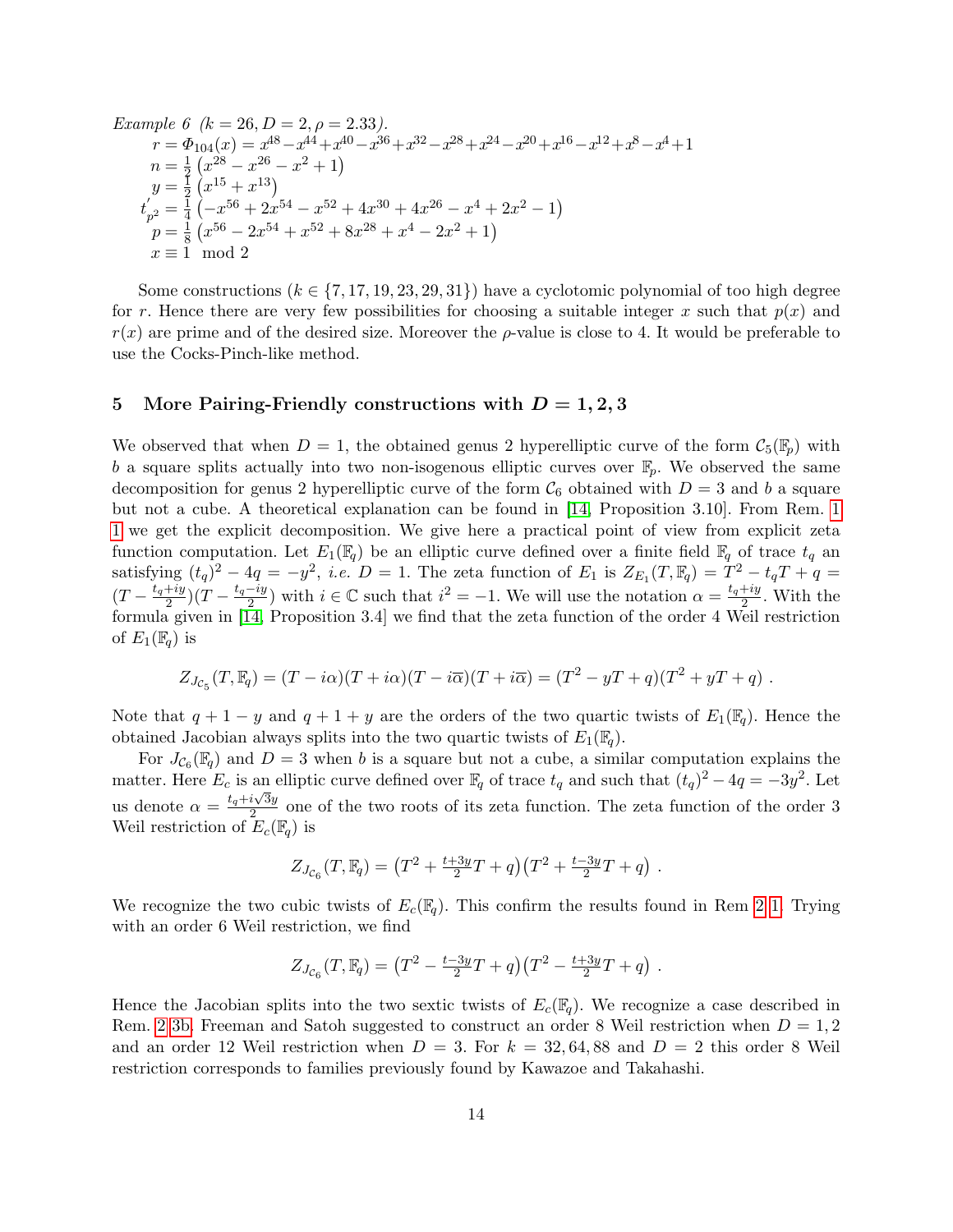#### 5.1 Order-8 Weil restriction when  $D = 1$

Let  $E(\mathbb{F}_p)$  an elliptic curve defined over a prime field  $\mathbb{F}_p$ , of trace  $t_p$  and satisfying  $(t_p)^2 - 4p = -y^2$ (that is,  $D = 1$ ). The two roots of its zeta function over C are  $\alpha = (t_p + iy)/2$  and  $\overline{\alpha}$ . Let  $\zeta_8$  denotes an eighth root of unity. The zeta function of the order 8 Weil restriction of  $E(\mathbb{F}_p)$  is

$$
Z(T, \mathbb{F}_p) = ((T - \zeta_8 \alpha)(T - \zeta_8^7 \overline{\alpha})(T - \zeta_8^5 \alpha)(T - \zeta_8^3 \overline{\alpha}))((T - \zeta_8^3 \alpha)(T - \zeta_8^5 \overline{\alpha})(T - \zeta_8^7 \alpha)(T - \zeta_8 \overline{\alpha}))
$$
  
=  $(T^4 + tyT^2 + p^2)(T^4 - tyT^2 + p^2)$ 

We see this zeta function factors as two degree 4 zeta functions, that is into two genus 2 hyperelliptic curve zeta functions. So we start from an elliptic curve  $E(\mathbb{F}_p)$  as above, with  $(t_p)^2 - 4p = -y^2$  and search for suitable p, t, y such that there exists a genus 2 hyperelliptic curve of order  $\#J_{\mathcal{C}}(\mathbb{F}_p)$  =  $p^2 + 1 \pm ty$  suitable for pairing-based cryptography.

To apply one of the two previous methods (Cocks-Pinch or Brezing-Weng), we have to find an expression of  $t$  and  $y$  in terms of  $p$  modulo  $r$ .

$$
t = \zeta_8 + \zeta_8^7 \zeta_k \text{ and } y = -\zeta_8^7 - \zeta_8 \zeta_k \mod r.
$$

To finish,  $p = (t^2 + y^2)/4$ .

Example 7 (k = 8, D = 1, 
$$
\rho
$$
 = 3.0).  
\n
$$
r = x^{4} + 2x^{2} + 4x + 2
$$
\nt = x  
\ny =  $\frac{1}{3}$ (-x<sup>3</sup> + 2x<sup>2</sup> - 3x + 2)  
\np =  $\frac{1}{36}$ (x<sup>6</sup> - 4x<sup>5</sup> + 10x<sup>4</sup> - 16x<sup>3</sup> + 26x<sup>2</sup> - 12x + 4)  
\nx = 4 mod 6

### 5.2 Order-8 Weil restriction when  $D = 2$

Let  $E(\mathbb{F}_p)$  an elliptic curve defined over a prime field  $\mathbb{F}_p$ , of trace  $t_p$  and satisfying  $(t_p)^2 - 4p = -2y^2$ (that is,  $D = 2$ ). The two roots of its zeta function over  $\mathbb C$  are  $\alpha = (t_p + i\sqrt{2}y)/2$  and  $\overline{\alpha}$ . Let  $\zeta_8$ denotes an eighth root of unity. The zeta function of the order 8 Weil restriction of  $E(\mathbb{F}_p)$  is

$$
Z(T, \mathbb{F}_p) = ((T - \zeta_8 \alpha)(T - \zeta_8^7 \overline{\alpha})(T - \zeta_8^3 \alpha)(T - \zeta_8^5 \overline{\alpha}))((T - \zeta_8^5 \alpha)(T - \zeta_8^3 \overline{\alpha})(T - \zeta_8^7 \alpha)(T - \zeta_8 \overline{\alpha}))
$$
  
=  $(T^4 - 2yT^3 + 2y^2T^2 - 2ypT + p^2)(T^4 + 2yT^3 + 2y^2T^2 + 2ypT + p^2)$ 

and  $\#J_{\mathcal{C}}(\mathbb{F}_p) = p^2 + 1 - 2yp + 2y^2 - 2y = (p - y)^2 + (y - 1)^2$ . We recognize the order of  $J_{\mathcal{C}_5}(\mathbb{F}_p)$  when the considered isogeny is defined over  $\mathbb{F}_{p^4}$  (and with n and y swapped). Hence it is the construction detailed above in Alg. [2](#page-10-1) with  $D = 2$ .

# 5.3 Order-12 Weil restriction when  $D = 3$

Let  $E(\mathbb{F}_p)$  an elliptic curve defined over a prime field  $\mathbb{F}_p$ , of trace  $t_p$  and satisfying  $(t_p)^2 - 4p = -3y^2$ (i.e.  $D=3$ ). The two roots of its zeta function over  $\mathbb C$  are  $\alpha=(t_p+i\sqrt{3}y)/2$  and  $\overline{\alpha}$ . Let  $\zeta_{12}$  denotes a twelfth root of unity. The zeta function of the order 12 Weil restriction of  $E(\mathbb{F}_p)$  is

$$
Z(T, \mathbb{F}_p) = ((T - \zeta_{12}\alpha)(T - \zeta_{12}^{11}\overline{\alpha})(T - \zeta_{12}^{7}\alpha)(T - \zeta_{12}^{5}\overline{\alpha}))((T - \zeta_{12}^{5}\alpha)(T - \zeta_{12}^{7}\overline{\alpha})(T - \zeta_{12}^{11}\alpha)(T - \zeta_{12}\overline{\alpha}))
$$
  
= 
$$
(T^4 - \left(-p + t_p\frac{t_p + 3y}{2}\right)T^2 + p^2)(T^4 - \left(-p + t_p\frac{t_p - 3y}{2}\right)T^2 + p^2)
$$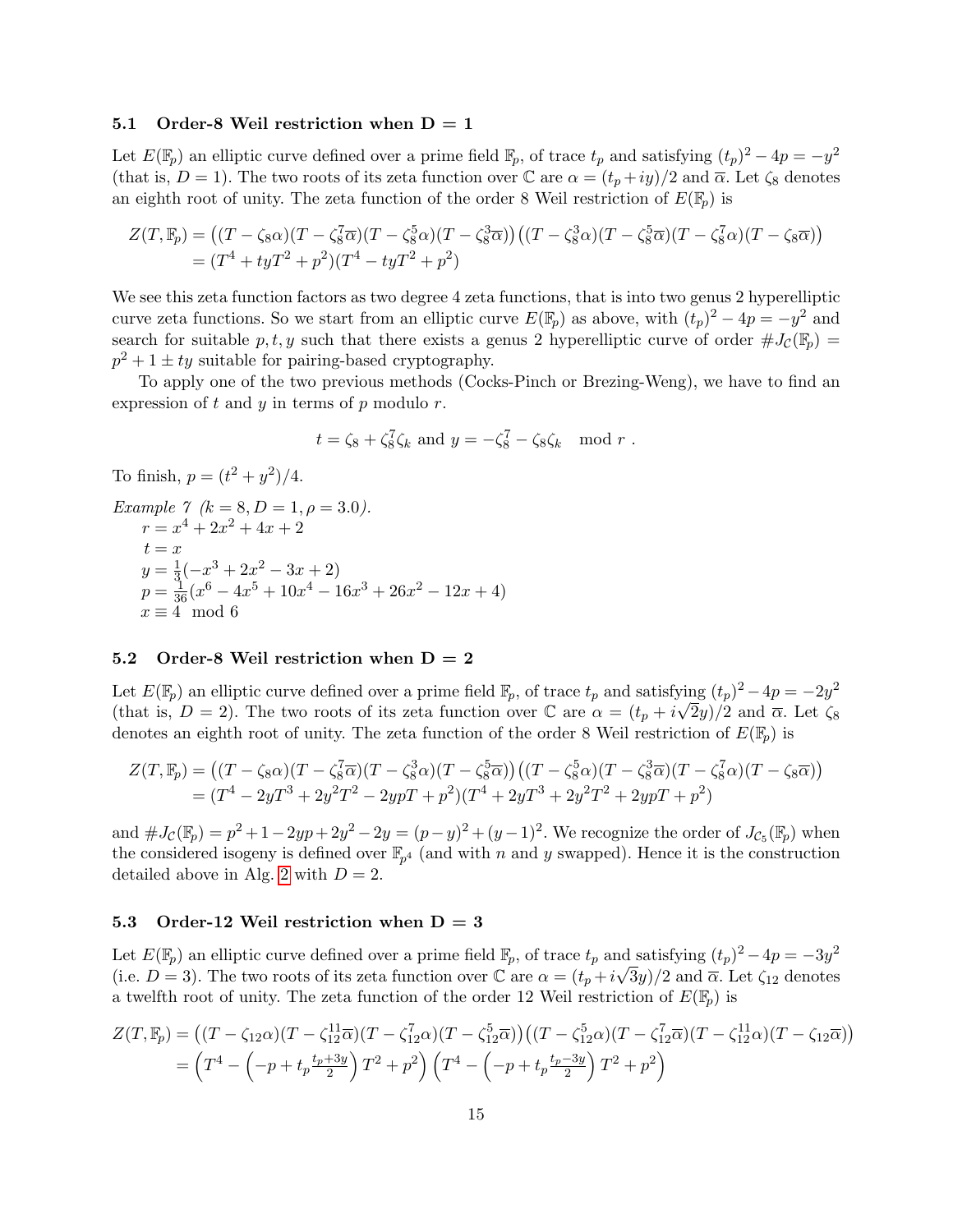which can be interpreted as the zeta functions of two Jacobians of hyperelliptic curves defined over  $\mathbb{F}_p$  of order  $p^2 + p + 1 - t_p(t_p \pm 3y)/2$ . For further simplifications, we can also write  $\#J_{\mathcal{C}}(\mathbb{F}_p) =$  $(p-1)^2 + ((t_p - 3y)/2)^2 = (p+1)^2 - 3((t_p + y)/2)^2$ .

To apply the Cocks-Pinch or Brezing-Weng method, we use

$$
t_p \equiv -\omega(\omega p - 1)/i \mod r, y \equiv -\omega(\omega p + 1)/\sqrt{3} \mod r
$$

with  $\omega$  a third root of unity and i a fourth root of unity. We found new families with  $\rho = 3$  (with Brezing-Weng method). It would be interesting to know if these quite special curves provide more features such as compression due to twists of higher degree.

### 6 Conclusion

We provided *explicit* formulas for the zeta function of the Jacobian of genus 2 hyperelliptic curves of the form  $Y^2 = X^5 + aX^3 + bX$  and  $Y^2 = X^6 + aX^3 + b$  (with  $a, b \in \mathbb{F}_q^*$ ). We also presented several algorithms to obtain pairing-friendly hyperelliptic families. The constructions require to run the CM method to find a *j*-invariant in  $\mathbb{F}_{p^2}$ . We explained the differences with a *j*-invariant in  $\mathbb{F}_p$  and gave references to fill the gap. There are some special issues for  $D = 1, 3$ : a  $\rho$ -value of 2 can be achieved but the Jacobian is unfortunately not simple. However, it is possible to construct suitable curves with  $D = 1$  and  $D = 3$  that achieve  $\rho$ -value around 3 using Weil restriction of order 8 or 12. It is worth noting that it is also possible to adapt the Dupont-Enge-Morain technique [\[10\]](#page-16-25) to our setting but unfortunately it provides curves with  $\rho \simeq 4$ . It remains open to construct pairing-friendly hyperelliptic curves with  $1 \leq \rho < 2$ .

# Acknowledgments

This work was supported in part by the French ANR-09-VERS-016 BEST Project and by the Commission of the European Communities through the ICT program under contract ICT-2007- 216676 ECRYPT II. Aurore Guillevic is grateful to Olivier Orcière for his help in early computations and hints on how to run the CM method. We would thank the reviewers of the Pairing Conference for their precise proofreading and their constructive and thorough remarks.

### References

- <span id="page-15-4"></span>1. A. O. L. ATKIN & F. MORAIN – "Elliptic curves and primality proving", Math. Comput. 61 (1993), p. 29–68.
- <span id="page-15-2"></span>2. J. BALAKRISHNAN, J. BELDING, S. CHISHOLM, K. EISENTRÄGER, K. STANGE & E. TESKE – "Pairings on hyperelliptic curves", in WIN - Women in Numbers: Research Directions in Number Theory, Fields Institute Communications, vol. 60, Amer. Math. Soc., Providence, RI, 2011, p. 87–120.
- <span id="page-15-5"></span>3. N. Benger, M. Charlemagne & D. M. Freeman – "On the security of pairing-friendly abelian varieties over non-prime fields", in Pairing-Based Cryptography - Pairing 2009 (H. Shacham & B. Waters, eds.), Lect Notes Comput. Sci., vol. 5671, Springer, 2009, p. 52–65.
- <span id="page-15-0"></span>4. D. BONEH & M. K. FRANKLIN – "Identity-based encryption from the Weil pairing", SIAM J. Comput. 32 (2003), no. 3, p. 586–615.
- <span id="page-15-1"></span>5. D. BONEH, B. LYNN & H. SHACHAM – "Short signatures from the Weil pairing", J. Cryptology 17 (2004), no. 4, p. 297–319.
- <span id="page-15-6"></span>6. W. Bosma, J. Cannon & C. Playoust – "The Magma algebra system. I. The user language", J. Symbolic Comput. 24 (1997), no. 3-4, p. 235–265, Computational algebra and number theory (London, 1993).
- <span id="page-15-3"></span>7. F. Brezing & A. Weng – "Elliptic curves suitable for pairing based cryptography", Des. Codes Cryptography 37 (2005), no. 1, p. 133–141.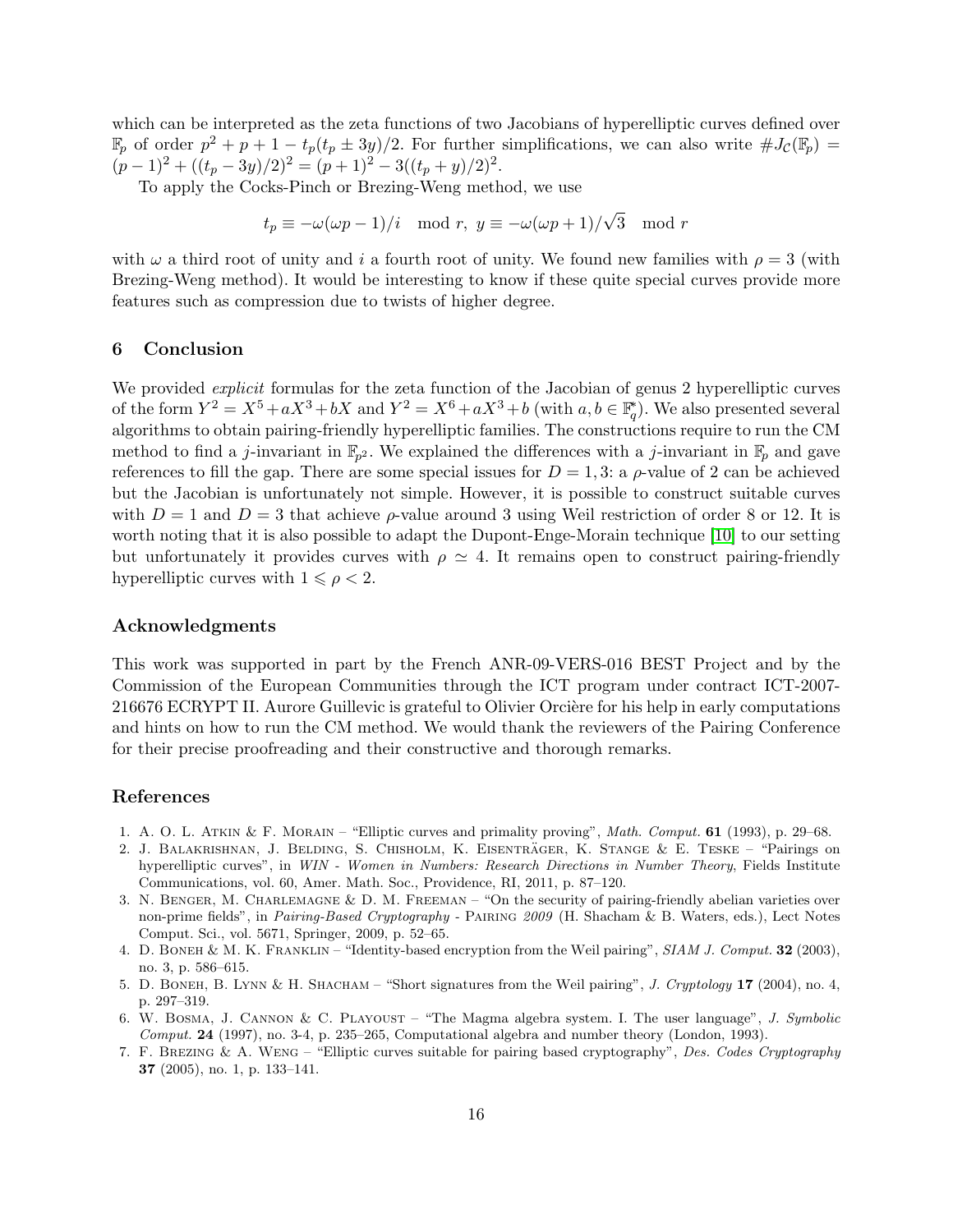- <span id="page-16-22"></span>8. CERTIVOX - "MIRACL Crypto SDK", 2012, [http://certivox.com/index.php/solutions/](http://certivox.com/index.php/solutions/miracl-crypto-sdk/) [miracl-crypto-sdk/](http://certivox.com/index.php/solutions/miracl-crypto-sdk/).
- <span id="page-16-17"></span>9. C. COCKS & R. G. PINCH. – "ID-based cryptosystems based on the Weil pairing", 2001, Unpublished manuscript.
- <span id="page-16-25"></span>10. R. Dupont, A. Enge & F. Morain – "Building curves with arbitrary small mov degree over finite prime fields", J. Cryptology 18 (2005), no. 2, p. 79–89.
- <span id="page-16-23"></span>11. A. Enge – "CM Software", February 2012, <http://www.multiprecision.org/index.php?prog=cm>.
- <span id="page-16-7"></span>12. D. FREEMAN, M. SCOTT & E. TESKE – "A taxonomy of pairing-friendly elliptic curves", J. Cryptology 23 (2010), no. 2, p. 224–280.
- <span id="page-16-10"></span>13. D. Freeman, P. Stevenhagen & M. Streng – "Abelian varieties with prescribed embedding degree", in Algorithmic Number Theory - ANTS VIII (A. J. van der Poorten & A. Stein, eds.), Lect Notes Comput. Sci., vol. 5011, Springer, 2008, p. 60–73.
- <span id="page-16-13"></span>14. D. M. Freeman & T. Satoh – "Constructing pairing-friendly hyperelliptic curves using weil restriction", J. Number Theory 131 (2011), no. 5, p. 959–983.
- <span id="page-16-6"></span>15. E. FURUKAWA, M. KAWAZOE & T. TAKAHASHI – "Counting points for hyperelliptic curves of type  $y^2 = x^5 + ax$ over finite prime fields", in Selected Areas in Cryptography, 10th International Workshop, SAC 2003 (M. Matsui & R. J. Zuccherato, eds.), Lect Notes Comput. Sci., vol. 3006, Springer, 2003, p. 26–41.
- <span id="page-16-18"></span>16. S. D. Galbraith – "Pairings", in Advances in Elliptic Curve Cryptography (I. F. Blake, G. Seroussi & N. P. Smart, eds.), London Mathematical Society Lecture Note Series, vol. 317, Cambridge Univ. Press, 2004.
- <span id="page-16-8"></span>17. S. D. GALBRAITH, F. HESS & F. VERCAUTEREN - "Hyperelliptic pairings", in Pairing-Based Cryptography -PAIRING 2007 (T. Takagi, T. Okamoto, E. Okamoto & T. Okamoto, eds.), Lect Notes Comput. Sci., vol. 4575, Springer, 2007, p. 108–131.
- <span id="page-16-9"></span>18. S. D. Galbraith, J. Pujolas, C. Ritzenthaler & B. Smith – "Distortion maps for supersingular genus two curves", *J. Math. Crypt.* **3** (2009), no. 1, p. 1–18.
- <span id="page-16-15"></span>19. R. P. Gallant, R. J. Lambert & S. A. Vanstone – "Faster point multiplication on elliptic curves with efficient endomorphisms", in Advances in Cryptology - CRYPTO 2001 (J. Kilian, ed.), Lect Notes Comput. Sci., vol. 2139, Springer, 2001, p. 190–200.
- <span id="page-16-16"></span>20. P. Gaudry – "Fast genus 2 arithmetic based on theta functions", J. Math. Crypt. 1 (2007), no. 3, p. 243–265.
- <span id="page-16-4"></span>21. P. GAUDRY, D. KOHEL & B. SMITH – "Counting points on genus 2 curves with real multiplication", in Advances in Cryptology – ASIACRYPT 2011 (D. H. Lee & H. Wang, eds.), Lect Notes Comput. Sci., vol. 7073, Springer, 2011, p. 504–519.
- <span id="page-16-14"></span>22. P. GAUDRY & E. SCHOST – "On the invariants of the quotients of the jacobian of a curve of genus  $2$ ", in Applied Algebra, Algebraic Algorithms and Error-Correcting Codes 2001 (S. Boztas & I. Shparlinski, eds.), Lect Notes Comput. Sci., vol. 2227, Springer, 2001, p. 373–386.
- <span id="page-16-5"></span>23.  $-$ , "Genus 2 point counting over prime fields", *J. Symb. Comput.* 47 (2012), no. 4, p. 368–400.
- <span id="page-16-24"></span>24. E. KACHISA, E. SCHAEFER & M. SCOTT – "Constructing brezing-weng pairing-friendly elliptic curves using elements in the cyclotomic field", in Pairing-Based Cryptography – Pairing 2008 (S. Galbraith & K. Paterson, eds.), Lect. Notes Comput. Sci., vol. 5209, Springer, 2008, p. 126–135.
- <span id="page-16-12"></span>25. E. J. Kachisa – "Generating more Kawazoe-Takahashi genus 2 pairing-friendly hyperelliptic curves", in Pairing-Based Cryptography - PAIRING 2010 (M. Joye, A. Miyaji & A. Otsuka, eds.), Lect Notes Comput. Sci., vol. 6487, Springer, 2010, p. 312–326.
- <span id="page-16-11"></span>26. M. KAWAZOE & T. TAKAHASHI – "Pairing-friendly hyperelliptic curves with ordinary jacobians of type  $y^2 =$  $x^5 + ax$ ", in *Pairing-Based Cryptography* - PAIRING 2008 (S. D. Galbraith & K. G. Paterson, eds.), Lect Notes Comput. Sci., vol. 5209, Springer, 2008, p. 164–177.
- <span id="page-16-1"></span>27. N. Koblitz – "Elliptic curve cryptosystems", Math. Comp. 48 (1987), no. 177, p. 203–209.
- <span id="page-16-2"></span>28. — , "Hyperelliptic cryptosystems", J. Cryptology  $1$  (1989), p. 139-150.
- <span id="page-16-21"></span>29. E. Konstantinou, A. Kontogeorgis, Y. Stamatiou & C. Zaroliagis – "On the efficient generation of prime-order elliptic curves", J. Cryptology 23 (2010), p. 477–503.
- <span id="page-16-20"></span>30. E. Konstantinou, Y. Stamatiou & C. Zaroliagis – "Efficient generation of secure elliptic curves", International Journal of Information Security  $6$  (2007), p. 47–63.
- <span id="page-16-19"></span>31. R. LERCIER – "Algorithmique des courbes elliptiques dans les corps finis", Thèse, École Polytechnique, 1997.
- <span id="page-16-3"></span>32. R. LERCIER, D. LUBICZ & F. VERCAUTEREN – "Point counting on elliptic and hyperelliptic curves", in Handbook of Elliptic and Hyperelliptic Curve Cryptography (R. M. Avanzi, H. Cohen, C. Doche, G. Frey, T. Lange, K. Nguyen & F. Vercauteren, eds.), Discrete Mathematics and its Applications., vol. 34, CRC Press, Boca Raton, FL, 2005, p. 239–263.
- <span id="page-16-0"></span>33. V. Miller – "Use of elliptic curves in cryptography", in Advances in Cryptology - Crypto'85 (H. Williams, ed.), Lect Notes Comput. Sci., vol. 218, Springer, 1986, p. 417–426.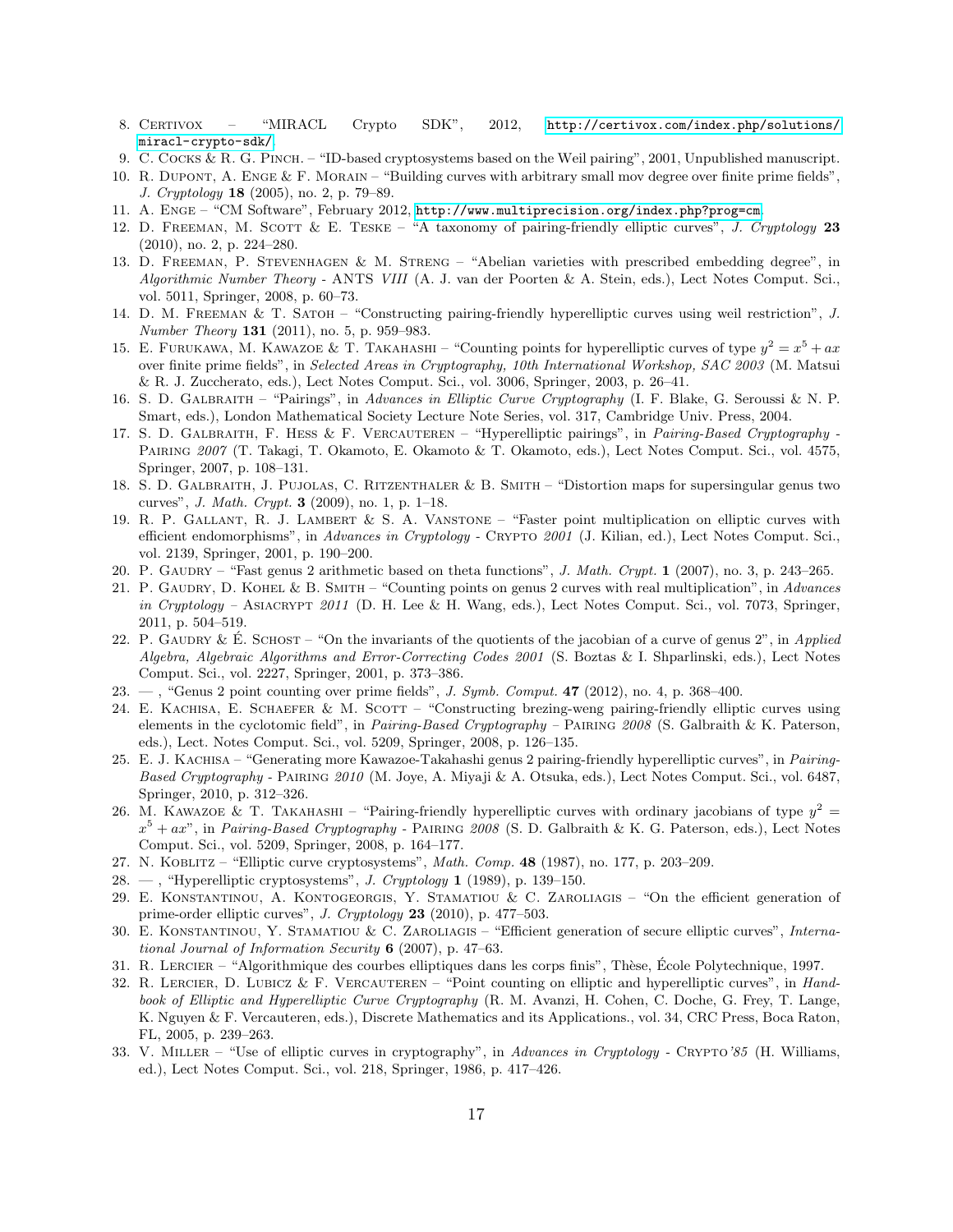- <span id="page-17-1"></span>34. T. SATOH – "On p-adic point counting algorithms for elliptic curves over finite fields", in Algorithmic Number Theory - ANTS-V (C. Fieker & D. R. Kohel, eds.), Lect Notes Comput. Sci., vol. 2369, Springer, 2002, p. 43–66.
- <span id="page-17-2"></span>35.  $-$ , "Generating genus two hyperelliptic curves over large characteristic finite fields", in Advances in Cryptology – Eurocrypt 2009 (A. Joux, ed.), Lect Notes Comput. Sci., vol. 5479, Springer, 2009.
- <span id="page-17-0"></span>36. R. SCHOOF – "Elliptic curves over finite fields and the computation of square roots mod  $p$ ", Math. Comput. 44 (1998), p. 483–494.
- <span id="page-17-4"></span>37. M. SCOTT - "MIRACL library", August 2011, <www.shamus.ie>.
- <span id="page-17-3"></span>38. K. Takashima – "A new type of fast endomorphisms on jacobians of hyperelliptic curves and their cryptographic application", IEICE Transactions 89-A (2006), no. 1, p. 124–133.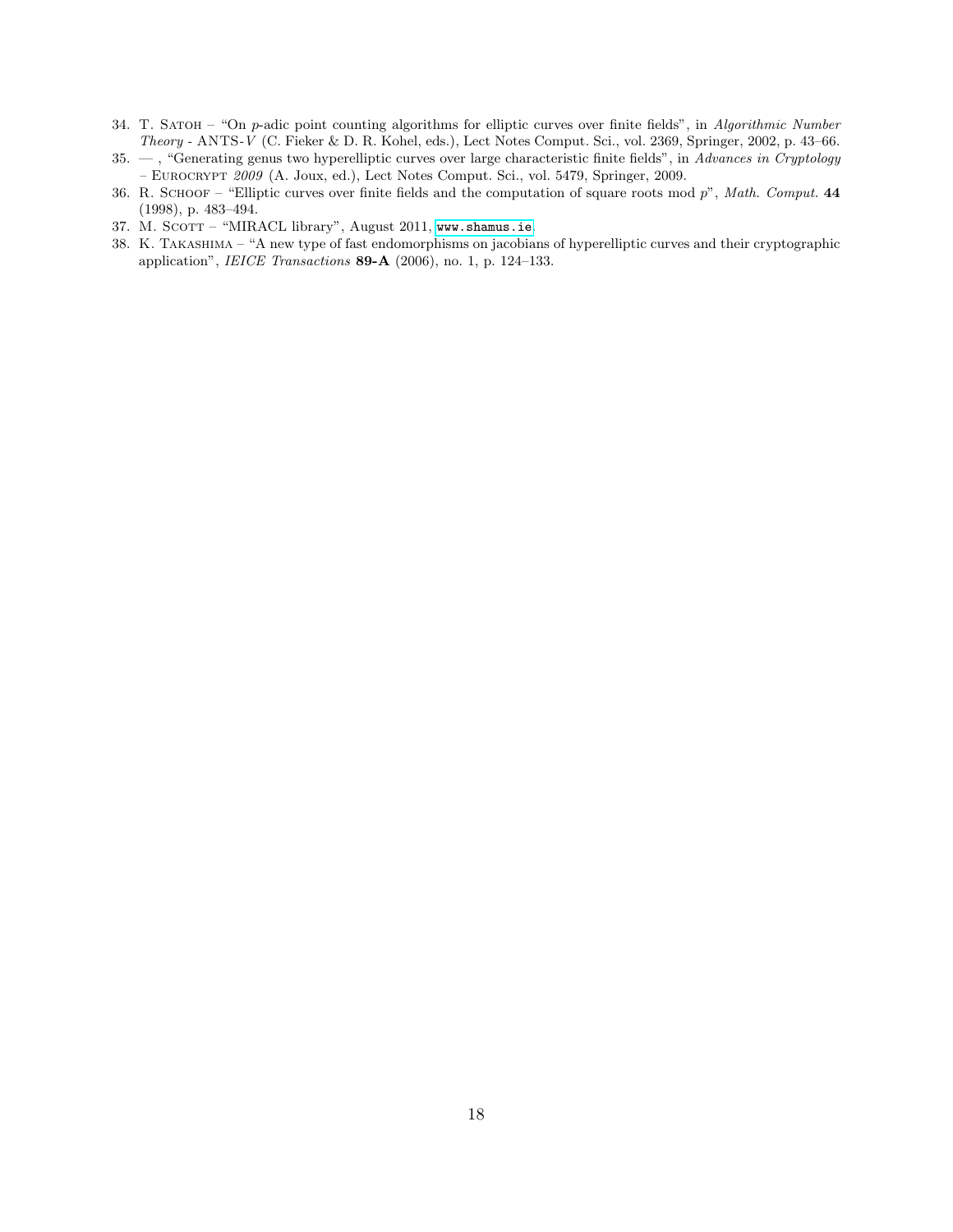# A Details of the proof of Theorem [1](#page-4-3) and Theorem [2](#page-6-0)

# A.1 Proof of Theorem [1](#page-4-3)

Let us recall that the Jacobian  $J_{\mathcal{C}_5}$  has the same order as the product  $E_1 \times E_2$  over the extension field where the isogeny is defined.

- if the isogeny is defined over  $\mathbb{F}_q$ , i.e. if b is a fourth power,  $Z_{J_{\mathcal{C}_5}}(T, \mathbb{F}_q) = Z_{E_1}(T, \mathbb{F}_q) Z_{E_2}(T, \mathbb{F}_q)$ and
	- (i)  $\#J_{\mathcal{C}_5}(\mathbb{F}_q) = \#E_1(\mathbb{F}_q) \#E_2(\mathbb{F}_q) = (q+1-t_q)^2$  if  $-1$  is a square in  $\mathbb{F}_q$ ,
	- (ii)  $\#J_{\mathcal{C}_5}(\mathbb{F}_q) = \#E_1(\mathbb{F}_q) \#E_2(\mathbb{F}_q) = (q+1-t_q)(q+1+t_q)$  otherwise;
- − if the isogeny is defined over  $\mathbb{F}_{q^2}$ , i.e. if b is a square but not a fourth power (hence  $q \equiv 1 \mod 4$ ), or if b is not a square and  $q \equiv 3 \mod 4$ , then  $E_1$  and  $E_2$  are defined over  $\mathbb{F}_{q^2}$ , of trace  $t_{q^2}$  and  $Z_{J_{\mathcal{C}_5}}(T,\mathbb{F}_{q^2})=Z_{E_1}(T,\mathbb{F}_{q^2})Z_{E_2}(T,\mathbb{F}_{q^2})=(T^2-t_{q^2}T+q^2)^2$  and we have to go down from  $\mathbb{F}_{q^2}$  to  $\mathbb{F}_q$ ;
- − if the isogeny is defined over  $\mathbb{F}_{q^4}$ , i.e. if b is not a square and  $q \equiv 1 \mod 4$ ,  $Z_{J_{\mathcal{C}_5}}(T, \mathbb{F}_{q^4}) =$  $Z_{E_1}(T, \mathbb{F}_{q^4}) Z_{E_2}(T, \mathbb{F}_{q^4}) = (T^2 - t_{q^4}T + q^4)^2$  with  $t_{q^4}$  the trace of  $E_1$  and  $E_2$  over  $\mathbb{F}_{q^4}$ . We have to recover the zeta function from  $\mathbb{F}_{q^4}$  to  $\mathbb{F}_q$ .

**The isogeny is defined over**  $\mathbb{F}_{q^2}$ **.** We have the following decomposition through isogenies:

$$
J_{\mathcal{C}_5}(\mathbb{F}_{q^2}) \overset{\text{isomorphism}}{\longleftrightarrow} (E_1 \times E_2)(\mathbb{F}_{q^4})
$$
\n
$$
J_{\mathcal{C}_5}(\mathbb{F}_{q^2}) \overset{\text{isomorphism}}{\longleftrightarrow} (E_1 \times E_2)(\mathbb{F}_{q^2})
$$
\n
$$
= -t'_{q^2}
$$
\n
$$
J_{\mathcal{C}_5}(\mathbb{F}_{q})
$$
\n
$$
J_{\mathcal{C}_5}(\mathbb{F}_{q})
$$
\n
$$
J_{\mathcal{C}_6}(\mathbb{F}_{q})
$$
\n
$$
J_{\mathcal{C}_7}(\mathbb{F}_{q})
$$
\n
$$
J_{\mathcal{C}_8}(\mathbb{F}_{q})
$$
\n
$$
J_{\mathcal{C}_9}(\mathbb{F}_{q})
$$
\n
$$
J_{\mathcal{C}_9}(\mathbb{F}_{q})
$$
\n
$$
J_{\mathcal{C}_9}(\mathbb{F}_{q})
$$
\n
$$
J_{\mathcal{C}_9}(\mathbb{F}_{q})
$$
\n
$$
J_{\mathcal{C}_9}(\mathbb{F}_{q})
$$
\n
$$
J_{\mathcal{C}_9}(\mathbb{F}_{q})
$$
\n
$$
J_{\mathcal{C}_9}(\mathbb{F}_{q})
$$
\n
$$
J_{\mathcal{C}_9}(\mathbb{F}_{q})
$$
\n
$$
J_{\mathcal{C}_9}(\mathbb{F}_{q})
$$
\n
$$
J_{\mathcal{C}_9}(\mathbb{F}_{q})
$$
\n
$$
J_{\mathcal{C}_9}(\mathbb{F}_{q})
$$
\n
$$
J_{\mathcal{C}_9}(\mathbb{F}_{q})
$$
\n
$$
J_{\mathcal{C}_9}(\mathbb{F}_{q})
$$
\n
$$
J_{\mathcal{C}_9}(\mathbb{F}_{q})
$$
\n
$$
J_{\mathcal{C}_9}(\mathbb{F}_{q})
$$
\n
$$
J_{\mathcal{C}_9}(\mathbb{F}_{q})
$$
\n
$$
J_{\mathcal{C}_9}(\mathbb{F}_{q})
$$
\n<math display="block</math>

If b is a square but not a fourth power, the coefficient  $\delta$  of the curves  $E_1$  and  $E_2$  is in  $\mathbb{F}_{q^2}$ . The If v is a square but not a fourth power, the coefficient v or the curves  $E_1$  and  $E_2$  is in  $\mathbb{F}_q$ . The parameter  $\sqrt{b}$  is in  $\mathbb{F}_q$  hence a corresponding quadratic twist for the two elliptic curves is availabl parameter  $\sqrt{v}$  is in  $\mathbb{F}_q$  nence a corresponding quadratic twist for the two elliptic curves is available<br>and defined over  $\mathbb{F}_q$ . If b is not a square, a quadratic extension  $\mathbb{F}_{q^2}$  contains  $\sqrt{b}$  which and defined over  $\mathbb{F}_q$ . If *b* is not a square, a quadratic extension  $\mathbb{F}_{q^2}$  contains  $\sqrt{v}$  which is a square in  $\mathbb{F}_{q^2}$  if  $q \equiv 3 \mod 4$  (hence  $\sqrt[4]{b} \in \mathbb{F}_{q^2}$ ). Otherwise the lowest extension contai isogeny is defined over  $\mathbb{F}_{q^4}$ .

We have  $Z_{E_1}(T,\mathbb{F}_{q^2}) = Z_{E_2}(T,\mathbb{F}_{q^2}) = T^2 - t_{q^2}T + q^2$  and for the Jacobian  $J_{\mathcal{C}_5}$ , its zeta function is  $Z_{J_{\mathcal{C}_5}}(T,\mathbb{F}_{q^2}) = T^4 - a_{q^2}^2 T^3 + b_{q^2} T^2 - q^2 a_{q^2} T + q^4 = (T^2 - t_{q^2} T + q^2)^2$ . Hence  $(a_{q^2}, b_{q^2}) = (2t_{q^2}, (t_{q^2})^2 +$  $(2q^2)$ . We easily solve equations  $(2-1)$  into  $(a_q, b_q) = (\pm 2\sqrt{2q + t_{q^2}}, 4q + t_{q^2})$  or  $(a_q, b_q) = (0, -t_{q^2})$ .

In the former case, since  $a_q$  must be an integer,  $2q + t_{q^2}$  must be a square. If  $E_1$  is actually defined over  $\mathbb{F}_q$  (and so does the isogeny),  $2q + t_{q^2} = (t_q)^2$ . If  $E_1$  is not defined over  $\mathbb{F}_q$ , neither is the isogeny and  $2q + t_{q^2}$  is rarely a square. Assuming that  $2q + t_{q^2}$  is not a square, the unique possibility is  $\#J_{\mathcal{C}_5}(\mathbb{F}_q) = q^2 + 1 - t_{q^2}$ . If  $\sqrt{b} \in \mathbb{F}_q$ , a quadratic twist  $E'_1$  $y_1'$  of  $E_1$  defined over  $\mathbb{F}_q$  exists with  $t_{q^2} = -t'_{q}$  $q_2 = 2q - (t_q')^2$ . We can simplify the trace computation to  $t_q'$ , the trace of the elliptic curve  $E_1^{'}$  $J_1'(\mathbb{F}_q)$ .  $\#J_{\mathcal{C}_5}(\mathbb{F}_q) = (q-1)^2 + (t'_q)^2$ .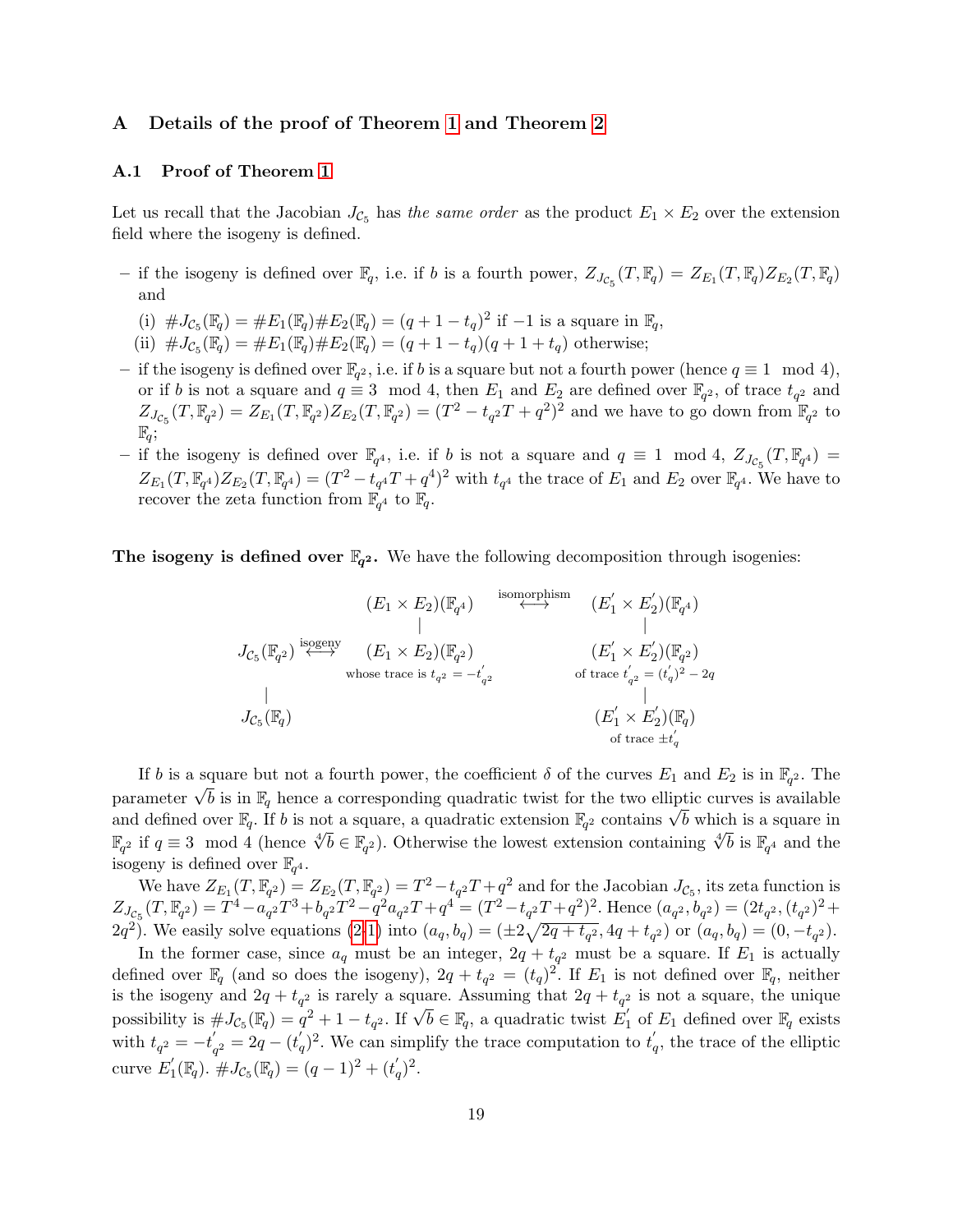Special case. If  $2q + t_{q^2}$  is still a square, let  $2q + t_{q^2} = y^2$  with  $y \in \mathbb{N}$ . There are three possibilities for the Jacobian order:  $(q + 1 - y)^2$ ,  $(q + 1 + y)^2$  or  $(q + 1 - y)(q + 1 + y) = q^2 + 1 - t_{q^2}$  ('normal' case) and the Jacobian is not simple (its zeta function factors in the same way). If  $q \equiv 1 \mod 4$ ,  $\overline{b} \in \mathbb{F}_q$  and a quadratic twist  $E_1$ <sup>1</sup> is defined over  $\mathbb{F}_q$  (we remove  $b^{1/4}$  from the equation of  $E_1$ ). Hence  $\Delta(E_1(\mathbb{F}_{q^2})) = (t_{q^2})^2 - 4q^2 = -(y \cdot t'_q)^2$  and the curve has  $D = 1$  (i.e. Complex Multiplication by  $i = \sqrt{-1}$ ). Moreover  $E_1(\mathbb{F}_{q^2})$  is isogenous to a curve  $\mathring{E}_1(\mathbb{F}_{q^2})$  with j-invariant 0. The Jacobian is isogenous over  $\mathbb{F}_q$  to two quartic twists of  $E_1'$  $E_1'$  and  $E_2'$  $\frac{1}{2}$ .

$$
J_{\mathcal{C}_5}(\mathbb{F}_{q^2}) \xrightarrow{\text{isogeny}} (\mathring{E}_1 \times \mathring{E}_2)(\mathbb{F}_{q^2}) \xrightarrow{\text{isogeny}} (E_1 \times E_2)(\mathbb{F}_{q^2})
$$
\n
$$
J_{\mathcal{C}_5}(\mathbb{F}_{q^2}) \xrightarrow{\text{isogeny}} (\mathring{E}_1 \times \mathring{E}_2)(\mathbb{F}_{q^2}) \xrightarrow{\text{isogeny}} (E_1 \times E_2)(\mathbb{F}_{q^2})
$$
\n
$$
J_{\mathcal{C}_5}(\mathbb{F}_{q}) \xrightarrow{\text{isogeny}} (\mathring{E}_1 \times \mathring{E}_2)(\mathbb{F}_{q})
$$
\n
$$
J_{\mathcal{C}_5}(\mathbb{F}_{q}) \xrightarrow{\text{isogeny}} (\mathring{E}_1 \times \mathring{E}_2)(\mathbb{F}_{q})
$$
\n
$$
J_{\mathcal{C}_5}(\mathbb{F}_{q}) \xrightarrow{\text{isogeny}} (\mathring{E}_1 \times \mathring{E}_2)(\mathbb{F}_{q})
$$
\n
$$
J_{\mathcal{C}_5}(\mathbb{F}_{q}) \xrightarrow{\text{isogeny}} (\mathring{E}_1 \times \mathring{E}_2)(\mathbb{F}_{q})
$$
\n
$$
J_{\mathcal{C}_5}(\mathbb{F}_{q}) \xrightarrow{\text{isogeny}} (\mathring{E}_1 \times \mathring{E}_2)(\mathbb{F}_{q})
$$
\n
$$
J_{\mathcal{C}_5}(\mathbb{F}_{q}) \xrightarrow{\text{isogeny}} (\mathring{E}_1 \times \mathring{E}_2)(\mathbb{F}_{q})
$$

The isogeny is defined over  $\mathbb{F}_{q^4}$ . The decomposition into two isogenous elliptic curves is as follows:

$$
J_{\mathcal{C}_5}(\mathbb{F}_{q^4}) \xrightarrow{\text{isomorphism}} (E_1 \times E_2)(\mathbb{F}_{q^8})
$$
\n
$$
J_{\mathcal{C}_5}(\mathbb{F}_{q^4}) \xrightarrow{\text{isogeny}} (E_1 \times E_2)(\mathbb{F}_{q^4})
$$
\n
$$
J_{\mathcal{C}_5}(\mathbb{F}_{q^2})
$$
\n
$$
J_{\mathcal{C}_5}(\mathbb{F}_{q^2})
$$
\n
$$
J_{\mathcal{C}_5}(\mathbb{F}_{q^2})
$$
\n
$$
J_{\mathcal{C}_5}(\mathbb{F}_{q^2})
$$
\n
$$
J_{\mathcal{C}_5}(\mathbb{F}_{q})
$$
\n
$$
J_{\mathcal{C}_5}(\mathbb{F}_{q})
$$
\n
$$
J_{\mathcal{C}_5}(\mathbb{F}_{q})
$$
\n
$$
J_{\mathcal{C}_5}(\mathbb{F}_{q})
$$
\n
$$
J_{\mathcal{C}_6}(\mathbb{F}_{q})
$$
\n
$$
J_{\mathcal{C}_7}(\mathbb{F}_{q})
$$

We proceed in two steps. First we find the coefficients of the zeta function over  $\mathbb{F}_{q^2}$ . There is also a special case: if  $2q^2 + t_{q^4}$  is a square there are three other possibilities, see below. If  $2q^2 + t_{q^4}$ is not a square we obtain  $(a_{q^2}, b_{q^2}) = (0, -t_{q^4}) = (0, (t'_{q^4}))$  $(q<sup>2</sup>)<sup>2</sup> - 2q<sup>2</sup>$ ). The final polynomial system to solve is the following:

<span id="page-19-0"></span>
$$
(a_q)^2 - 2b_q = 0 \tag{3}
$$

$$
(b_q)^2 - 4qb_q + 2q^2 + t_{q^4} = 0 \tag{4}
$$

Equation [\(4\)](#page-19-0) gives  $b_q = 2q \pm \sqrt{2q^2 - t_{q^4}}$ . The elliptic curve  $E_1$  admits a twisted elliptic curve  $E_1'$ 1 defined over  $\mathbb{F}_{q^2}$  and of opposite trace over  $\mathbb{F}_{q^4}$ ,  $t_{q^4} = -t'$  $\epsilon_{q^4}^{\prime} = -(t_q^{\prime})$  $(q^2)^2 + 2q^2$ . Hence  $b_q \in \{2q - t_q^{\prime\prime}\}$  $q^2$ , 2q +  $t_{i}'$  $\binom{a}{q^2}$  and we obtain through equation [\(3\)](#page-19-0) that  $a_q = \pm \sqrt{2b_q}$ . Thus  $(a_q, b_q) = (\pm \sqrt{2(2q - t_q')})$  $\sqrt{q^2}$ , 2q−t $\sqrt{q^2}$  $\binom{q^2}{q^2}$ or  $(a_q, b_q) = (\pm \sqrt{2(2q + t'_q))}$  $\binom{q}{q^2}$ , 2q +  $t'_{q}$  $q^2$ ) and either  $2(2q+tq^')$  $q^{(2)}$  or 2(2q - 2t<sup>'</sup><sub> $q$ </sub>  $\sigma_{q^2}^{'}$ ) is always a square. More precisely, when  $q \equiv 1 \mod 8$  we observe that  $2q-t'$ .  $q'_q = 2n^2$  and when  $q \equiv 5 \mod 8$ ,  $2q+t'_q$  $q_2 = 2n^2.$ Let  $n \in \mathbb{N}$  be such that either  $b_q = 2q + t_q'$  $q'_q = 2n^2$  or  $b_q = 2q - t'_q$  $q^2 = 2n^2$ . We have

$$
#J_{\mathcal{C}_5}(\mathbb{F}_q) = q^2 + 1 - 2n(1+q) + 2n^2
$$
 or 
$$
#J_{\mathcal{C}_5}(\mathbb{F}_q) = q^2 + 1 + 2n(1+q) + 2n^2.
$$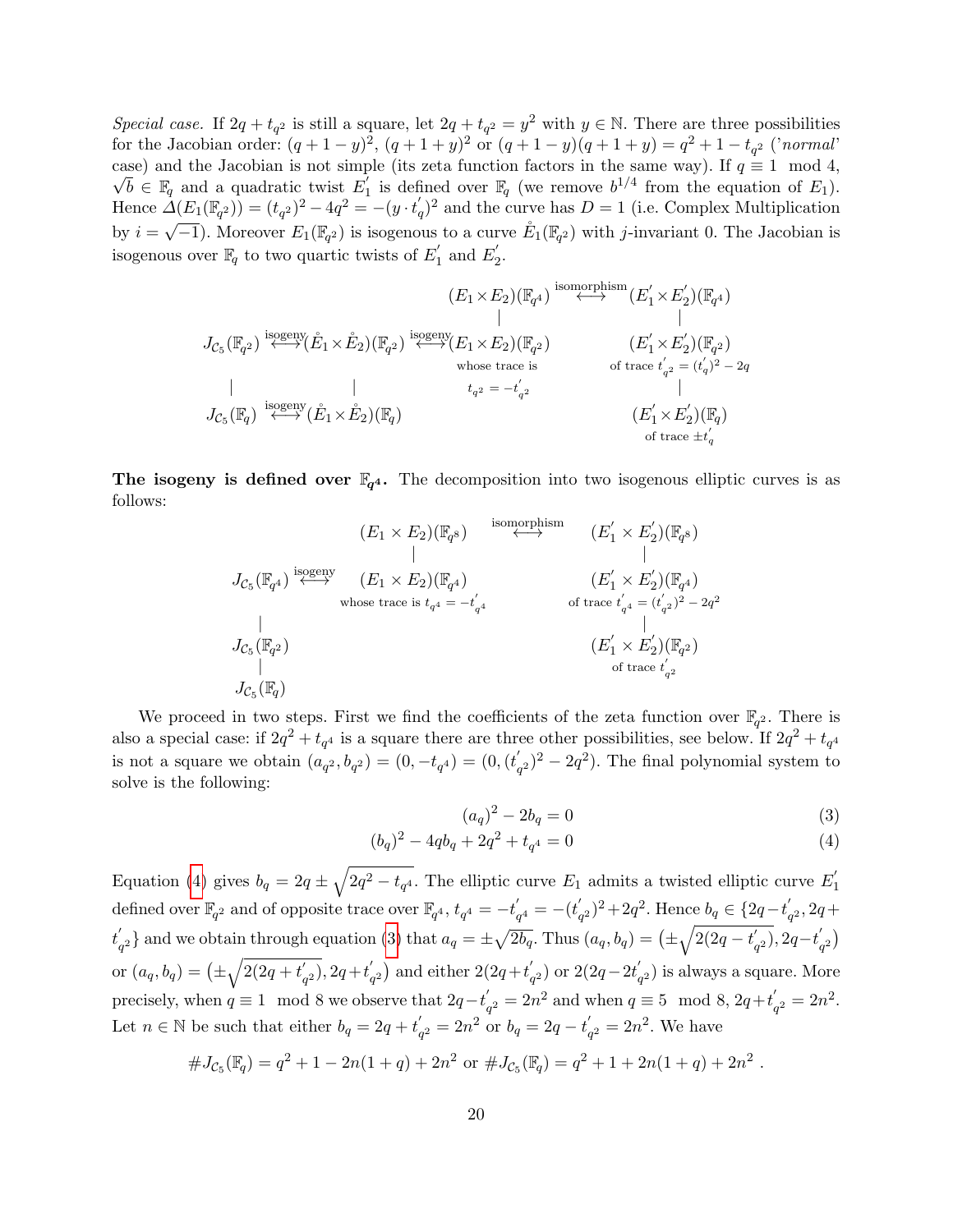Special case. We now consider the special case of  $2q^2 + t_{q^4} = y^2$  being a square. This implies because of the quadratic twist and  $t_{q^4} - 2q^2 = -(t'_{q^2})$  $\binom{q}{q^2}^2$  that the curve  $E_1$  has  $D=1$   $(\Delta(E_1))^2$  $\binom{1}{q^2}^2$ . When solving the first system to get  $(a_{q^2}, b_{q^2})$ , these two additional possibilities have to be checked:  $(a_{q^2} = \pm 2y, b_{q^2} = 2q^2 + y^2)$  and  $\#J_{\mathcal{C}_5}(\mathbb{F}_{q^2}) = (q^2 + 1 \mp y)^2$ . The Jacobian zeta function splits in two parts. This means that the Jacobian is isogenous over  $\mathbb{F}_{q^2}$  to two elliptic curves, namely the quartic twists of  $E_1^{'}$  $I_1(\mathbb{F}_{q^2})$  and  $E_2'$  $\mathcal{L}_{2}^{'}(\mathbb{F}_{q^2}).$ 

What is happening over the ground field  $\mathbb{F}_q$ ? They are at most 10 possibilities for  $\#J_{\mathcal{C}_5}(\mathbb{F}_q)$ and this order splits in two parts in each case. Writing  $t_{q}$ <sup>4</sup> + 2 $q$ <sup>2</sup> =  $y$ <sup>2</sup>, we decompose it into  $-(t)$  $\binom{q}{q^2}^2 + 4q^2 = (2q - t_q)$  $\binom{q}{q^2}(2q+t_q)$  $q^{(2)}_q$ ). Let  $2q-t'_{q}$  $q_2' = D_1(y_1)^2$  and  $2q + t'_q$  $q_2' = D_2(y_2)^2$  with  $D_1$  and  $D_2$ square-free and  $D_1D_2$  a square. Hence  $D_1 = D_2$ . As  $q \equiv 1 \mod 4$  and  $t'$  $q^2 \equiv 0 \mod 2$ , we obtain that

1.  $D_1(y_1)^2 \equiv D_2(y_2)^2 \equiv 0 \mod 4$  if  $t'_e$  $q_2 \equiv 2 \mod 4;$ 2.  $D_1(y_1)^2 \equiv D_2(y_2)^2 \equiv 2 \mod 4$  if  $t'_e$  $q^2 \equiv 0 \mod 4.$ 

Moreover,  $q = (D_1y_1^2 + D_2y_2^2)/4$  is a prime power, char  $> 2$ ,  $t'_c$  $q^q$   $\neq$  0. We obtain that if q is prime then  $y_1$  and  $y_2$  are coprime and  $D_1 = D_2 = 2$  if  $t'$  $q_2 \equiv 0 \mod 4$  or  $D_1 = D_2 = 1$  and  $gcd(y_1^2, y_2^2) = 4$ if  $t'$  $q_2 \equiv 2 \mod 4$ . We reformulate it as  $gcd(y_1, y_2) = 1$  and

1.  $D_1 = D_2 = 2$  if  $t'_1$  $q^{\prime}_q \equiv 0 \mod 4 \text{ (and } q = (y_1^2 + y_2^2)/2);$ 

2. 
$$
D_1 = D_2 = 4
$$
 if  $t'_{q^2} \equiv 2 \mod 4$  (and  $q = y_1^2 + y_2^2$ ).

If q is a prime power, let  $p = \text{char}(q)$ .  $\text{gcd}(y_1, y_2)$  is 1 or a power of p and

1. if  $t'_i$  $q'_q \equiv 0 \mod 4$  then  $D_1 = D_2 = 2$  and  $q = (y_1^2 + y_2^2)/2$  or  $D_1 = D_2 = 2p$  and  $q = p(y_1^2 + y_2^2)/2$ ; 2. if  $t_i'$  $q_2' \equiv 2 \mod 4$  then  $D_1 = D_2 = 4$  and  $q = y_1^2 + y_2^2$  or  $D_1 = D_2 = 4p$  and  $q = p(y_1^2 + y_2^2)$ .

Does  $q^2 + 1 \pm y$  splits ? In other words, are  $y + 2q$  and  $-y + 2q$  squares ?

- 1. if  $D_1 = D_2 = 2$  then  $q = (y_1^2 + y_2^2)/2$ ,  $y = 2y_1y_2$  and a possible choice for  $\#J_{\mathcal{C}_5}(\mathbb{F}_q)$  is  $q^2 + 1$  $n(q + 1 - n)$  with  $n \in \{\pm y_1, \pm y_2\}$ . More precisely, the Jacobian order has always two factors: (i)  $n = y_1, \#J_{\mathcal{C}_5}(\mathbb{F}_q) = (q + 1 - y_1 + y_2)(q + 1 - y_1 - y_2);$ (ii)  $n = -y_1$ ,  $\# J_{\mathcal{C}_5}(\mathbb{F}_q) = (q + 1 + y_1 + y_2)(q + 1 + y_1 - y_2);$ (iii)  $n = y_2, \#J_{\mathcal{C}_5}(\mathbb{F}_q) = (q + 1 + y_1 - y_2)(q + 1 - y_1 - y_2);$ (iv)  $n = -y_2$ ,  $\# \tilde{J}_{\mathcal{C}_5}(\mathbb{F}_q) = (q + 1 + y_1 + y_2)(q + 1 - y_1 + y_2).$  $y + 2q = 2y_1y_2 + y_1^2 + y_2^2 = (y_1 + y_2)^2$  and  $-y + 2q = (y_1 - y_2)^2$ . The others choices for  $\#J_{\mathcal{C}_5}(\mathbb{F}_q)$ are  $\{(q+1-y_1+y_2)(q+1+y_1-y_2) = q^2+1+y$ ,  $(q+1+y_1+y_2)(q+1-y_1-y_2) =$  $q^{2} + 1 - y$ ,  $(q + 1 - y_{1} + y_{2})^{2}$ ,  $(q + 1 + y_{1} - y_{2})^{2}$ ,  $(q + 1 + y_{1} + y_{2})^{2}$ ,  $(q + 1 - y_{1} - y_{2})^{2}$ .
- 2. Otherwise  $(D_1 \neq 2, D_2 \neq 2)$ , the two numbers  $y + 2q$  and  $-y + 2q$  are not squares. The two choices for  $\#J_{\mathcal{C}_5}(\mathbb{F}_q)$  are  $q^2 + 1 + y$  and  $q^2 + 1 - y$ .

All possibilities are summarized in Tab. [1.](#page-21-0)

### A.2 Proof of Theorem [2](#page-6-0)

A first observation gives these simplifications. For the notations, see [3.1.](#page-6-1)

- If b is a square in  $\mathbb{F}_q$  then  $\mathcal{C}'_6$  $E<sub>c</sub>$ ,  $E<sub>c</sub>$  and  $E<sub>-c</sub>$  are defined over  $\mathbb{F}_q$ .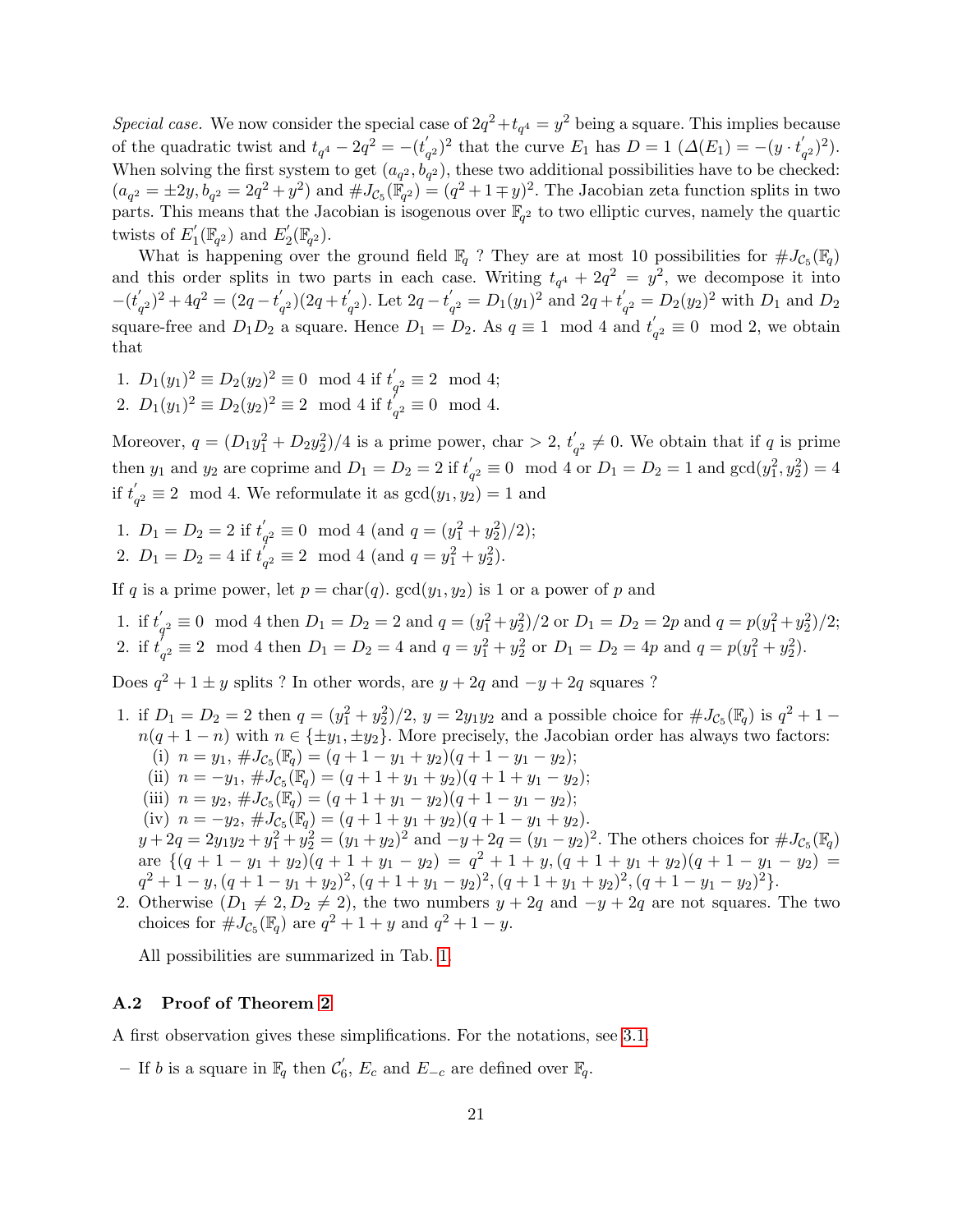|                                                                                                                 |                                                                                                                                                                                                                    | Conditions                                                                                                                                                                     | $\#J_{\mathcal{C}_5}(\mathbb{F}_q)$                                                                                                                                                                                                                                                                                                                                                         |
|-----------------------------------------------------------------------------------------------------------------|--------------------------------------------------------------------------------------------------------------------------------------------------------------------------------------------------------------------|--------------------------------------------------------------------------------------------------------------------------------------------------------------------------------|---------------------------------------------------------------------------------------------------------------------------------------------------------------------------------------------------------------------------------------------------------------------------------------------------------------------------------------------------------------------------------------------|
| $b$ is a 4th power                                                                                              |                                                                                                                                                                                                                    | $-1$ is a square in $\mathbb{F}_q$                                                                                                                                             | $(q+1-t_q)^2$                                                                                                                                                                                                                                                                                                                                                                               |
| $\ln \mathbb{F}_q$                                                                                              |                                                                                                                                                                                                                    | $-1$ is not a square in $\mathbb{F}_q$                                                                                                                                         | $(q+1-t_q)(q+1+t_q)$                                                                                                                                                                                                                                                                                                                                                                        |
| $b$ is a square but<br>not a 4th power in<br>$\mathbb{F}_q$ $q \equiv 1 \mod 4$                                 |                                                                                                                                                                                                                    | $t_{q^2} + 2q$ is not a square                                                                                                                                                 | $(q-1)^2 + (t'_q)^2$                                                                                                                                                                                                                                                                                                                                                                        |
|                                                                                                                 |                                                                                                                                                                                                                    | $t_{q2} + 2q = y^2$ is a square                                                                                                                                                | $\frac{1}{(q+1-y)^2}$ .<br>$(q+1+y)^2$ or<br>$(q+1-y)(q+1+y) = (q-1)^2 + (t'_q)^2$                                                                                                                                                                                                                                                                                                          |
| $b$ is not a square<br>in $\mathbb{F}_q$ and $q \equiv 3$<br>mod 4                                              |                                                                                                                                                                                                                    | $t_{q2} + 2q$ is not a square                                                                                                                                                  | $q^2+1-t_{q^2}$                                                                                                                                                                                                                                                                                                                                                                             |
|                                                                                                                 |                                                                                                                                                                                                                    | $t_{a^2} + 2q = y^2$ is a square                                                                                                                                               | $\frac{1}{(q+1-y)^2}$ ,<br>$(q+1+y)^2$ or<br>$(q+1-y)(q+1+y) = q^2 + 1 - t_{q^2}$                                                                                                                                                                                                                                                                                                           |
| mod 4<br>$\overline{ }$<br>$\left\vert \right\vert \right\vert$<br>P<br>b is not a square in $\mathbb{F}_q$ and | $ t_{q4} + 2q^2$ is<br>not a<br>square                                                                                                                                                                             | let $n \in \mathbb{N}$ s.t. $2q+t'_{q^2} = 2n^2$ if $q \equiv 5 _{q^2+1} - 2n(q+1) + 2n^2$ or<br>mod 8 or $2q-t'_{a^2}=2n^2$ if $q \equiv 1 \vert q^2+1+2n(q+1)+2n^2$<br>mod 8 |                                                                                                                                                                                                                                                                                                                                                                                             |
|                                                                                                                 | $t_{q4} + 2q^2$ is a square, = $y^2$ .<br>Write $y^2 = -(t'_{q2})^2 + 4q^2 =$<br>$(2q+t'_{q2})(2q-t'_{q2}) = D_1y_1^2D_2y_2^2$<br>$\stackrel{\sim}{\gg}$ $\parallel$<br>$2q^2$ $y^2$<br>$t_{q^4}$ + $$\rm{Write}$$ | $D_1 \neq 2$ and $D_2 \neq 2$                                                                                                                                                  | $q^2 + 1 - y$ or<br>$q^2+1+y$ .                                                                                                                                                                                                                                                                                                                                                             |
|                                                                                                                 |                                                                                                                                                                                                                    | $D_1 = D_2 = 2$                                                                                                                                                                | $\frac{(q+1-y_1+y_2)(q+1-y_1-y_2)}{(i.e. n=y_1)},$<br>$(q+1+y_1+y_2)(q+1+y_1-y_2)$ (i.e. $n=-y_1$ ),<br>$(q+1+y_1-y_2)(q+1-y_1-y_2)$ (i.e. $n=y_2$ ),<br>$(q+1+y_1+y_2)(q+1-y_1+y_2)$ (i.e. $n=-y_2$ ),<br>$(q+1+y_1+y_2)(q+1-y_1-y_2)=q^2+1-y,$<br>$(q+1-y_1+y_2)(q+1+y_1-y_2) = q^2 + 1 + y,$<br>$(q+1-y_1+y_2)^2$ ,<br>$(q+1+y_1-y_2)^2$ ,<br>$(q+1+y_1+y_2)^2$ ,<br>$(q+1-y_1-y_2)^2$ . |

<span id="page-21-0"></span>**Table 1.** Possible Jacobian orders for the curve  $\mathcal{C}_5$  over  $\mathbb{F}_q$ .

- (i) If b is a cube in  $\mathbb{F}_q$  then  $J_{\mathcal{C}_6}(\mathbb{F}_q)$ ,  $J_{\mathcal{C}_6}'(\mathbb{F}_q)$ ,  $E_c(\mathbb{F}_q) \times E_{-c}(\mathbb{F}_q)$  are all three isogenous over  $\mathbb{F}_q$ . If  $q \equiv 1 \mod 3$  then  $-3$  is a square in  $\mathbb{F}_q$ .  $E_c(\mathbb{F}_q)$  and  $E_{-c}(\mathbb{F}_q)$  are isogenous and have the same trace  $t_q$ , and we have  $\#J_{\mathcal{C}_6}(\mathbb{F}_q) = (q+1-t_q)^2$ . Otherwise, -3 is not a square and  $E_c$  and  $E_{-c}$  are isogenous over  $\mathbb{F}_{q^2}$  but of opposite trace  $t_q, -t_q$  over  $\mathbb{F}_q$  and  $\#J_{\mathcal{C}_6}(\mathbb{F}_q)$  $(q+1-t_q)(q+1+t_q).$
- (ii) If b is not a cube in  $\mathbb{F}_q$ ,  $J_{\mathcal{C}_6}$  and  $J_{\mathcal{C}'_6}$  are isogenous over  $\mathbb{F}_{q^3}$ . But as b is not a cube,  $q \equiv 1$ mod 3, hence  $-3$  is a square in  $\mathbb{F}_q$ .  $E_c$  and  $E_{-c}$  are isogenous over  $\mathbb{F}_q$ , with the same trace  $t_q$  and  $\#J_{\mathcal{C}_6'}(\mathbb{F}_q) = \#E_c(\mathbb{F}_q) \#E_{-c}(\mathbb{F}_q) = (q+1-t_q)^2$ . We have to compute  $\#J_{\mathcal{C}_6}(\mathbb{F}_q)$  from  $\#J_{\mathcal{C}_6'}(\mathbb{F}_q)$  through  $\#J_{\mathcal{C}_6}(\mathbb{F}_{q^3}) = \#J_{\mathcal{C}_6'}(\mathbb{F}_{q^3})$ .
- If b is not a square in  $\mathbb{F}_q$ , the abelian varieties  $J_{\mathcal{C}'_6}$ ,  $E_c$ ,  $E_{-c}$  are defined over  $\mathbb{F}_{q^2}$ . In this case  $-3 \in \mathbb{F}_q$  is a square in  $\mathbb{F}_{q^2}$  and the two elliptic curves  $E_c(\mathbb{F}_{q^2})$  and  $E_{-c}(\mathbb{F}_{q^2})$  are isogenous with the same trace  $t_{q^2}$ . The Jacobian  $J_{\mathcal{C}'_6}$  and  $E_c \times E_{-c}$  are isogenous over  $\mathbb{F}_{q^2}$ .
	- (i) If b is a cube,  $J_{\mathcal{C}_6}(\mathbb{F}_{q^2})$  is isogenous to  $J_{\mathcal{C}'_6}(\mathbb{F}_{q^2})$ . Solving equations [\(2\)](#page-4-1) and [\(1\)](#page-4-1) with  $(a_{q^2}, b_{q^2}) =$  $(2t_{q^2}, (t_{q^2})^2 + 2q^2)$  we find  $(a_q, b_q) = (0, -t_{q^2})$  (if  $t_{q^2} + 2q$  is not a square) and  $\#J_{\mathcal{C}_6}(\mathbb{F}_q) =$  $q^2+1-t_{q^2}$ .
	- (ii) If b is not a cube,  $J_{\mathcal{C}_6}$  and  $J_{\mathcal{C}_6'}$  are isogenous over  $\mathbb{F}_{q^6}$  and  $J_{\mathcal{C}_6'}$  is isogenous to  $E_c \times E_{-c}$  over  $\mathbb{F}_{q^2}.$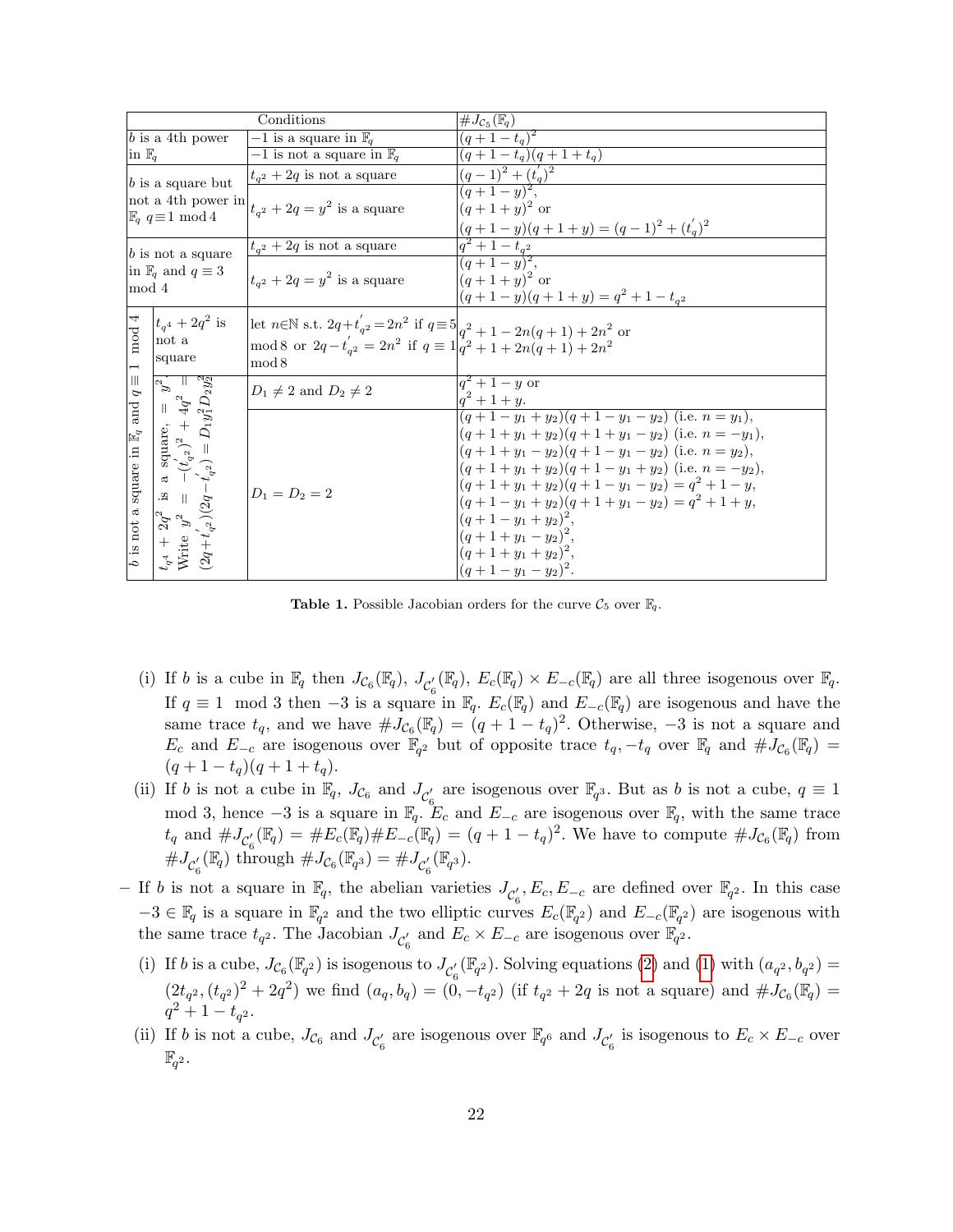The isogeny is defined over  $\mathbb{F}_{q^3}$ . With the same assumptions about zeta functions as in Section [2,](#page-2-0) we denote by  $a_{q^3}$  and  $b_{q^3}$  the zeta function coefficients of  $J_{\mathcal{C}_6}$  over  $\mathbb{F}_{q^3}$ . We have

$$
a_{q3} = z_{1,q}^3 + z_{2,q}^3 + z_{3,q}^3 + z_{4,q}^3
$$
 and 
$$
b_{q3} = 2q^3 + (z_{1,q}^3 + z_{2,q}^3)(z_{3,q}^3 + z_{4,q}^3)
$$

We note that  $z_{1,q}^3 + z_{2,q}^3 = (z_{1,q} + z_{2,q})^3 - 3q(z_{1,q} + z_{2,q})$  and  $z_{3,q}^3 + z_{4,q}^3 = (z_{3,q} + z_{4,q})^3 - 3q(z_{3,q} + z_{4,q})$ . We have

$$
a_{q3} = (z_{1,q}^{3} + z_{2,q}^{3}) + (z_{3,q}^{3} + z_{4,q}^{3})
$$
  
\n
$$
= (z_{1,q} + z_{2,q})^{3} + (z_{3,q} + z_{4,q})^{3} - 3q(z_{1,q} + z_{2,q}) - 3q(z_{3,q} + z_{4,q})
$$
  
\n
$$
= (z_{1,q} + z_{2,q})^{3} + (z_{3,q} + z_{4,q})^{3} - 3qa_{q}
$$
  
\n
$$
= (z_{1,q} + z_{2,q})^{3} + (z_{3,q} + z_{4,q})^{3} - 3qa_{q}
$$
  
\n
$$
+ 3 [(z_{1,q} + z_{2,q}) + (z_{3,q} + z_{4,q})] [(z_{1,q} + z_{2,q})(z_{3,q} + z_{4,q})] - 3a_{q}(b_{q} - 2q)
$$
  
\n
$$
= (z_{1,q} + z_{2,q} + z_{3,q} + z_{4,q})^{3} - 3a_{q}(b_{q} - 2q + q)
$$
  
\n
$$
= (a_{q})^{3} - 3a_{q}(b_{q} - q)
$$

and

$$
b_{q3} = 2q^{3} + [(z_{1,q} + z_{2,q})^{3} - 3q(z_{1,q} + z_{2,q})] [(z_{3,q} + z_{4,q})^{3} - 3q(z_{3,q} + z_{4,q})]
$$
  
\n
$$
= 2q^{3} + [(z_{1,q} + z_{2,q})(z_{3,q} + z_{4,q})]^{3} + 9q^{2}(z_{1,q} + z_{2,q})(z_{3,q} + z_{4,q})
$$
  
\n
$$
-3q(z_{1,q} + z_{2,q})(z_{3,q} + z_{4,q})^{3} - 3q(z_{1,q} + z_{2,q})^{3}(z_{3,q} + z_{4,q})
$$
  
\n
$$
= 2q^{3} + (b_{q} - 2q)^{3} + 9q^{2}(b_{q} - 2q) - 3q(b_{q} - 2q) [(z_{3,q} + z_{4,q})^{2} + (z_{1,q} + z_{2,q})^{2}]
$$
  
\n
$$
= 2q^{3} + (b_{q} - 2q)^{3} + 9q^{2}(b_{q} - 2q) - 3q(b_{q} - 2q)(a_{q^{2}} + 4q)
$$
  
\n
$$
= 2q^{3} + (b_{q} - 2q)^{3} + 9q^{2}(b_{q} - 2q) - 3q(b_{q} - 2q)(a_{q^{2}} + 4q)
$$
  
\n
$$
= 2q^{3} + (b_{q} - 2q)^{3} + 9q^{2}(b_{q} - 2q) - 3q(b_{q} - 2q)((a_{q})^{2} - 2b_{q} + 4q)
$$
  
\n
$$
= (b_{q})^{3} - 3q^{2}b_{q} - 3q(a_{q})^{2}b_{q} + 6q^{2}(a_{q})^{2}
$$

which gives the following system to solve

$$
\begin{cases}\na_{q^3} = (a_q)^3 - 3a_q(b_q - q) \\
b_{q^3} = (b_q)^3 - 3q^2(b_q) - 3q(a_q)^2(b_q) + 6q^2(a_q)^2\n\end{cases}
$$

This system is not linear and the two equations are not independent. Nevertheless we can obtain a more precise system to solve. Indeed, as the Jacobian splits into two isogenous elliptic curves over  $\mathbb{F}_{q^3}$  (assuming b is a square but not a cube in a first case), its zeta function over  $\mathbb{F}_{q^3}$  splits into two polynomials with integer coefficients and we can find independently the two roots of each factor. More precisely,  $Z_{J_{C_6}}(T,\mathbb{F}_{q^3})=Z_{E_c}(T,\mathbb{F}_{q^3})Z_{E_{-c}}(T,\mathbb{F}_{q^3})$  which results in

$$
(T2 - (z1,q3 + z2,q3)T + q3)(T2 - (z3,q3 + z4,q3)T + q3) = (T2 - tq3T + q3)2.
$$

With a last simplification using the fact  $t_{q^3} = (t_q)^3 - 3qt_q$ , we obtain an easy system to solve

$$
\begin{cases} z_{1,q}^3 + z_{2,q}^3 = (z_{1,q} + z_{2,q})^3 - 3q(z_{1,q} + z_{2,q}) = (t_q)^3 - 3qt_q\\ z_{3,q}^3 + z_{4,q}^3 = (z_{3,q} + z_{4,q})^3 - 3q(z_{3,q} + z_{4,q}) = (t_q)^3 - 3qt_q \end{cases}
$$

It is important here to note that the two elliptic curves are isogenous, hence of same trace  $t_q$ . An obvious solution is  $z_{1,q} + z_{2,q} = z_{3,q} + z_{4,q} = t_q$  which corresponds to the case where b is a cube and  $J_{\mathcal{C}_6}$  is isogenous to  $E_c \times E_{-c}$  over  $\mathbb{F}_q$ . The two other solutions are

$$
z_{1,q} + z_{2,q} = \left(-t_q \pm \sqrt{3(4q - (t_q)^2)}\right)/2, \ z_{3,q} + z_{4,q} = \left(-t_q \pm \sqrt{3(4q - (t_q)^2)}\right)/2.
$$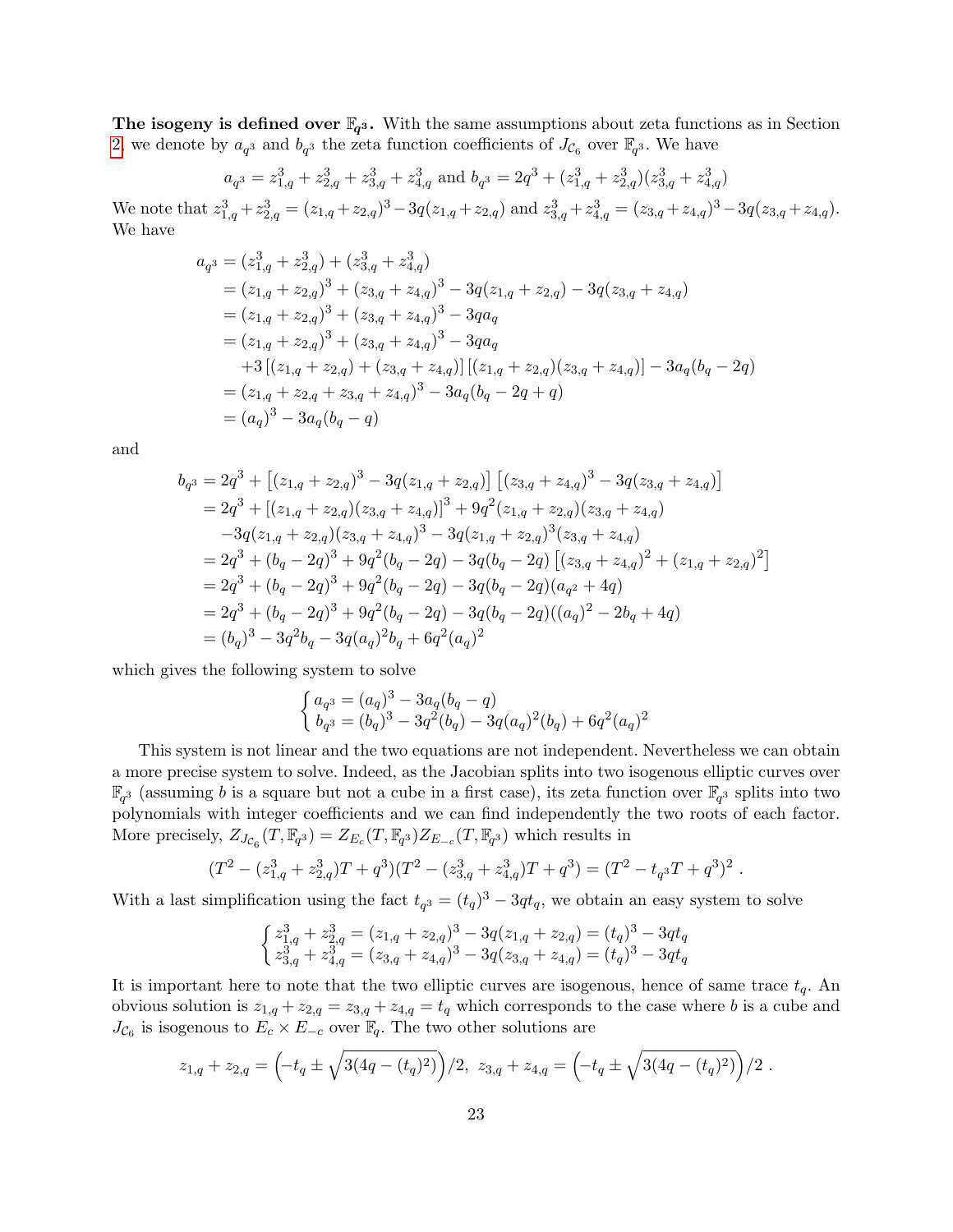If  $3(4q - (t_q)^2)$  is not a square, we have no choice concerning the signs (the two above square roots which are irrational must eliminate themselves when computing  $a_q$  and  $b_q$ ), we must choose  $z_{1,q} + z_{2,q}$  as the conjugate of  $z_{3,q} + z_{4,q}$ . This results in

$$
a_q = -t_q
$$
 and  $b_q = 2q + ((t_q)^2 - 3(4q - (t_q)^2))/4 = (t_q)^2 - q$ 

Finally we obtain that if b is a square but not a third power (and  $3(4q - (t_q)^2)$  is not a square) then

$$
#J_{\mathcal{C}_6}(\mathbb{F}_q) = q^2 - q + 1 + (1 + q + t_q)t_q.
$$

Note that

$$
#E_c(\mathbb{F}_q) = q + 1 - t_q
$$
  
\n
$$
#E_c(\mathbb{F}_{q^3}) = q^3 + 1 - ((t_q)^3 - 3qt_q) = (q + 1 - t_q)(q^2 - q + 1 + t_q(q + 1 + t_q))
$$
  
\n
$$
= #E_c(\mathbb{F}_q) \# J_{C_6}(\mathbb{F}_q).
$$

Special case. If  $3(4q-(t_q)^2)$  is a square, we face a special curve with  $4q-(t_q)^2=3y^2$ . More precisely, this curve is *isogenous* to a curve with  $j$ -invariant equals to 0. This curve admits two cubic twists of order (over  $\mathbb{F}_q$ )  $q + 1 + (t_q + 3y)/2$  and  $q + 1 + (t_q - 3y)/2$ . Six possibilities can occur for the Jacobian order but we don't consider  $z_{1,q} + z_{2,q} = t_q$  or  $z_{3,q} + z_{4,q} = t_q$  as it corresponds to the isogeny between  $J_{\mathcal{C}_6}$  and  $E_c \times E_{-c}$  defined over  $\mathbb{F}_q$ .

$$
z_{1,q} + z_{2,q}, \ z_{3,q} + z_{4,q} \in \{(-t_q + 3y)/2, \ (-t_q - 3y)/2\} \ .
$$

In each case, the Jacobian splits as the two above values are integers. The Jacobian zeta function splits into two degree 2 polynomials  $(T^{2} - (z_{1,q} + z_{2,q})T + q)(T^{2} - (z_{3,q} + z_{4,q})T + q)$ .

 $\#J_{\mathcal{C}_6}(\mathbb{F}_q)$  is one of  $(q+1+(t_q+3y)/2)^2$ ,  $(q+1+(t_q-3y)/2)^2$ ,  $(q+1+(t_q+3y)/2)(q+1+(t_q-3y)/2)$  $3y/2 = q^2 - q + 1 + (1 + q + t_q)t_q$  ('normal' case). When solving  $j(E_c) = 0$  we obtain  $c = 5/2$ . To construct a toy example, we take  $a = 1, b = (2/5)^2$ . Let  $p = 313, a = 1, b = 213, c = 159$ and  $\mathcal{C}(\mathbb{F}_p) : y^2 = x^6 + ax^3 + b.$   $j(E_c) = 0, j(E_{-c}) = 67$  and their trace is  $t_p = 35$ . It satisfies  $(t_p)^2 - 4p = -3 \cdot 3^2$ . We obtain that  $\#J_{\mathcal{C}_6}(\mathbb{F}_p) = 327 \cdot 336 = (p+1+(t_p-3y)/2)(p+1+(t_p+3y)/2)$ . It would be interesting to find explicitly the isogeny.

The isogeny is defined over  $\mathbb{F}_{q^6}$ . To generalize to the case where b is neither a square nor a cube, we just have to consider  $q^2$ ,  $z_{i,q^2}$  and  $t_{q^2}$  instead of q,  $z_{i,q}$  and  $t_q$ . With the same arguments we find with  $3(4q^2 - (t_{q^2})^2)$  not a square

$$
#J_{\mathcal{C}_6}(\mathbb{F}_{q^2}) = q^4 - q^2 + 1 + (1 + q^2 + t_{q^2})t_{q^2}.
$$

The descent from  $\#J_{\mathcal{C}_6}(\mathbb{F}_{q^2})$  to  $\#J_{\mathcal{C}_6}(\mathbb{F}_{q})$  was already treated in [2.2.](#page-3-0) We have here  $(a_{q^2}, b_{q^2}) = (-t_{q^2},$  $(t_{q^2})^2 - q^2$ ). We solve the equations [\(2-1\)](#page-4-1) into  $(a_q, b_q) = (\pm \sqrt{2q + t_{q^2}}, q + t_{q^2})$  or  $(\pm \sqrt{3(2q - t_{q^2})},$  $3q-t_{q^2}$ ). We assumed at the preceding step that  $3(4q^2-(t_{q^2})^2)$  is not a square. The expression  $2q+t_{q^2}$ is a square if  $E_c$  is actually defined over  $\mathbb{F}_q$  (i.e.  $2q+t_{q^2}=(t_q)^2$ ) or if  $E_c$  is a very special curve, with  $2q+t_{q^2}=s^2$  a square. For this choice,  $(a_q, b_q) = (\pm s, s^2-q)$  and  $\#J_{\mathcal{C}_6}(\mathbb{F}_q) = q^2-q+1 \pm (1+q)s+s^2$ . We can't have  $2q + t_{q^2}$  and  $3(2q - t_{q^2})$  both squares as we assumed that  $3(4q^2 - (t_{q^2})^2)$  is not a square. If  $2q + t_{q^2}$  is not a square, the right solution is  $(a_q, b_q) = (\pm \sqrt{3(2q - t_{q^2})}, 3q - t_{q^2})$ . Once more,  $a_q$  must be an integer. Let  $n \in \mathbb{Z}$  be such that  $2q - t_{q^2} = 3n^2$ . We conclude that

$$
#J_{\mathcal{C}_6}(\mathbb{F}_q) = q^2 + q + 1 + 3n^2 + 3n(q+1) .
$$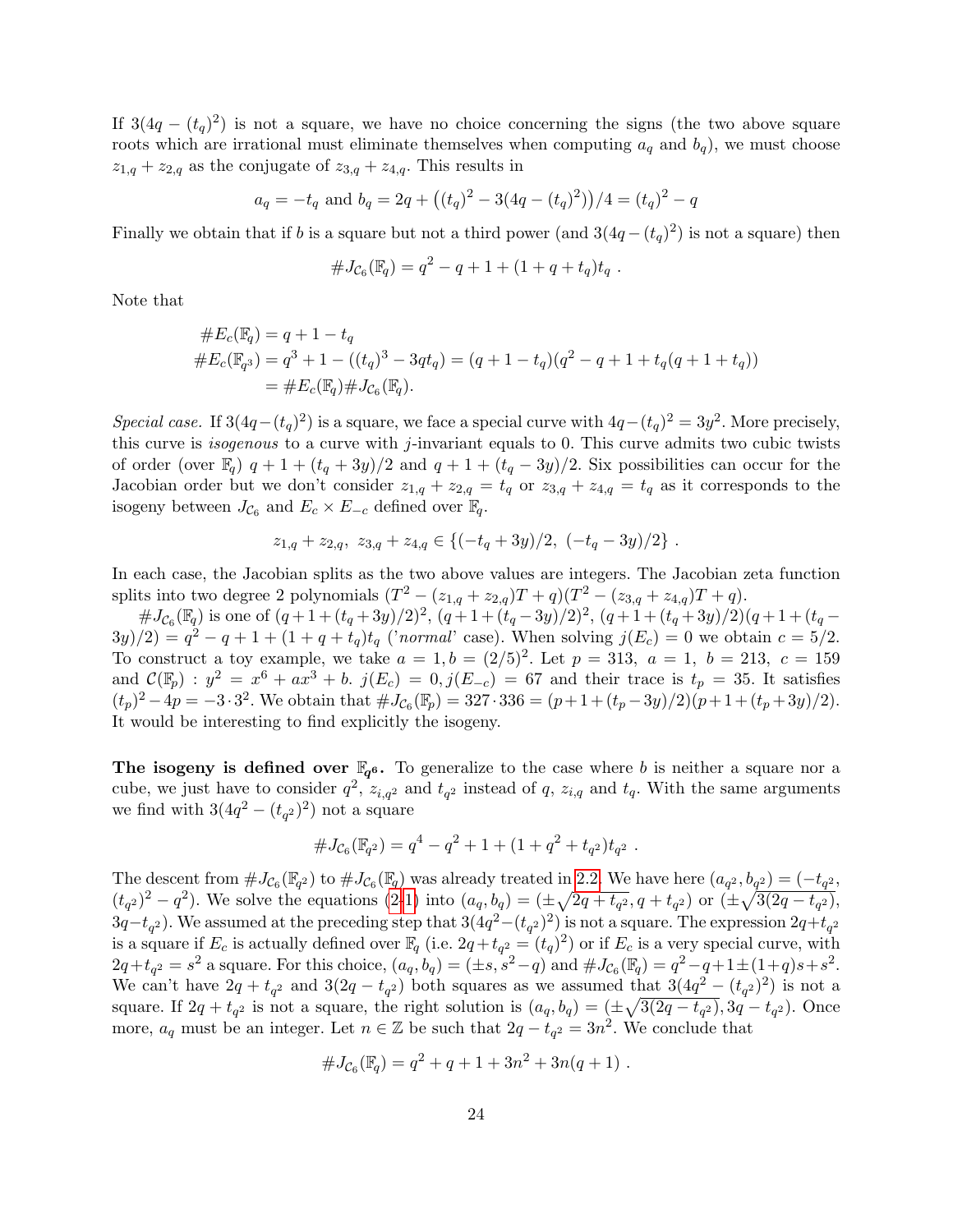Special case. When  $3(4q^2 - (t_{q^2})^2) = 9y^2$  is a square, we have

 $z_{1,q^2} + z_{2,q^2}; z_{3,q^2} + z_{4,q^2} \in \{t_{q^2}, (-t_{q^2} + 3y)/2, (-t_{q^2} - 3y)/2\}.$ 

These three values correspond to the traces of three elliptic curves that are cubic twists of each other. One of them is  $E_c(\mathbb{F}_{q^2})$ . As the isogeny is defined over  $\mathbb{F}_{q^6}$  but not  $\mathbb{F}_{q^2}$ , we eliminate the cases  $z_{1,q^2} + z_{2,q^2} = t_{q^2}$  and  $z_{1,q^2} + z_{2,q^2} = t_{q^2}$ . This value  $t_{q^2}$  is for the cubic twist  $J_{\mathcal{C}_6'}(\mathbb{F}_{q^2})$ . Indeed because of the isogeny between  $J_{\mathcal{C}_{\beta}}(\mathbb{F}_{q^2})$  and  $(E_c \times E_{-c})(\mathbb{F}_{q^2})$ , the zeta function for this Jacobian is  $Z_{J_{C'_6}}(T,\mathbb{F}_{q^2}) = (T^2 - t_{q^2}T + q^2)^2$ . We obtain the following possibilities for  $(a_{q^2}, b_{q^2})$ :

| $ case  z_{1,q^2} + z_{2,q^2}   z_{3,q^2} + z_{4,q^2}  $ | $a_{q^2}$  | $v_{a^2}$                                                                                            |
|----------------------------------------------------------|------------|------------------------------------------------------------------------------------------------------|
| 1 $ (-t_{q^2} + 3y)/2 (-t_{q^2} - 3y)/2 $                | $-t_{a^2}$ | $(t_{q^2})^2-q^2$                                                                                    |
|                                                          |            | 2 $\left (-t_{q^2}+3y)/2\right (-t_{q^2}+3y)/2\right -t_{q^2}+3y\left (-t_{q^2}+3y)^2/4+2q^2\right $ |
|                                                          |            | 3 $ (-t_{q^2}-3y)/2 (-t_{q^2}-3y)/2 -t_{q^2}-3y (-t_{q^2}-3y)^2/4+2q^2 $                             |

The first one corresponds to the 'normal' case, we obtain  $\#J_{\mathcal{C}_6}(\mathbb{F}_{q^2}) = q^4 - q^2 + 1 + (1+q^2+t_{q^2})t_{q^2}$ and moreover it factors. The two possibilities for  $J_{\mathcal{C}_6}(\mathbb{F}_q)$  are

1.  $(a_q, b_q) = (\pm \sqrt{3(2q - t_{q^2})}, 3q - t_{q^2})$ 2.  $(a_q, b_q) = (\pm \sqrt{2q + t_{q^2}}, q + t_{q^2})$ 

hence  $3(2q - t_{q^2})$  or  $2q + t_{q^2}$  must be a square. As  $3(-(t_{q^2})^2 + 4q^2)$  is a square, the two last values are both squares (or both not squares). If  $3(2q - t_{q^2}) = n^2$  and  $2q + t_{q^2} = s^2$ , these two orders must be checked both :

1.  $\#J_{\mathcal{C}_6}(\mathbb{F}_q) = q^2 - q + 1 \pm s(q+1) + s^2$ 2.  $\#J_{\mathcal{C}_6}(\mathbb{F}_q) = q^2 + q + 1 + 3n(q+1) + 3n^2$ .

The other cases are more special and we don't see how to construct such an example. We can say that for each case, the Jacobian splits in two elliptic curves. We recognize two cubic twists and two sextic twists. Let denote  $\Delta(E_c(\mathbb{F}_{q^2})) = t_{q^2}^2 - 4q^2 = (t_{q^2} - 2q)(t_{q^2} + 2q)$  and decompose it in  $t_{q^2} - 2q = -D_1y_1^2$  and  $t_{q^2} + 2q = D_2y_2^2$  with  $D_1, D_2$  square-free.

All possibilities are summarized in Tab. [2.](#page-25-0)